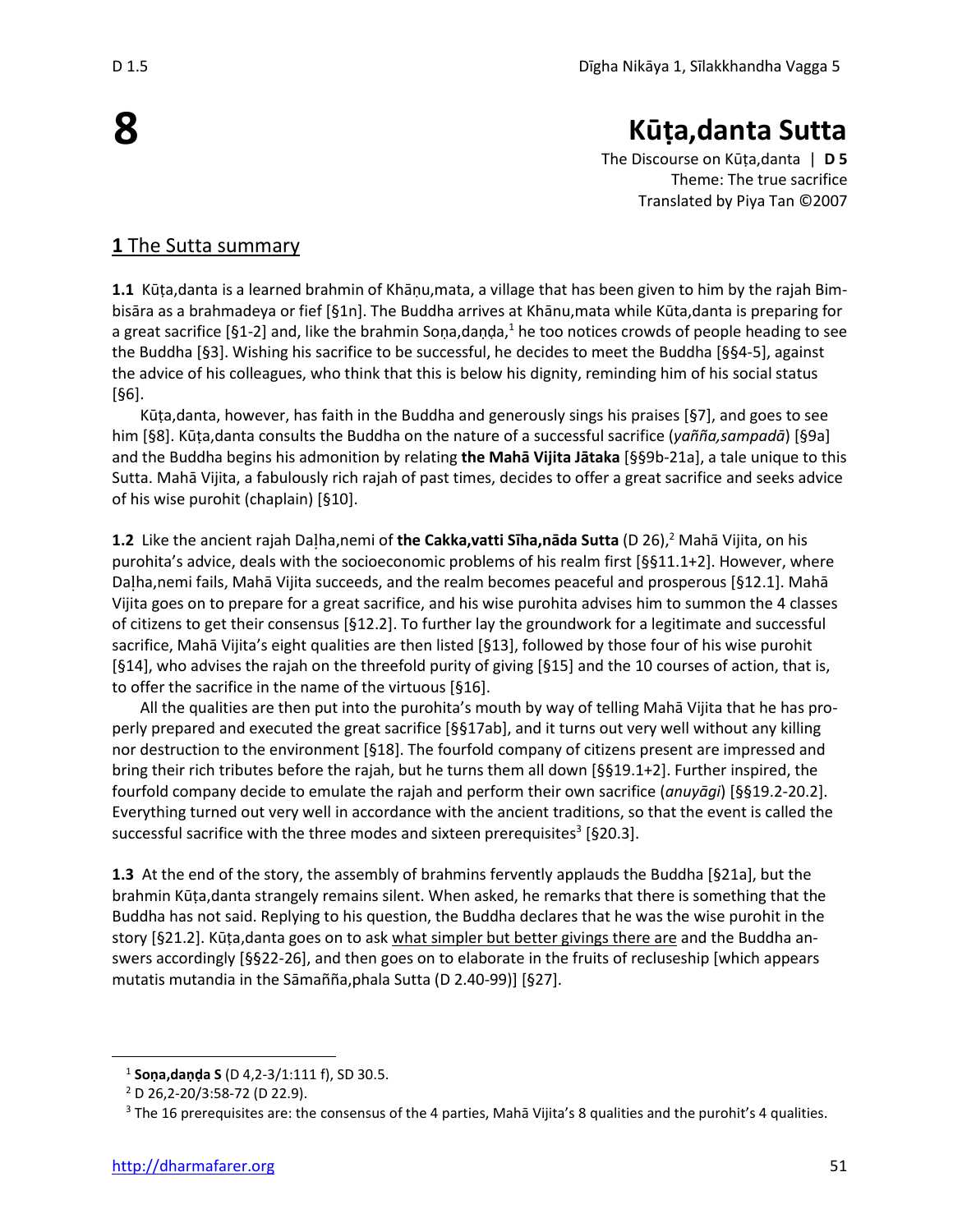Inspired, Kūṭa,danta goes for refuge, frees all the sacrificial animals, wishing them well [§28]. The Buddha then admonishes him with a progressive Dharma talk and he becomes a streamwinner [§29]. He then invites the Buddha and the Sangha to the following morning's meal at the sacrificial arena [§30].

## **2** The Kūṭa,danta Sutta as propaganda

### **2.1 PROPAGANDIC QUALITY OF THE SUTTA**

In the preamble to the Mahā Ummaga Jātaka (J 546),<sup>4</sup> the conversion of Kūṭa,danta is considered one of the great spiritual victories won by the Buddha. Interestingly, the Jātaka's theme is the Bodhisattva's perfection of wisdom (*paññā,pāramī*). In **the Mahā Vijita Jātaka** [§§9.2-21.1], similarly, we see evidence of the Bodhisattva's wisdom in advising the rajah on his affairs.

In **the Mahā Sakul'udāyī Sutta** (M 77), amongst the reasons the Buddha gives as to why his disciples admire him is that

<sup>5</sup>lt is not I, Udāyī, who expect instruction from disciples. Rather, it is the disciples who themselves who expect instruction from me. (M 77,13/2:10; cf V 2:187)

As examples of such requests on instructions from disciples-to-be, the Commentary lists Kūtadanta, along with other brahmins, such as Ambattha (D 3)<sup>6</sup> and Sonadanda (D 4),<sup>7</sup> and the nirgrantha Saccaka (M 35+36)<sup>8</sup> (MA 3:242). All these discourses have, as noted by **Joy Manné**, "attractive and entertaining" accounts…for the purposes of propaganda, to attract converts and lay-supporters to the new religion and to spreads its message" (1990:38).<sup>9</sup>

#### **2.2 HUMOUR AND HYPERBOLE**

**2.2.1** An undeniable aspect of an attractive and entertaining presentation is clearly humour, which is certainly not lacking from the Kūṭa,danta Sutta, as noted by an early scholar of Buddhism:

Humour often peeps through the Buddha's preaching. It pervades the Jataka stories, and more than once he is said to have smiled when remembering some previous birth. Some suttas, such as the tales of the Great King of Glory, and of King Maha Vijita's sacrifice, are simply Jatakas in another form—interesting stories full of edification for those who can understand but not to be taken as a narrative of facts.  $(Eliot 1921 1:389 f)^{10}$ 

**2.2.2** A common literary device of humour is hyperbole, that is, an exaggeration or overstatement used for emphasis or effect. For example, a very tired person might remark, "I could sleep for a month!" or a very hungry person might moan, "I could eat a horse!" We would never take such talk literally, but would be impressed by the urgency of its sense: that the former really needs a rest, and the latter needs a nourishing meal.

<sup>4</sup> J 546/6:329; called Mah'osadha Jātaka in Thailand.

<sup>5</sup> *Na kho pan'āhaṁ udāyi sāvakesu anusāsaniṁ paccāsiṁsāmi aññad-atthu mamaṁ yeva sāvakā anusāsaniṁ paccāsiṁsanti.*

<sup>6</sup> See **Ambaṭṭha S** (D 3/1:87-110), SD 21.3.

<sup>7</sup> See **Soṇa,daṇḍa S** (D 4/111-126), SD 30.5.

<sup>8</sup> See **Cūa Saccaka S** (M 35/1:228-237) & **Mahā Saccaka S** (M 36/1:237-251).

<sup>&</sup>lt;sup>9</sup> See SD 21.3 Intro.

<sup>&</sup>lt;sup>10</sup> Charles Eliot, *Hinduism and Buddhism: an Historical Sketch,* vols 1-3, London, 1921. Online ed (2005): [http://www.gutenberg.org/etext/15255.](http://www.gutenberg.org/etext/15255) See also Rhys Davids, D:RD 1:160-166.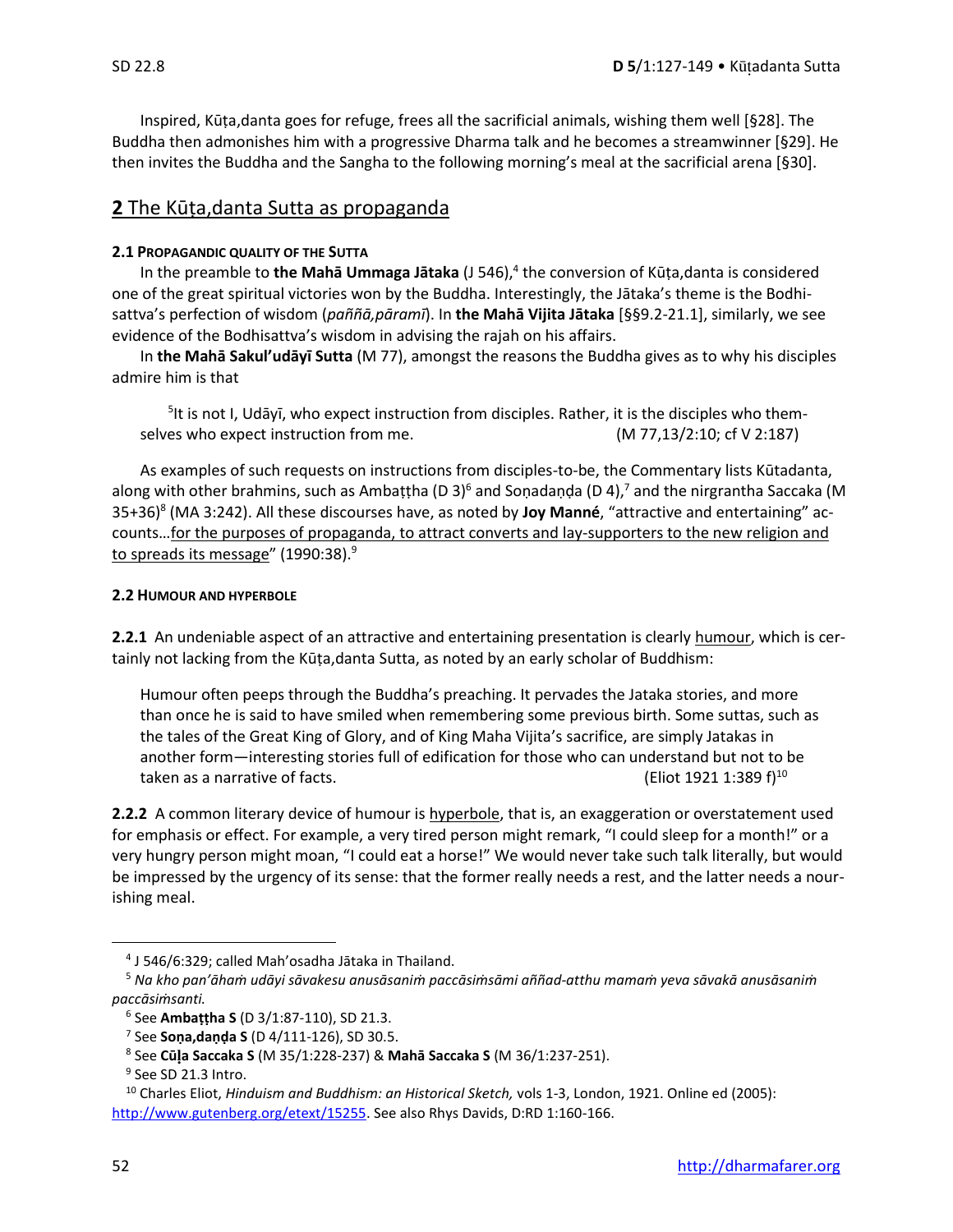Hyperbolic statements in the Kūṭa,danta Sutta include the brahmin's evaluation of Kūṭa,danta's qualities [§6], his own praises of the Buddha [§7], and the Buddha's own listing of the qualities of Mahā Vijita [§13] and of the purohit [§14]. Understandably, the most hyperbolic statements are found in Kūṭa,danta's praises of the Buddha. Indeed, one might even take Kūṭa,danta's observations of the Buddha's *personal qualities* are especially interesting.

**2.2.3** For example, he observes that "the recluse Gotama is one who bids all welcome, congenial, courteous, never frowning, approachable, the first to greet others [the first to speak]" [§7(18)]. This observation is only repeated by another brahmin, Soṇa,daṇḍa, in a similar context.<sup>11</sup> Interestingly, this descripttion is nowhere in the Canon ever spoken by a follower regarding the Buddha.<sup>12</sup>

Indeed, if not for their hyperbolic excesses, we find that most of Kūṭa,danta's praises of the Buddha are based on factual descriptions (such as those of the Bodhisattva), and if he were already a follower, his praises would be taken as a lion-roar (*sīha,nāda*). The reality of Kūṭa,danta's motive behind his praises of the Buddha, however, is clearly that he wishes to have the Buddha's opinion regarding a successful sacrifice.

## **3** Demythologizing the Vedic rituals

#### **3.1 DEMYTHOLOGIZATION IN THE KŪṬA,DANTA SUTTA**

Scholars have noted early Buddhist accounts of the "new sacrifice" championed by the Buddha. **Mi**chel Clasquin, for example, in his paper, "Demythologisation in Axial Age India—the Singalovāda Suttanta,"<sup>13</sup> gives an insightful study of **the Sigāl'ovāda Sutta** (D 31). <sup>14</sup> Scholars and students of religion often associate the term demythologization (German *Entmythologisierung*) with the Lutheran theologian Rudolf Bultmann (1884-1976), and the word did not enter into the English language until 1950.<sup>15</sup> Clasquin explains "**demythologization**" as follows:

It refers to an effort to see beyond the specific, culturally defined mythical embellishments of religious teachings. It differs, however, from ordinary positivist debunking in that the intention of demythologising is not just to prove the myths factually wrong, but to discern a deeper, timeless meaning that is assumed to lie buried beneath layer upon layer of mythical material.

(Clasquin, 1995:1 html ed)

Clasquin goes on to state that demythologization is not a modern process, but, in the West goes as far back as Socrates and, in the East, the Buddha (1995:2). Here, we shall examine a few more of examples of demythologization in the Suttas and Commentaries.

**The Kūṭa,danta Sutta** is an important example of how the Buddha successfully converts a prominent brahmin from the old Vedic sacrifice to the new human-friendly and environment-friendly sacrifice. This radical shift is done on two levels: in terminology and in sacrificial objects. The terminology comprises the following:

<sup>11</sup> **Soṇa,daṇḍa S** (D 4,6/1:116), SD 30.5.

 $12$  In fact, in the Vinaya, this same description is attributed to the unworthy monks Assaji and Punabbasu (Cv 1.13.3 = V 2:10; Saghādisesa 13.1.3 = V 3:181)! In later times, however, such qualities are accepted as those of the Buddha himself or as being exemplary (eg CA 287, 304, 313; DAT 1:386; DANT:VRI 1:225, 239, 282; MAT:VRI 1:184; SAṬ 1:148; AAṬ 2:12), or forming part of the instructions on lovingkindness cultivation (Vism 9.18/299).

<sup>&</sup>lt;sup>13</sup> "Demythologisation in Axial Age India—the Singalovada Suttanta." Unisa [University of South Africa] Press Online: *Myth and Symbol* 2 1995:19-38. See SD 4.1 (3.2).

<sup>14</sup> For details, see D 31/3:180-193, SD 4.1 (2).

<sup>15</sup> *Oxford English Dictionary*, 2nd ed 1989, 4:452.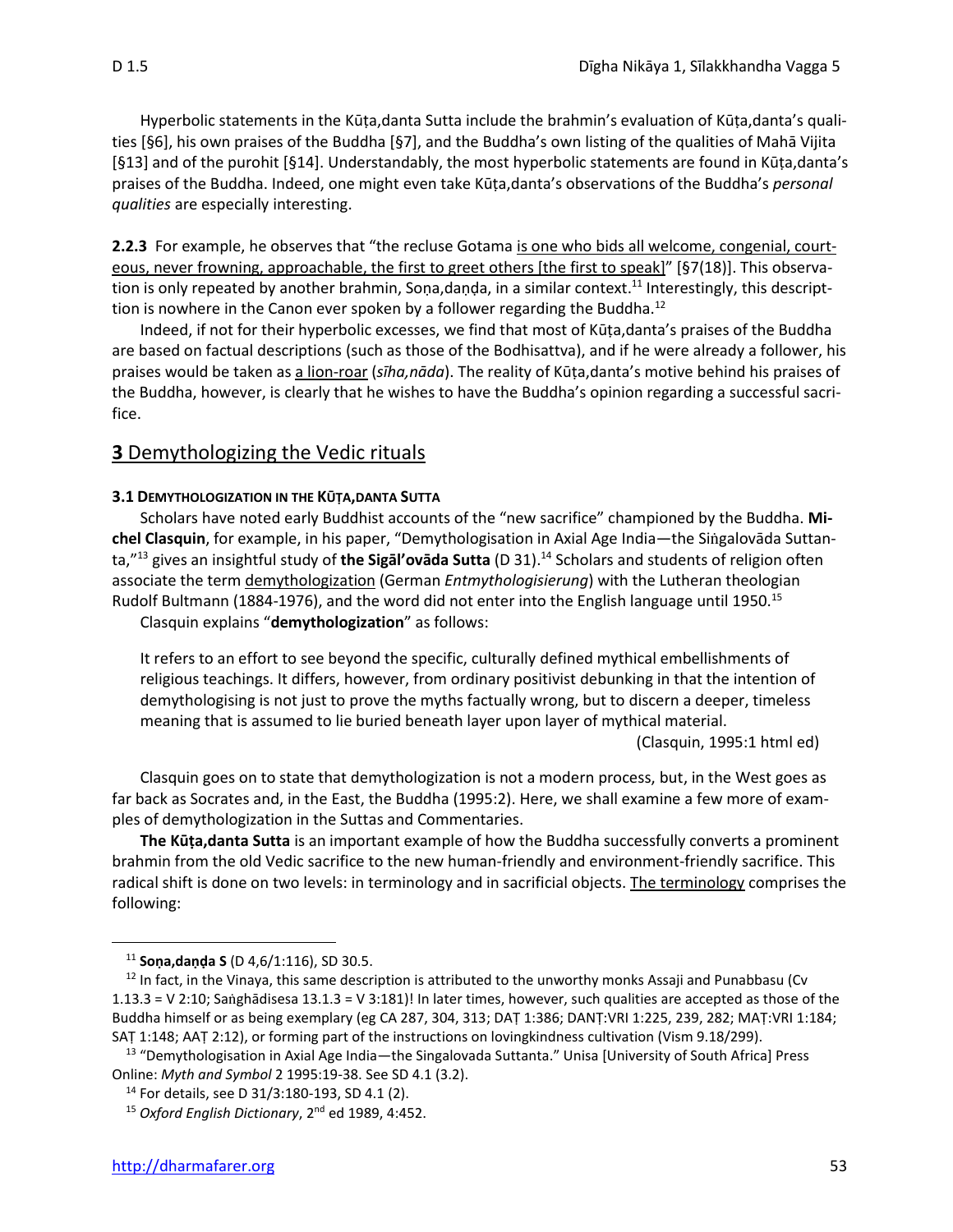| The consensus of the country's subjects                          | the 4 classes             | [612b]      |
|------------------------------------------------------------------|---------------------------|-------------|
| The qualifications of the master of the sacrifice (Maha Vijita): | his 8 qualities           | $[613]$     |
| The qualifications of the ceremony officiant (the purohita):     | his 4 qualities           | [614]       |
| The threefold purity of the giving                               | the 3 modes (vidha)       | [§§9, 15]   |
| The ten ways of preventing any regret during the sacrifice       | the 10 courses of action  | $[616]$     |
| The higher forms of sacrifice                                    | 4 kinds                   | $[§§22-26]$ |
| The highest sacrifice                                            | the fruits of recluseship | $[640]$     |

The Sutta reciter tells us that 700 of each animal have been prepared for the sacrifice. This huge number, if we note the humorous tone of the narrative, is probably hyperbolic. It is the Indian story teller's way of dramatically saying that simply too many lives will be destroyed. In the Sutta, the Buddha further gives a new sense to the term *parikkhārā* (Skt *parikāra*), that is, the 16 sacrificial utensils and furnishings [§12b]. Instead of being sacrifical *objects*, these 16 ingredients become *qualities* of social harmony (the consensus of the country's subjects) [§12b], and the moral virtue of the master [§13] and his servant [§14]. Furthermore, everyone freely participates (or not do so) in the sacrifice, and "only ghee, oil, fresh butter, curds, honey and molasses" are used [§18], in other words, without destroying lives or damaging the environment.

## **3.2 IS THE KŪṬA,DANTA STORY JUST A "MYTH"?**

**T W Rhys Davids** is of the opinion that "[t]he whole legend [of the Kūṭadanta Sutta] is obviously invented *ad hoc*" (D:RD 1:162 f) since it was highly unlikely that a brahmin would have consulted the Buddha about how to perform a sacrifice, which was supposed to be their specialty. **M Walshe** thinks that the Saṁyutta story is historical and "[p]erhaps the Buddha told the king this story on that occasion, and the incident was later tactfully transferred from the King of Kosala to an imaginary Brahmin 'with royal favours' living in the neighbouring kingdom of Magadha." (D:W 550 n171)

However, as we shall see [3.3], even if the Kūṭa,danta story were a myth, its theme is a very common one in early Buddhism. In a dialogue between the elder Kumāra Kassapa and the eccentric prince Pāyāsi, essentially the same point is raised, as recorded in **the Pāyāsi Sutta** (D 23), thus:

THE BAD SEEDS IN A POOR FIELD. "In such a sacrifice, O prince, where oxen are killed, goats are killed, chickens and pigs are killed, various living beings come to destruction, <sup>16</sup> the participants have wrong view, wrong intention, wrong speech, wrong action, wrong livelihood, wrong effort, wrong mindfulness, and wrong concentration. O prince, such a sacrifice is not of great fruit, nor great profit, nor of great splendour, nor spread far and wide.

 $17$  Just as a farmer, O prince, were to enter a forest bringing with him a plough and seeds, and there, in a poor field, of bad soil, with buried stumps and thorns, were to sow seeds that are broken, rotten, damaged by wind and sun, unviable, not properly planted, and if there were no proper and timely rain,<sup>18</sup> would these seeds sprout and grow in abundance? Would the farmer obtain an abundant yield?"

"No, indeed, master Kasspa, not in this case!"

THE GOOD SEEDS IN A GOOD FIELD. "Even so, O prince, in such a sacrifice, prince, where no oxen are killed, no goats are killed, neither chickens nor pigs are killed, nor various living beings come to destruction, the participants have right view, right intention, right speech, right action, right

<sup>&</sup>lt;sup>16</sup> This sentence up to here similarly appears at §18 below.

<sup>17</sup> A similar parable of the seeds and fields appear in **(Kamma) Nidāna S** (A 3.33,1.3/1:134 & A 3.33,2.3/1:135), SD 4.14.

<sup>18</sup> "Proper and timely rain," *devo ca sammā dhāraṁ.*, lit "right and seasonable rain."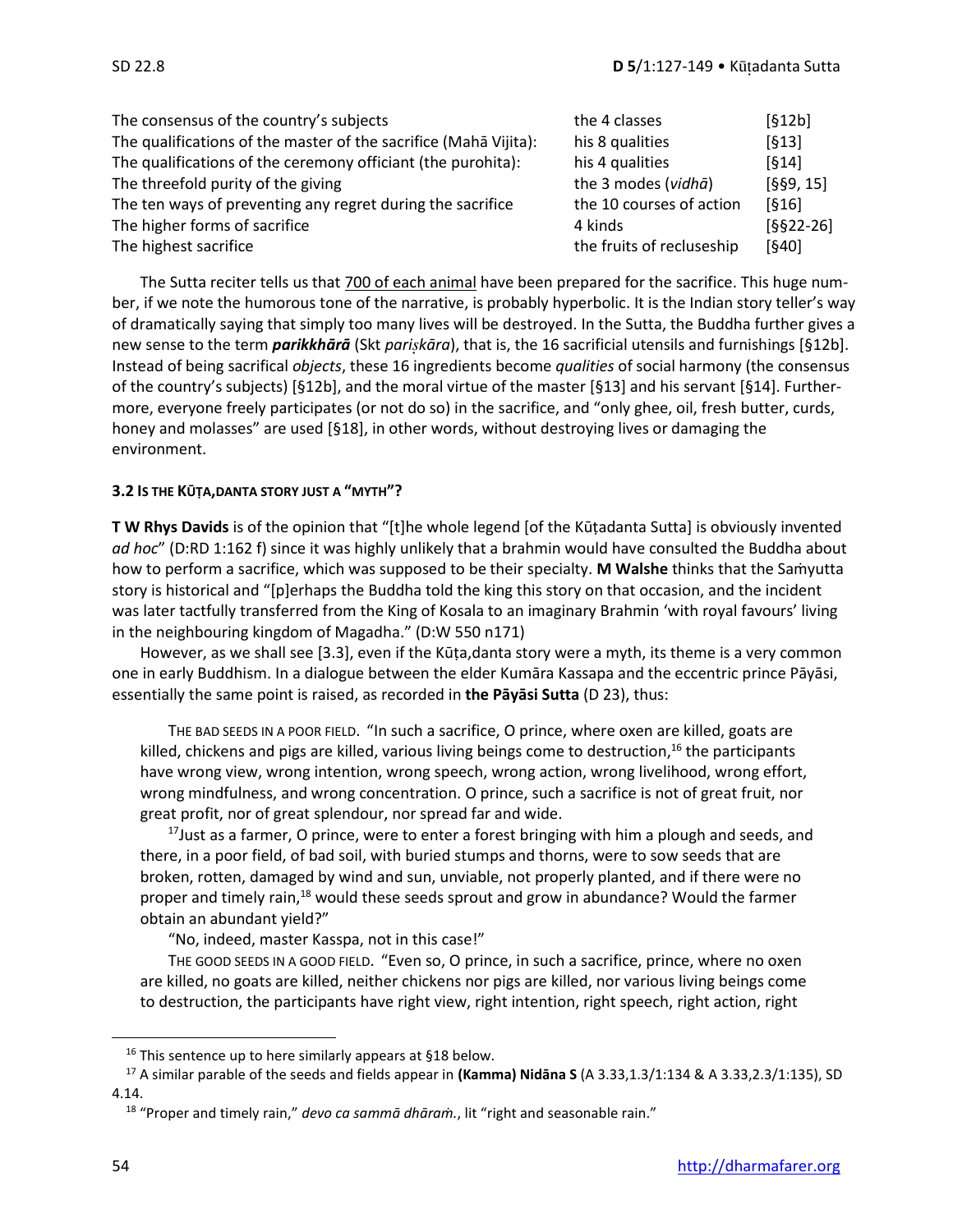livelihood, right effort, right mindfulness, and right concentration. O prince, such a sacrifice is of great fruit, of great profit, of great splendour, and would spread far and wide.

It is as if, O prince, a farmer were to enter a forest, bringing with him a plough and seeds, and there, in a good field, of good soil, cleared of stumps and thorns, were to plant seeds that are unbroken, fresh, undamaged by wind and sun, viable, properly planted, and if there proper and timely rain, would these seeds sprout and grow in abundance? Would the farmer obtain an abundant yield?"

"Yes, master Kassapa!" (D 23,31/2:352 f), SD 39.4

The imagery here is clear: in the parable of the good seeds in the good field, the sacrifice is done without any destruction to life or the environment, and the participants have wholesome minds: the same theme is found in the Kūṭa,danta Sutta.

The Kūṭadanta Sutta should be studied with **the (Pasenadi) Yañña Sutta** (S 3.9). In the former, 700 of each of the animals are said to have been prepared for sacrifice; in the latter, Pasenadi, rajah of Kosala prepares 500 of each animal for sacrifice: in either case, the Buddha admonishes the sacrificer on what is the best sacrifice.<sup>19</sup>

#### **3.3 ETHICIZATION OF THE VEDIC SACRIFICE**

#### **3.3.1 Sacrifice, psychology and mythology**

**3.3.1.1** On a psychological level, a culture's mythology—its tradition of narratives of God, gods, heroes, villains, and exceptional humans—generally reflects its ancient collective memory, frailties, strengths, and, above all, its humanity. However, institutionalized religion, priesthood, and tribalism—as history has shown and modern politics keep showing—often misinterpret, manipulate, or exploit such stories and teachings for purpose of control over others.

**3.3.1.2** *The most inhuman use of mythology* is perhaps that of supporting an elitist ideology of an individual who is above moral judgement, or of a group ("the tribe") with the only true God or Ideal. Such an ideology ironically sees a clearly divorced I and thou—fuelled by the notion of "either you are with us or against us"—and if you are against us, you deserve every injustice (including death) in the name of the ideology. Indeed, tribalism is at the root of the world's injustices, persecutions, violence, and wars.

**3.3.1.3** It is important to note that the Buddha does not speak against *sacrifices* per se, but he is against the destruction or exploitation of life and of the environment, as stated in §18:

Now, brahmin, in the sacrifice, no oxen were killed, no goats were killed, neither chicken nor pigs were killed, nor were any life put to death;<sup>20</sup> no trees were cut down, no bunches of darbha grass<sup>21</sup> were mown down to serve as sacrificial grass.  $(D 5, 18a/1:141)$ , SD 22.8

**3.3.1.4** One accrues the greatest merit from a sacrifice—called **giving** (*dāna*) or **charity** (*cāga*) by the Buddha—based on the following principles, found in the Kūṭa,danta Sutta as follows:

• the giver(s), the recipient(s), and the gift(s) are all spiritually pure [§13-14, 17ab];<sup>22</sup>

<sup>19</sup> S 3.9/1:75 f (SD 22.11).

<sup>20</sup> This sentence up to here similarly appears in **Pāyāsi S** (D 23.31/2:353 f): see Intro (3.2) above.

<sup>21</sup> Darbha grass, *dabbha,* ie, bunches of kusha (*kusa,* Poa cynosuroides), a grass with long pointed stalks (MW). The sacrifical animals were laid on the darbha grass and ritually killed. See SD 52.1 (15.1.1).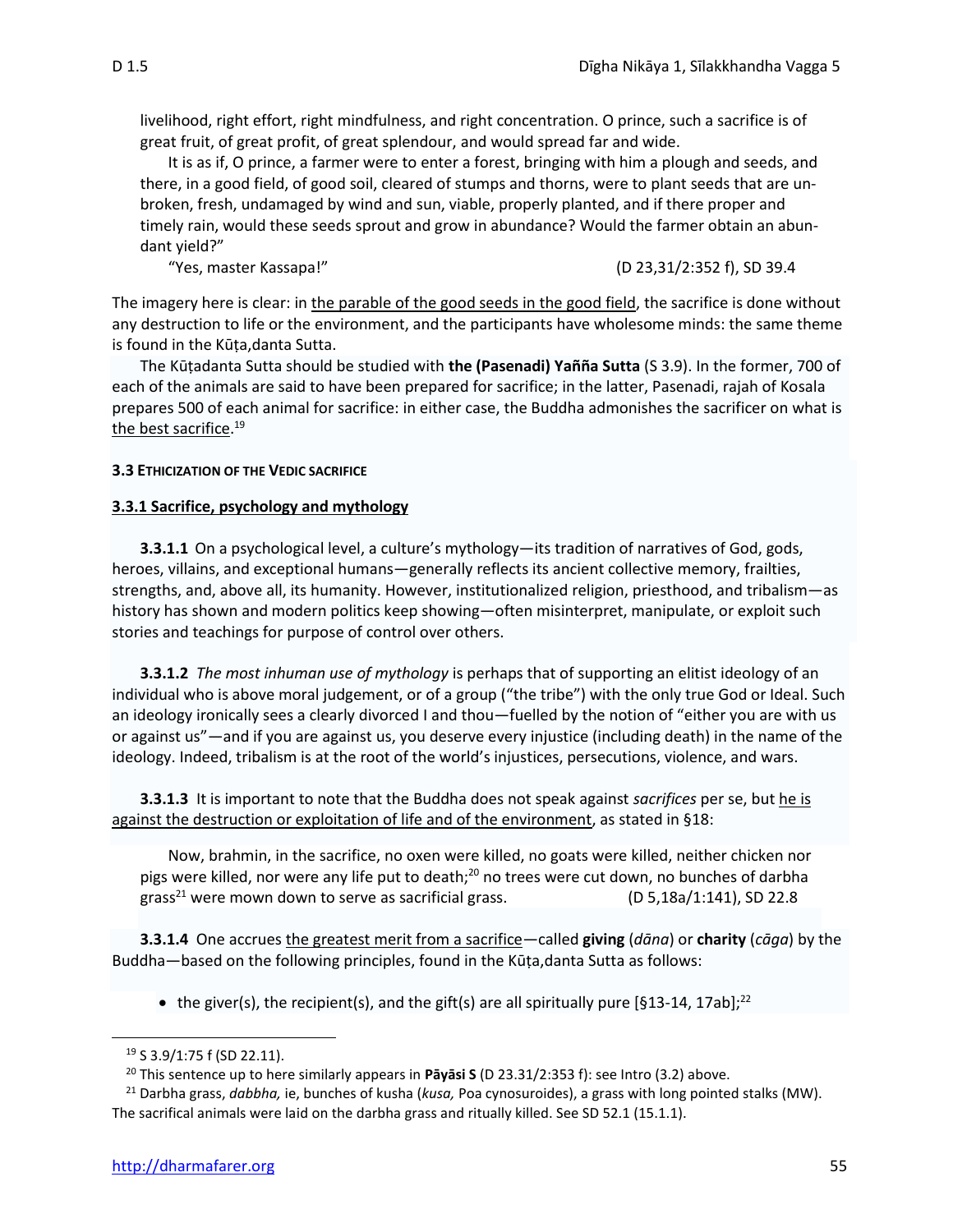- the giver truly rejoices before the giving, while giving, and after the giving  $[§§15-16]$ .
- neither life (human or non-human) nor the environment is harmed in any way [§18a]; and
- self, other and society all benefit [§§18b, 19-21].<sup>23</sup>

#### **3.3.2 Buddhist sacrifice**

**3.3.2.1** The Buddha does not stop his followers from giving or showing charity to non-Buddhists, as is clearly evident, for example, from **the Sīha Sutta** (A 8.12). <sup>24</sup> Of this generosity and compassion of the Buddha, **Uma Chakravarti** notes:

This may have been the result of the Buddha's recognition of the general need for support through alms, in the *samaṇa* way of life. Given this, it might have seemed unethical to advocate a complete severance of all relations with other religious sects, merely because the teachings of one particular sect were more appealing to a layfollower.  $(Chakravarti 1987:61)^{25}$ 

**3.3.2.2** The Kūṭa,danta Sutta story of Mahā Vijita mentions those involved in the great sacrifice (besides the rajah Mahā Vijita himself) as the four upper social classes, namely, the kshatriya vassals (*khattiya anuyutta*), the members of the royal court (*amacca pārisajja*), the brahmins of the great halls (*brahmaṇa mahā,sāla*), and the householders of means (*gaha,pati necayika*) [§§12.2]. Clearly, all these classes comprise very wealthy and powerful individuals and families.

Such a "great sacrifice" understandably could only be afforded by the wealthy, and significantly absent here is any mention of ordinary "houselords" (*gaha,pati*) or "humans" (*manuja*). The brahmin Sundarika Bhāra,dvāja is apparently referring to lesser sacrifices when he asks the Buddha in **the Sundarika Bhāra,dvāja Sutta** (Sn 3.4):

> Depending on what have seers, humans, kshatriyas and brahmins, many of them, in this world, offered sacrifices to the deities? (Sn 458), SD 22.2

It is possible, indeed likely, that these "seers (*isi*), humans (*manuja*), kshatriyas (*khattiya*) and brahmins (*brāhmaṇa*)" perform these offerings by themselves for their own benefit, as Sundarika is doing when the Buddha approaches him.

**3.3.2.3** In speaking against the destruction and exploitation of living beings in the religious sacrifices, the Buddha effectively brought their moral and economic costs down to a level affordable by all levels of society, as meat was an expensive food item then and few could afford it. In speaking against harming the environment, the Buddha further simplifies the sacrifice so that more people can offer them without contributing to an ecological problem.

The elaborate Vedic sacrifices not only entailed great costs but also needed a large labour force to execute them, mostly slave labourers (*dāsa kammakara*), who were apparently mistreated during such high class affairs. In speaking against the mistreatment of workers and the lower classes involved in the sacrifices, the Buddha attracts even more supporters toward his notion of the true sacrifice.

<sup>22</sup> On the purity of the giver and of the recipients constituting "the gift endowed with 6 limbs" (*chaaga,samannāgataṁ dakkhiṇaṁ*), see **(Sumana) Dāna S** (A 6.37/3:336 f), SD 22.1.

<sup>23</sup> See **Veḷu,dvāreyya S** (S 55.7) @ SD 1.5 (3) & **Sevitabbâsevitabba S** (M 114/3:45-61), SD 39.8.

A 8.12/4:179 f; <sup>24</sup> V 1:233 f; see also **Tel'ovāda J** (J 246).

<sup>25</sup> See also 1987:59-62.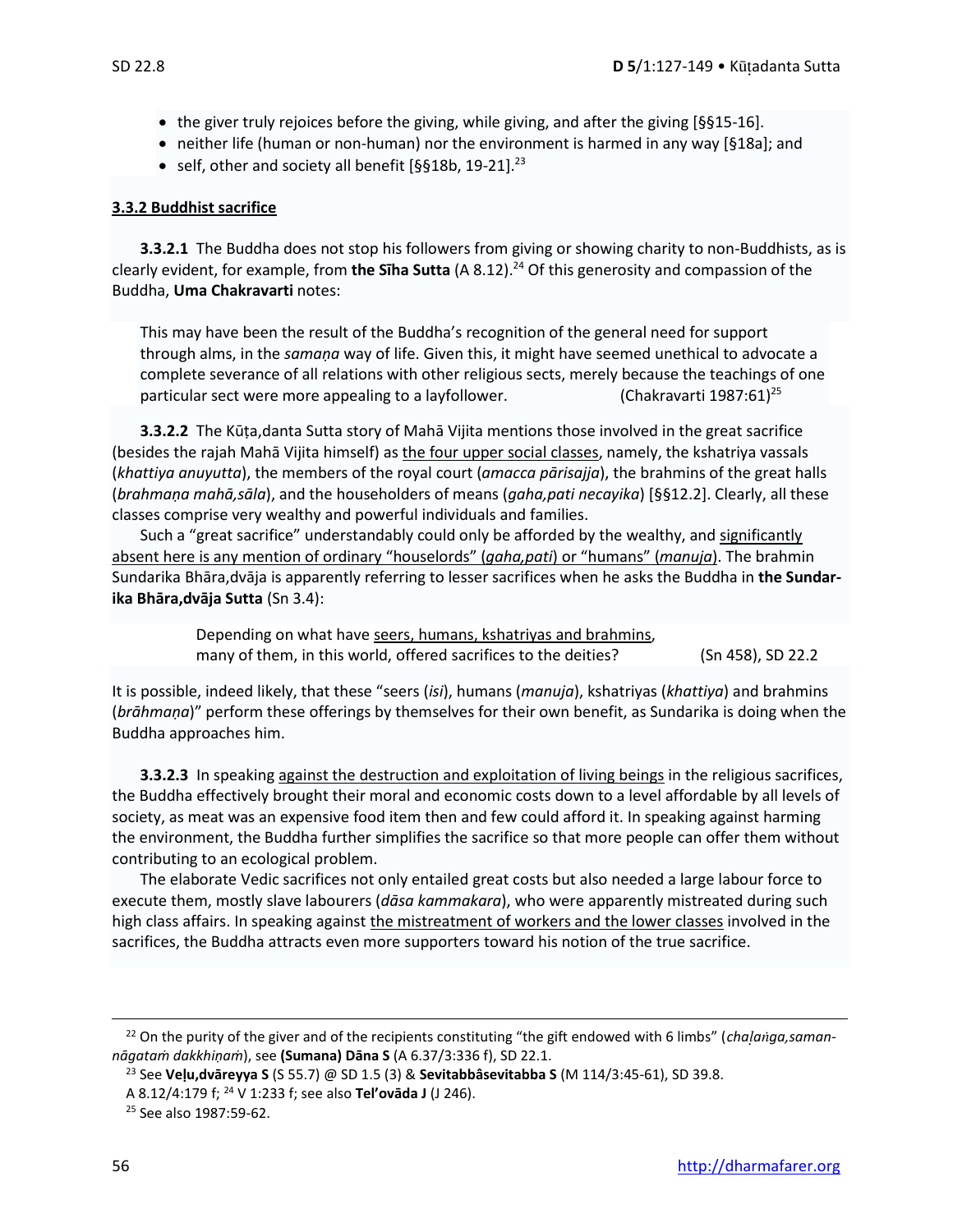There were slaves, messengers, and labourers, but they did all their work without being driven by the rod [by force], nor driven by fear, nor weeping, with tears on their faces. Indeed, those who wished to work, did so. Those who did not wish to work, did not. The sacrifice was accomplished with only ghee, oil, fresh butter, curds, honey and molasses.  $(D 5,18.1/1:141)$ , SD 22.8

Since the common people are better treated and can freely choose to participate (or not) in such sacrifices, they surely would find such enterprises more meaningful and attractive.

**3.3.2.4** In an important way, offering a Vedic sacrifice is like paying an obligatory tribute to a higher power, like glorifying a God, or as a costly customary gesture so that one credibly holds on to one's status in society. Such a scheme of things is, as such, powered from the centre, where the biggest fish lies, eating the smaller ones in the next circle and so on down the social levels.

In the open concept of sacrifice and giving, there is no centre that holds everything together, but *a symbiotic and spiritual contract* between the worthy religious practitioners (the recipients) and the faithful lay practitioner (the givers). One is not born as a worthy religious practitioner: one's conduct moral decides one's worthiness, and any bona fide lay person can choose to join the circle of religious or monastic practitioners.

**3.3.2.5** Benefits of supporting such morally virtuous persons are great, as pointed by **the Āṇâpāna,sati Sutta** (M 118):

Such a community of monks as this, bhikshus, such an assembly of monks as this, bhikshus: even a small gift becomes great, and a great one becomes greater.<sup>26</sup> (M 118,8/3:80), 7.13

However, the most popular aspect of the Buddha's reformed vision of the highest sacrifice is that of an internal and spiritual sacrifice, one that is "less difficult and less troublesome, of greater fruit and greater benefit" [§22, 24 etc] than the Vedic rituals, and that attaining *arhathood* indeed has "no other success of a sacrifice that is higher than or more sublime than the success of this sacrifice" [*§99.6*]: arhathood is the highest sacrifice there is. The Vedic sacrifice is converted into an ethical act.

#### **3.4 TRUE SACRIFICES: SOCIAL AND SPIRITUAL**

**3.4.1 The (Uggata,sarīra) Aggi Sutta** (A 4.44) records another important attempt by the Buddha at demythologizing and ethicizing a well-known Vedic sacrifice—the fire sacrifice (*agni,hotra*)—transforming it from a class ritual of ritual purification to a universal act of purifying one's body, speech and mind, and of spiritual liberation. A sacrificial act that involves violence (the taking of life and the destruction to the environment) entails 3 unwholesome "knives," that is, the knife of the mind, of speech and of the body, all of which bring painful karmic fruit. The 3 unwholesome fires are greed, hate and delusion.

The 3 wholesome fires are as follows:

- The fire fit for oblation: one's parents;
- The houselord's fire: children, spouse, slaves, servants and workers;
- 

• The fire worthy of offerings: "recluses and brahmins [practitioners and teachers] who abstain from intoxication and heedlessness, who show patience and re-

straint, each taming himself, each calming himself, each cooling himself."

<sup>26</sup> For a discussion on gifts, see, eg, **Dakkhiṇā,vibhaga S** (M 142) and **Dakkhiṇā S** (A 4.78/2:80 f).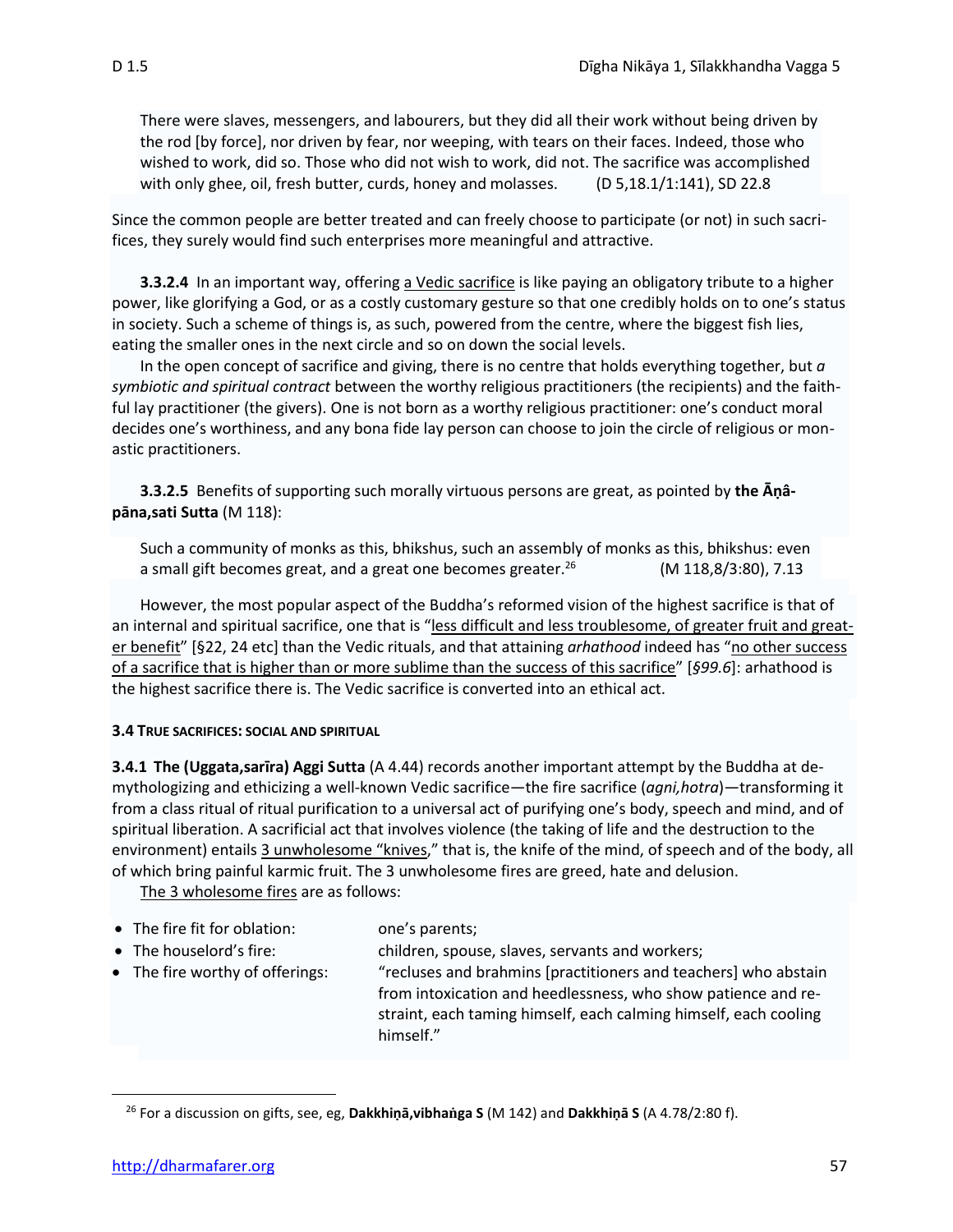**3.4.2** The Buddha closes his admonition with very down-to-earth on the utilitarian value of physical fire, thus:

Now, brahmin, this wood fire should from time to time be lighted, from time to time be cared for, from time to time be put out, $^{27}$  from time to time be stored away.<sup>28</sup> (A 4.44/4:41-45), SD 3.16

Again, in **the Sundarika Sutta** (S 7.9) the mythical fire is denied its mystique, and the external flame is internalized as a spiritual state:

| 643 Mā brāhmaņa dāru samādahāno<br>suddhim amaññī bahiddhī hi etam<br>na hi tena suddhim kusalā vadanti<br>yo bāhirena parisuddhi icche    | Brahmin, when kindling a fire with wood,<br>Think not that this external deed is purity.<br>For the skillful ones say purity arises not<br>For those who desire purity outwardly.                      |
|--------------------------------------------------------------------------------------------------------------------------------------------|--------------------------------------------------------------------------------------------------------------------------------------------------------------------------------------------------------|
| 644 Hitvā aham brāhmaņa dāru, dāhum<br>ajjhattam eva jalayāmi jotim<br>nicc'agginī nicca, samāhit'atto<br>araham aham brahmacariyam carāmi | Brahmin, having abandoned wood-burning, I<br>Only kindle the fire that burns within,<br>Always ablaze, always focussed in mind:<br>I live the holy life as an arhat.<br>(S 7.9/643-644/1:169), SD 22.3 |

While in **the (Uggata,sarīra) Aggi Sutta** (A 4.44), the sacrificial fire is given a universal ethical sense, the Sundarika Bhāra,dvāja Sutta transforms it into personal spiritual mindfulness and liberation.

**3.4.3** In all these sample references from both the Canon and the Commentary, the Buddha's message is clear: no animal sacrifices for life is sacred (all beings naturally love their life), in not destroying life one shows the true sacrifice, that of lovingkindness and compassion. Furthermore, there is a distinction between material sacrifice (*āmisa,yāga*), the giving of material things, and the Dharma sacrifice (*dhamma, yāga*), the gift of the liberating truth.<sup>29</sup> The highest sacrifice, as such, as stated in the Kūṭa,danta Sutta [§99f] is that of spiritual liberation or arhathood.

## **4** The ending of animal sacrifices

## **4.1 THE VEDIC SACRIFICE**

**4.1.1 The** Sanskrit word *yajña* is usually translated in English as "sacrifice," but its primary meaning is any kind of Vedic worship, especially one involving oblation being cast into the sacred fire, accompanied by the chanting of the Vedic mantras. It is performed to placate the devas, or Brahman (the supreme being). It involved pouring oblations into the sacrificial fire (the god Agni). Everything that was offered in the sacrificial fire was believed to reach the devas. People prayed for abundance of children, cattle and wealth.

A brahmin priest (*hotar*), with the support of others, chanted mantras and performed the sacrifices on behalf of the common man who was mostly a passive participant. Among the items offered as *ahuti* in the sacrifice were numerous coconuts, large quantities of ghee (clarified butter), sandalwood shavings, and even items of clothing. The sacrifice might last from a few hours, a few days, or some even over years with

<sup>27</sup> "To be put out," *nibbāpetabbo.* Here, an allusion to the attainment of nirvana.

<sup>28</sup> "To be stored away," *nikkhipitabbo.* Comy: The flame should be removed and set aside (in a sheltered place).

<sup>29</sup> D 3:155; It 98, 102; J 5:57, 65; DhA 1:27; cf A 1:91.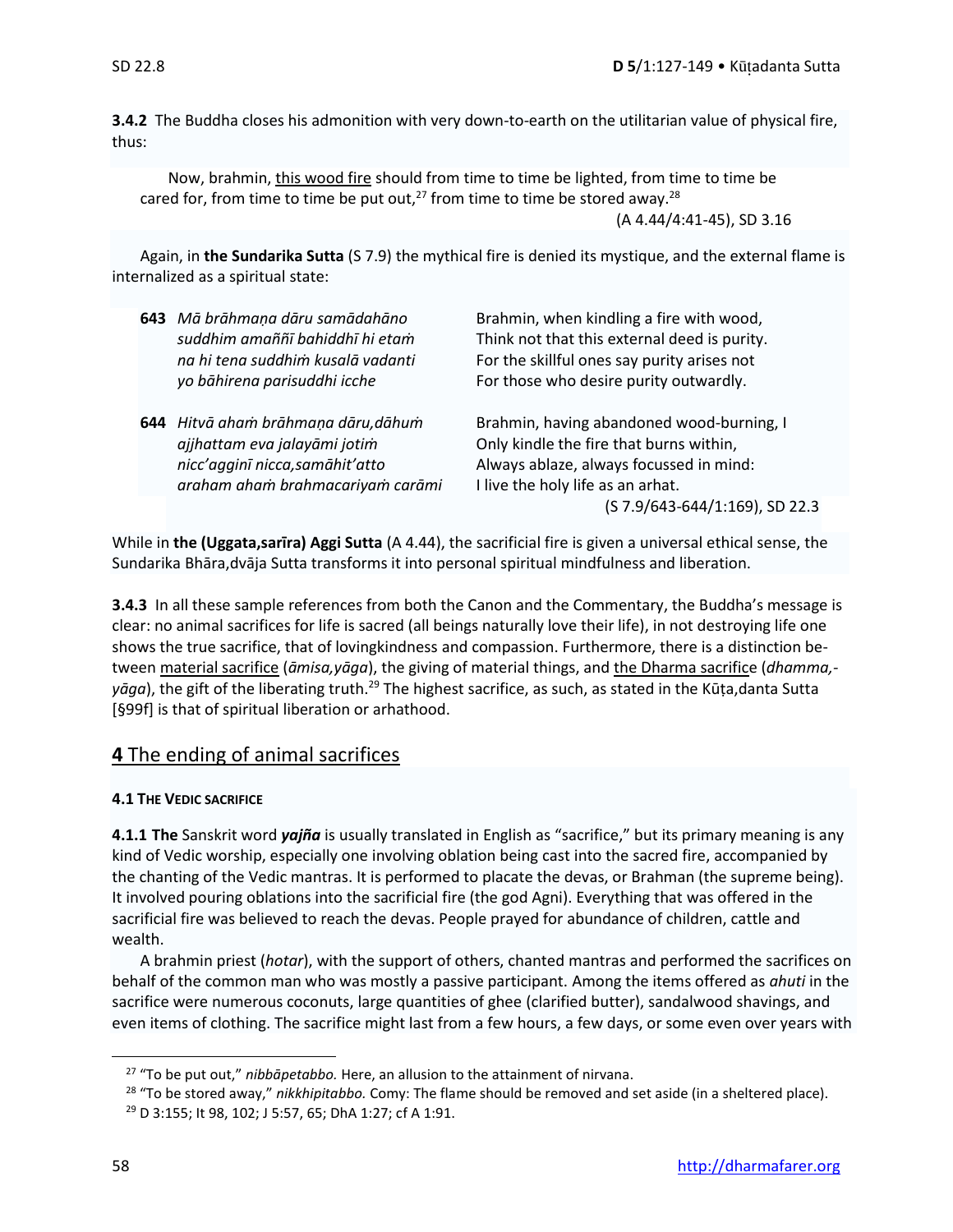priests continuously offering sacred items to gods, accompanied by mantras. Such a sacrifice was typically performed in the presence of a large number of people.

**4.1.2** *Yajña* typically refers to any fire-offering or similar ritual of the Vedic Indians. The offerings were usually of plant origin, such saw-dust for the fire, and grains (eg barley). Where milk, ghee (or yoghurt) fruits, flowers, cloth, and money are offered, the sacrifice is also called *homa* or *havan*. The juice of *soma* (probably Sarcostema viminalis or Asclepias acida) was offered at the Soma sacrifices. The mantras to be chanted during these sacrifices are found in the Vedas.

**4.1.3** The main deities of the Vedic pantheon were Indra, Agni (fire), and Soma. Other deities were Varuṇa (the sky; cf Uranus), Sūrya (the Sun), Mitra (cf the Iranian god, Mithra), Vayu (the wind). Goddesses included Usā or Usas (the dawn), Prthvī (the earth) and Aditī (the mother of gods or sometimes the cow). Sacred rivers, especially the Sarasvatī, were also considered goddesses, and sacrifices were often offered on their banks.

These deities, however, were not viewed as all-powerful. The relationship between the devotee and the deity was one of *transaction*, usually with Agni (the sacrificial fire) taking the role of intermediary. Strong traces of a common Indo-Iranian religion remain visible, especially in the Soma cult and the fire worship also preserved in Zoroastrianism. The Asva, medha (horse sacrifice) has parallels in the Andronovo culture (1000-2000 BCE), in India allegedly continued until the 4<sup>th</sup> century CE.

**4.1.4** The sacrificial traditions of Vedic religion are preserved in the conservative Śrauta ("heard") tradition, with the significant exception of animal sacrifice. Some scholars claim that even in the later Vedic period, fire-sacrifices involved the slaughter of certain animals, such as goats, sheep and probably bulls. As recorded in a number of Jain and Buddhist texts, animal sacrifices, however, were only meant for larger and very special sacrifices.<sup>30</sup> Such animal sacrifices were mostly abandoned by the end of the Vedic period, possibly under the influence of Buddhist and Jain criticism of such practices of the Vedic religion and the priestly excesses.<sup>31</sup>

#### **4.2 RECENT DEVELOPMENTS**

**4.2.1** Archaeologist DN Jha, in his book, *The Myth of the Holy Cow* (2002), says that the shift from beef eating to a non-meat diet occurred in medieval India. Rural India then witnessed a radical shift from a pastoral and nomadic society to settled agriculture where the cow and other livestock become central to the economy. Working on the land had been the preserve of the cultivator caste, but from the second century CE, it increasingly included the poor and the brahmins.

The brahmins played an ever greater role in agricultural development through the practice of land donations by kings (*brahmadeya*) to priests in return for their services (mostly spiritual). It is here that beef eating began to be associated with ritual pollution and bad spirits. Religious texts and law books were then modified to define beef eating as being unclean, and other meat too began to vanish from the diet of the brahmins and other higher classes.

**4.2.2** This is however not the case for the peasants and the poor, who continue to consume meat, including beef, and as such are stigmatized as being impure and untouchable. The law books began to prescribe punishments for cow killers, such as fasting for 25 days and feeding brahmins. In this way, Jha attempts to

<sup>30</sup> See **Pāyāsi S** (D 23.31/2:352-354); **(Pasenadi) Yañña S** (S 3.9/1:75 f), SD 22.11 (qv); **Ujjaya S** (A 4.39/2:42 f); It 21; Sn 303; J 4:302; SnA 321; cf **Seṭṭhi,puttā Pv** (Pv 4.15/280); **Loha,kumbhi J** (J 314/4:43-48).

<sup>&</sup>lt;sup>31</sup> See eg D:RD 1:164 f.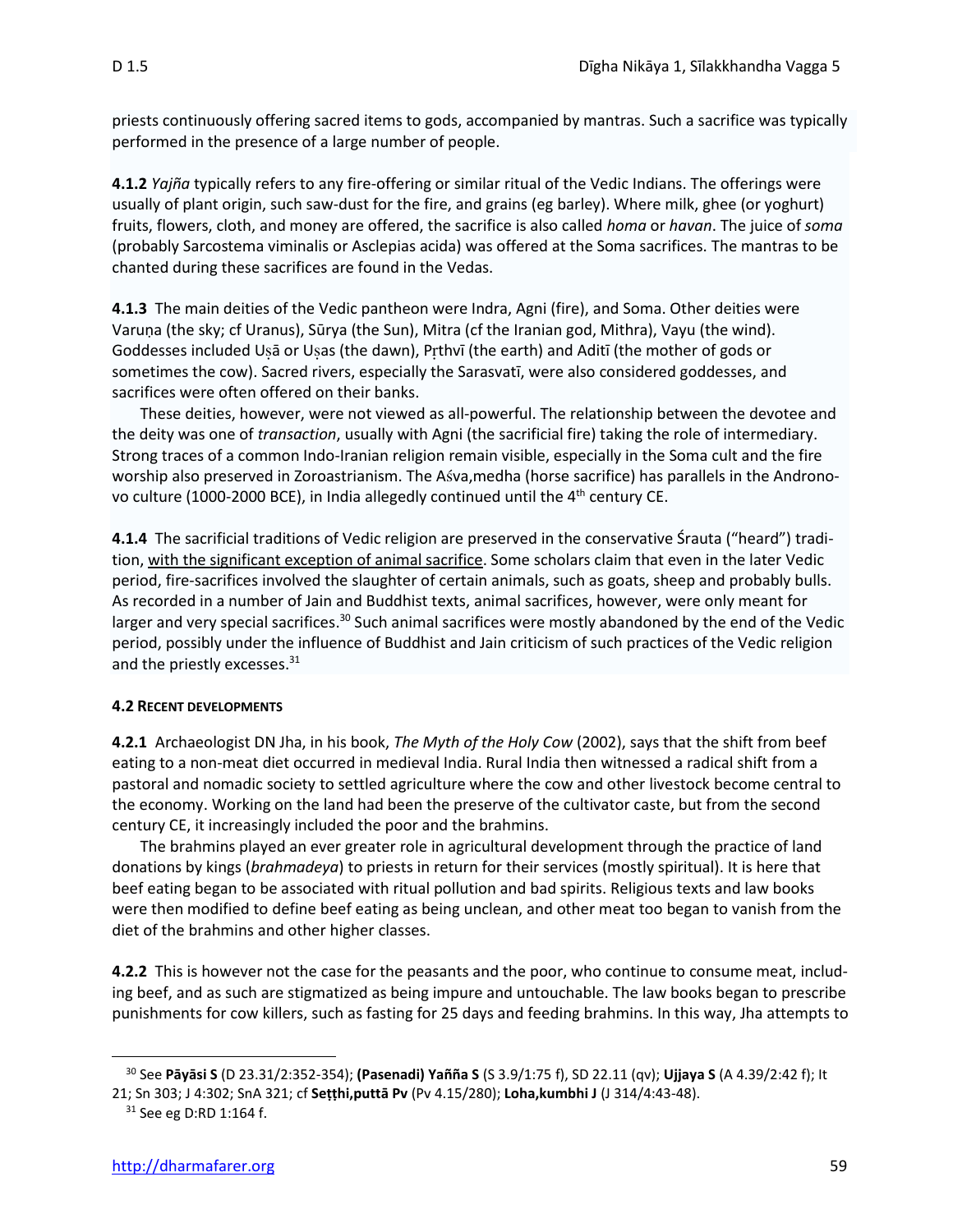explain the modern rationale for caste in India today, mainly in response to growing Hindu fundamentalisn (*hindutvā*) in current Indian politics.

**4.2.3** As we have noted above [3], the early Suttas spoke against animal sacrifice and killing in general from the rationale of moral ethics of the universal value of life:

| Sabbe tasanti dandassa | All tremble at the rod;                 |          |
|------------------------|-----------------------------------------|----------|
| sabbe bhāyanti maccuno | All fear death:                         |          |
| attānam upamam katvā   | Using oneself at the case,              |          |
| na haneyya na ghāteyya | Let one neither kill nor cause to kill. | (Dh 129) |

It is neither *man* nor *animal,* but life itself, that is sacred. Life is the vehicle for spiritual transformation and liberation. In hypostatizing the universal value of life into an entity—the cow—the fundamentalist Hindus have effectively secularized a spiritual notion and transformed it into a political ideology of tribalism that has the capacity for domination, intolerance and violence.

 $-$ 

# **Kūṭa,danta Sutta** The Discourse on Kūṭa,danta

D 5

**[127]** Thus have I heard.

## Kūṭa,danta prepares for a great sacrifice

**1** At one time the Blessed One was wandering (on a Dharma-tour) in Magadha country with a large number of monks numbering some five hundred, and arrived at the brahmin village called Khāṇumata.

There the Blessed One stayed in the Amba, laṭṭhika park<sup>32</sup> near Khāṇumata.

Now at that time, the brahmin Kūṭa,danta was living [ruling]<sup>33</sup> in Khāṇumata, teeming with life,<sup>34</sup> with grass, wood and water, with rice, a royal domain presented (to him) by Seniya Bimbisāra, the rajah of Magadha, as a royal gift, a brahmadeya [a fief].<sup>35</sup>

Now at that time, **a great sacrifice** has been prepared for the brahmin Kūṭa,danta. And 700 bulls, 700 bullocks, 700 heifers, 700 goats, and 700 rams were brought to the sacrificial posts to be sacrificed.<sup>36</sup>

<sup>32</sup> Comy says that this is not the namesake lying halfway between Rājagaha and Nālandā, but it is like it (DA 294).

<sup>&</sup>lt;sup>33</sup> Ajjhāvasati has the senses of living (as in leading a household life) and living as a lord (over a fief, etc).

<sup>34</sup> *Satt'ussadaṁ = satta + ussada,* lit "abundance of beings," ie densely populated with humans and animals.

<sup>35</sup> *Brahma,deyya* (Skt *brahma,deya*), "a supreme gift," ie land granted to brahmins by the kings of Kosala (**Ambaṭṭha S =** D 3.1.1b/1:87 @ SD 21.3) or of Magadha (**Kūṭa,danta S,** D 5,2/1:127 @ SD 22.8) for perpetuity. Unlike donated monastic lands, which is the corporate property of the "sangha of the four directions," the brahmadeya is the brahmin's personal property or fief, which he uses for agriculture. In the case of Kūṭa,danta, we see him using such income to perform a large sacrifice. See Uma Chakravarti 1987:57. On this stock passage, see **Ambaṭṭha S** (D 3.1.1a/1:87 n), SD 21.3.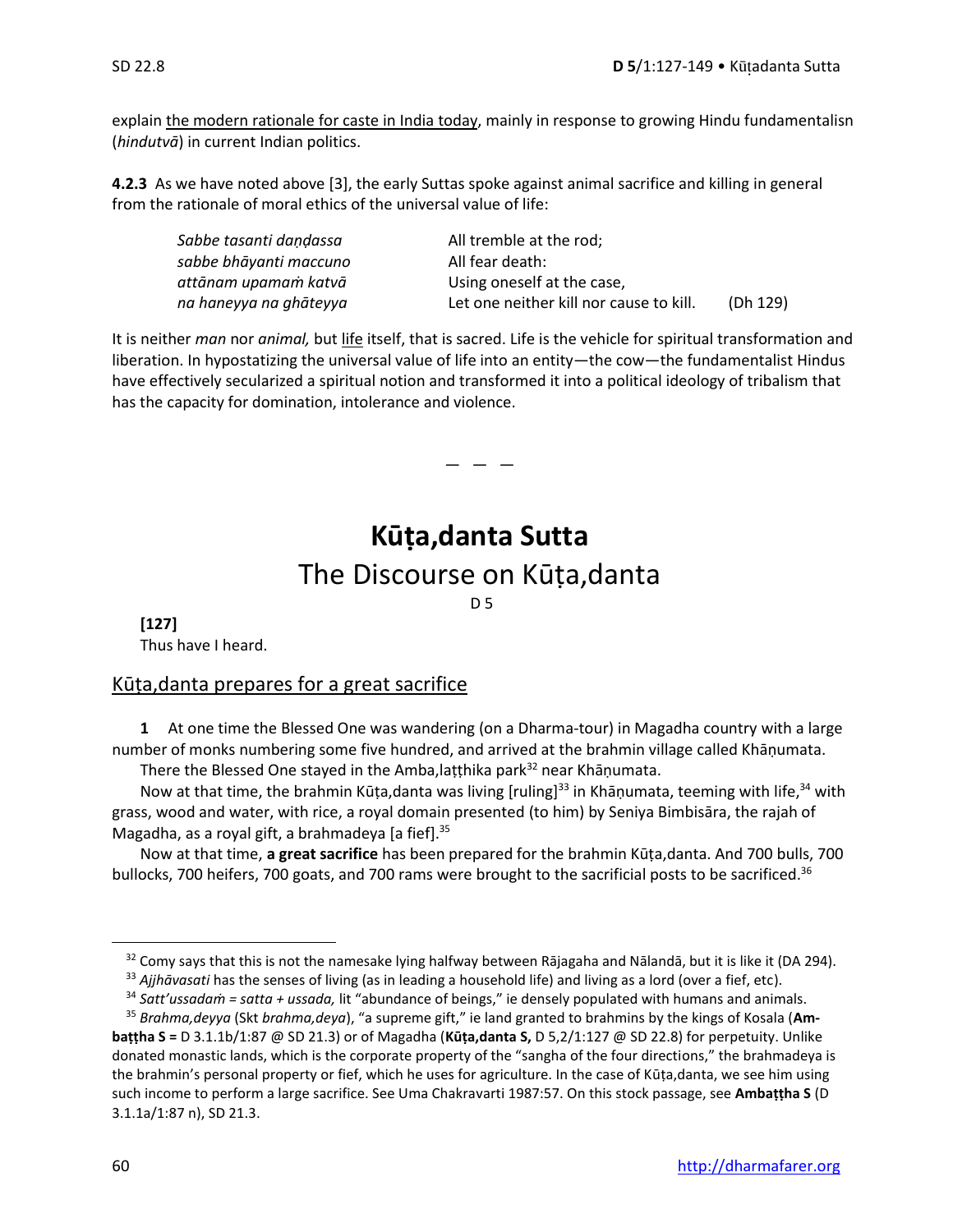## The brahmin houselords visit the Buddha

**2** Now the brahmin houselords <sup>37</sup> of Khāṇumata heard thus:

"It is said, sirs, that the recluse Gotama, $38$  a Sakya son, who went forth from the Sakya clan, is wandering (on a Dharma-tour) in Magadha country with a large number of monks numbering some 500, has arrived in Khāṇumata, staying in the Amba,laṭṭhika park near Khāṇumata."

2.2 Now a good report about that Master Gotama has been going around thus:<sup>39</sup>

"So too, is he the Blessed One:<sup>40</sup> for, he is, fully self-awakened, accomplished in wisdom and conduct, well-farer, knower of worlds, peerless guide of tamable persons, teacher of gods and humans, awakened, blessed. **[128]**

Having realized by his own direct knowledge this world with its gods, its Māras and its Brahmās, this generation with its recluses and brahmins, its rulers and people, he makes it known to others.

He teaches the Dharma, good in the beginning, good in the middle, good in the end, both in the spirit and in the letter.

He proclaims the holy life that is entirely complete and pure.

It is good to see such arhats."<sup>41</sup>

2.3 Then the brahmin houselords of Khāṇumata left Khāṇumata in bands, group after group, heading for the Amba,laṭṭhika park.

**3** Now at that time, the brahmin Kūṭa,danta had gone up to the upper terrace of his house for a day rest [siesta]. $42$ 

He saw the brahmin houselords of Khāṇumata leaving Khāṇumata in bands, group after group, heading for the Amba, laṭṭhika park. Seeing them, he addressed an attendant:<sup>43</sup>

"Attendant, why are these brahmin houselords of Khāṇumata leaving Khāṇumata in bands, group after group, heading for the Amba,laṭṭhika park?"

<sup>36</sup> *Satta ca usabha,satāni satta ca vacchatara,satāni satta ca vacchatarī,satāni satta ca aja,satāni satta ca urabbha,satāni thūnûpanītāni honti yaññ'atthāya.* The number of animals to sacrificed is probably exaggerated, but it is symbolic of his wealth derived from his brahmadeya: see prec n.

<sup>37</sup> *Brāhmaṇa,gahapatikā,* which is invariably a collective term, never an individual, ie, the landed community of of the brahmin villages (*brāhmaṇa,gāma*) or fiefs (*brahma,deya*) as a whole. This classification is based on land-ownership (ie their economic function), who nonetheless still identified with the larger priestly class. As such, individually, they (such as the brahmins Kūṭa,danta, Caṅkī, etc) are still refered to simply as *brāhmaṇa.* See Chakravarti 1987:72 f.

<sup>38</sup> This is a stock passage to show that the brahmin houselords are well acquainted with the Buddha's background. This paragraph denotes the Buddha's social status (in the minds of the brahmins and the world), which adds a significant sense of charisma to his personality.

<sup>39</sup> For details on the recollection of the Buddha's virtues, see *Buddhânussati*, SD 15.7.

<sup>40</sup> Alt tr: "For the following reasons, too, he is the Blessed One [the Lord]…" On the meaning of *iti pi so*, see *Buddhânussati*, SD 15.7 (2.2).

<sup>42</sup> "Day rest," *divā,seyya,* "s bed for the day, siesta": D 4.3/1:112 (the brahmin Soṇa*,*daṇḍa), D 5.3/1:128, 2:317 (the brahmin Kūṭa,danta), D 23.15/1:333 (prince Pāyāsi); M 95.5/2:164 (the brahmin Caṅkī): note here that there is sleeping in the day. The more usual expression here for monastics is *divā,vihāra,* "day-residence," which entails meditation, eg: V 1:28, 3:208; D 2:130, 182, 356, 3:17-22 passim; M 1:108 f, 147, 229, 359, 447, 502, 2:65 passim; S 1:129, 130, 132-135, 3:91, 235; A 3:75, 4:262, 264, 356, 438; U 5, 35; Pv 2.10.1/28\*; Ap 2:404, 473\*; (pl) *divā,vihārā:*  S 1:193; Thī 48a/128; Ap 1:284\*, 2:417\*; *divā.vihāra,gato: vihāra* 3:37 f passim; S 1:146, 148, 197 f, 203, 225, 233: for other refs search CPD: divāvihār\* & divā vihār\*.

<sup>43</sup> *Khattā* (Skt *kātt*) an attendant, a porter, an equerry, a steward (D 1:112, 128; M 2:164)

<sup>&</sup>lt;sup>41</sup> For details on this statement, see SD 35.4 (endnote 1d).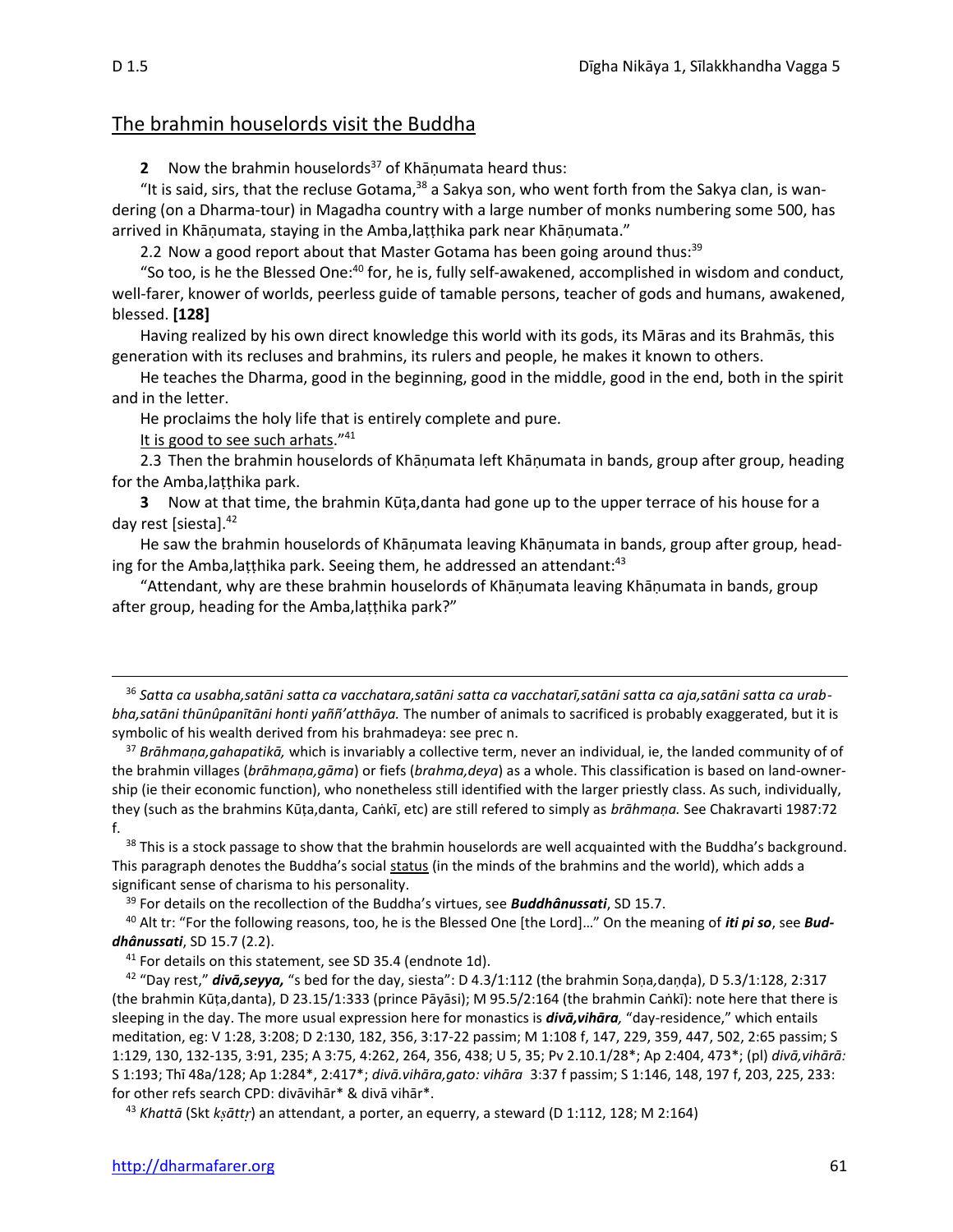"It is the recluse Gotama, the Sakya son, who went forth from a Sakyan family, is wandering (on a Dharma-tour) in Magadha country with a large number of monks numbering some five hundred. He has arrived in Khāṇumata, and is staying in the Amba,laṭṭhika park near Khāṇumata.

Now a good report about that Master Gotama has been going round thus:

'So too, is he the Blessed One:<sup>44</sup> for, he is, fully self-awakened, accomplished in wisdom and conduct, well-farer, knower of worlds, peerless guide of tamable persons, teacher of gods and humans, awakened, blessed.'

They are going to see this master Gotama."

## Kūṭa,danta wishes to see the Buddha

**4** Then it occurred to the brahmin Kūṭa,danta:<sup>45</sup>

"I have heard that the recluse Gotama knows about the successful performance of the threefold sacrifice and its 16 requisites. But I do not know about the successful performance of the threefold sacrifice and its 16 requisites. And I wish to offer a great sacrifice. What now **[129]** if I were to ask the recluse Gotama about the successful performance of the threefold sacrifice and its 16 requisites?"

Then the brahmin Kūṭa,danta addressed the attendant, thus:

"In that case, master attendant, approach those brahmin houselords of Khāṇumata and say this to them:

'Sirs, the brahmin Kūṭa,danta says thus:

"Sirs, could you please wait!<sup>46</sup> The brahmin Kūṭa,danta, too, will go and see the recluse Gotama."

"Yes, sir," the attendant replied to the brahmin Kūṭa,danta, and approached the brahmin houselords of Khāṇu,mata.

Having approached the brahmin houselords of Khāṇu,mata, he said,

"Sirs, the brahmin Kūṭa,danta says thus:

'Sirs, could you please wait! The brahmin Kūṭa,danta, too, will go and see the recluse Gotama.'"

## Kūṭa,danta's social status<sup>47</sup>

**5** Now at that time, the many hundreds of brahmins staying in Khāṇu,mata, thought,

"We will take part in the great sacrifice of the brahmin Kūṭa,danta."

These brahmins heard, thus:

"It is said that the brahmin Kūṭa,danta is going to see the recluse Gotama."

Then these brahmins approached the brahmin Kūṭa,danta, and said:

"Is it true, sir, that the brahmin Kūṭa,danta is going to see the recluse Gotama?"

"Yes, sirs, that is so, I am going to see the recluse Gotama."

**6** "Let not the master Kūṭa,danta go and see the recluse Gotama! It is not worthy of the master Kūṭa,danta to go and see the recluse Gotama!

If the master Kūṭa,danta goes and sees the recluse Gotama, the master Kūṭa,danta's fame will diminish. The recluse Gotama's fame will increase.

That the master Kūṭa,danta's fame will decrease, and the recluse Gotama's fame will increase, it is indeed worthy of<sup>48</sup> the recluse Gotama to come and see the master Kūṭa,danta instead. **[130]**

<sup>44</sup> Alt tr: "For the following reasons, too, he is the Blessed One [the Lord] … " On the meaning of *iti pi so*, see *Buddhânussati*, SD 15.7 (2.2).

<sup>&</sup>lt;sup>45</sup> On Kūța, danta, see (1.1).

<sup>46</sup> *gamentu kira bhavanto*.

<sup>47</sup> This whole section and the next are mutatis mutandis as in **Soṇa,daṇḍa S** (D 4.5-6/1:13-117), SD 30.5.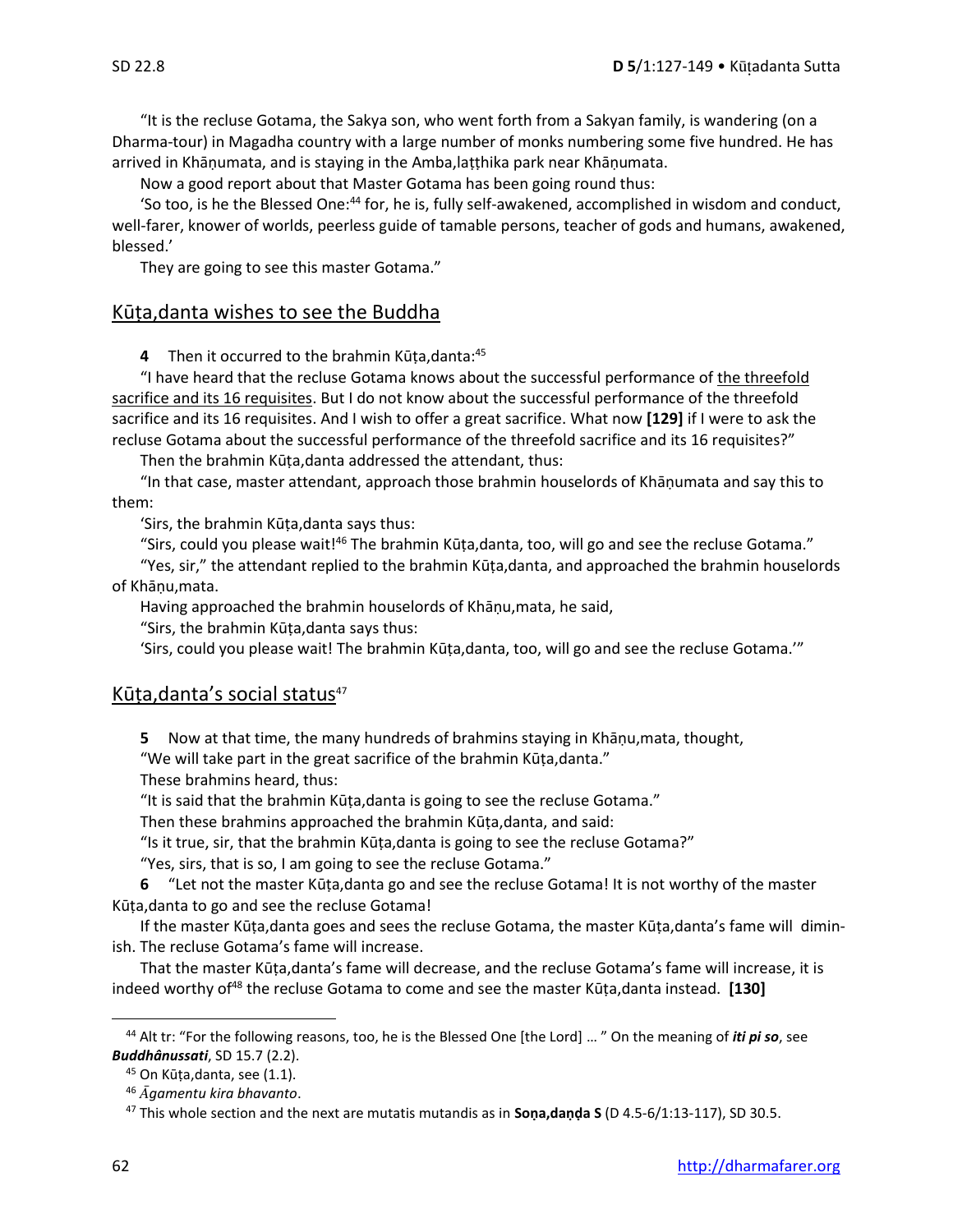(1) For the master Kūṭa,danta is well born on both the mother's and the father's sides for 7 generations, with neither reproach nor defect in terms of birth.<sup>49</sup>

That the master Kūṭa,danta *is well born on both the mother's and the father's sides for 7 generations, with neither reproach nor defect in terms of birth*, it is not worthy of the master Kūṭa,danta to go and see the recluse Gotama. It is indeed worthy of the recluse Gotama to come and see the master Kūṭa,danta instead.

(2) For the master Kūṭa,danta is rich, of great wealth, of great means.

That *being the case*<sup>50</sup>*…* it is indeed worthy of the recluse Gotama to come and see the master Kūṭa, danta instead.

(3)  $51$ For the master Kūṭa,danta is a mantra-reciter,<sup>52</sup> a mantra-expert, a master of the Three Vedas, along with their invocations and rituals, phonology and etymology, and the Iti,hāsa Purāṇas<sup>53</sup> as the fifth; learned in the vedic padas,<sup>54</sup> grammarian,<sup>55</sup> and well versed in nature lore<sup>56</sup> and the marks of the great man. 57

That *being the case …* it is indeed worthy of the recluse Gotama to come and see the master Kūṭa, danta instead.

 $(4)$ <sup>58</sup>For the master Kūṭa,danta is handsome, good-looking, pleasing, endowed with the most excellent colour, of perfect complexion,<sup>59</sup> of perfect physique,<sup>60</sup> of no mean appearance, one worthy of being looked at.<sup>61</sup>

That *being the case ...* it is indeed worthy of the recluse Gotama to come and see the master Kūṭa, danta instead.

(5) For the master Kūṭa,danta is morally virtuous, mature in virtue, endowed with mature virtue.

<sup>49</sup> *Brāhmaṇo ubhato sujāto—mātito ca pitito ca saṃsuddha,gahaṇiko, yāva sattamā pitāmaha,yugā akkhitto anupakkuṭṭho jāti,vādena:* this is stock: **Soṇa,daṇḍa S** (D 4/1:113ī2, 120ī2, 121, 123); **Kūṭa,danta S** (D 5/1:130ī2, 131ī2, 137, 138, 139ī), 140, 141); **Caṅkī S** (M 95/2:165ī2, 166ī2), **Vāseṭṭha S** (M 98/2:196 = Sn p115); **Ti,kaṇṇa S** (A 3.58/1:163); **Jāṇussoṇi S** (A 3.59/1:166); **Yassaṁ Disaṁ S** (A 5.134/3:151); **Patthanā S 1** (A 5.135/3:152 f); **Patthanā S 2** (A 5.136/3:154); **Doṇa Brāhmaṇa S** (A 5.192/3:223ī2, 224, 225, 227, 228ī2); **V** 4:160.

<sup>50</sup> This abbreviation is as at **Caṅkī S** (M 95.8/1:165 f @ SD 21.15) where the actual text is brief. Ee however omitted most of the *peyyālas,* but which are found in Be Ce.

<sup>51</sup> *Ajjhāyako manta,dharo tiṇṇaṁ vedānaṁ pāragū sa,nighaṇḍu,keṭubhānaṁ sâkkhara-p,pabhedānaṁ iti,hāsa, pañcamānaṁ, padako veyyākaraṇo lokāyata,mahā,purisa,lakkhaṇesu anavayo.* This is *ajjhāyaka* or mantra-reciter pericope. For details, see **Soṇa,daṇḍa S** (D 4.5(3)/1:114) n (SD 30.5).

<sup>52</sup> Here, and the foll term "mantra" refers to the 3 Vedas.

53 Iti, hasa Puraņas are the oral tradition of brahminical legends of kings and sages.

<sup>54</sup> *Padako veyyākaraṇo,* ie, well versed in the *pada,pāṭha* of Sanskrit grammar. Technically, this refers to the *pada* (or literal, word for word) method of reciting (or writing) Veda sentences, ie, "a method of arranging each word of a Vedic text separately in its original form [cf *pada*] without regard to the rules of [sandhi]; cf *krama-* and *saṁhitāpāṭha*." (SED). By itself, *pada* can here be translated as "word or word structure."

<sup>55</sup> On *veyyākaraṇa,* see BHSD: sv *vyākaraṇa, = vaiyākaraṇa* (p517).

<sup>56</sup> *Lokāyata*. This seems to be the early meaning of the term. Its reference of the materialistic philosophy of Cārvāka is apparently later: see Rhys Davids, D:RD 1:166-172. See **Lokāyatikā Brāhmaṇā S** (A 9.38/4:428-432), SD 35.2. See also Jayatilleke 1963:48-58 (§§55-67).

<sup>57</sup> For details, see *Buddhânussati*, SD 15.7(4.1)n.

 $58$  The same is said of the Buddha at §7(6) below.

<sup>59</sup> *Brahma,vaṇṇī,* lit "Brahmā-like complexion."

<sup>60</sup> *Brahma,vaccasī* (PTS Ce) or *Brahma,vacchasī* (Be Se)*,* lit "Brahmā-like complexion."

<sup>61</sup> *Dassanāya.* On the Indian custom of gazing at a respected, virtuous or religious person, see **Mahā,parinibbāna S** (D 16), SD 9 (7.5).

<sup>48</sup> "(Is) worthy of," *arahati.*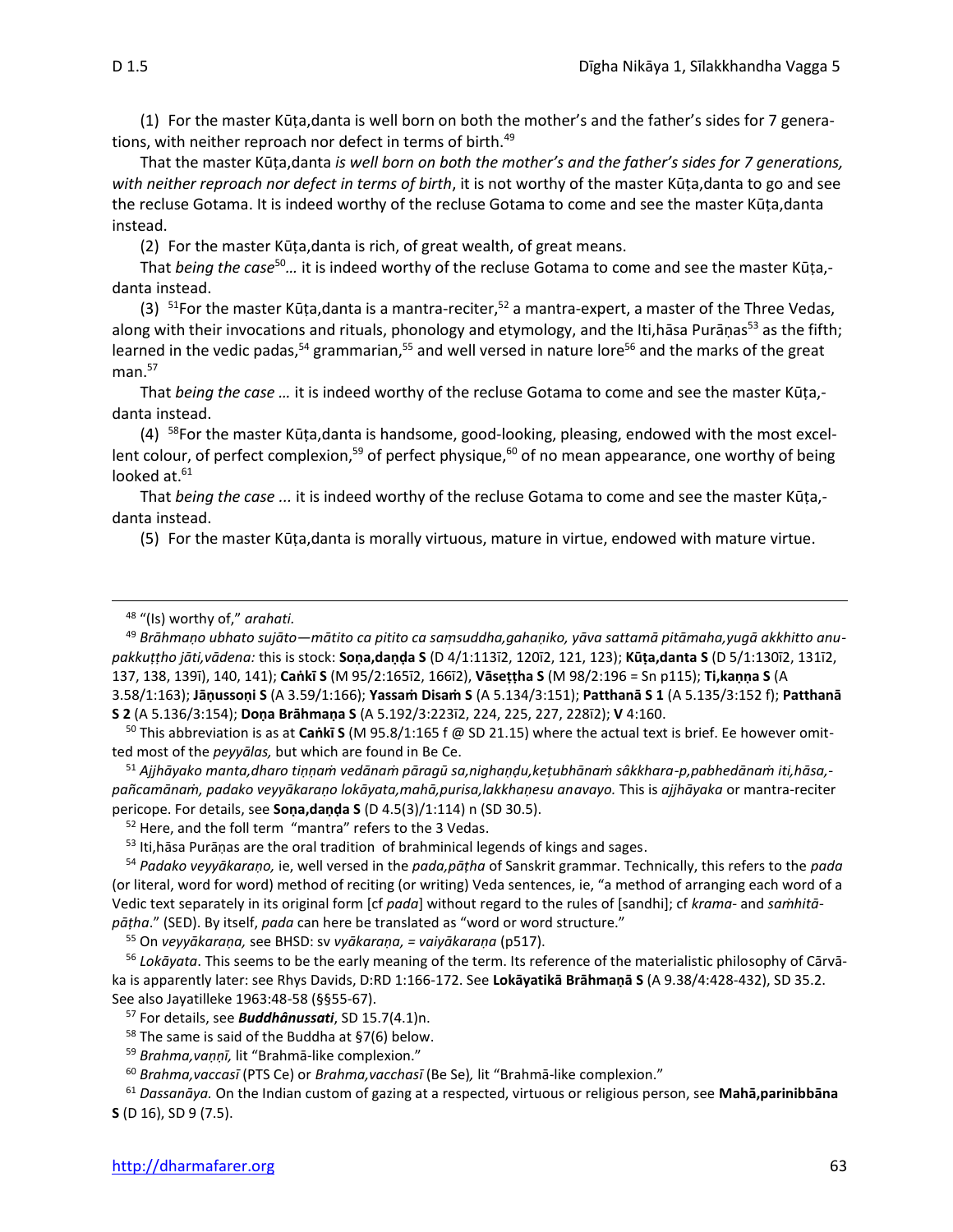(6) For the master Kūṭa,danta has a good voice, a good delivery, endowed with urbane speech, distinctly clear, not driveling [faultless in speech], able to clarify any issue.<sup>62</sup>

(7) For the master Kūṭa,danta is a teacher of teachers of many, uttering the mantras to 300 brahmin youths. Many are the brahmin youths who come from various quarters and various districts with the desire to learn the mantras and the meaning of the mantras in the master Kūṭa,danta's presence [from the master Kūṭa,danta himself].

(8) For the master Kūṭa,danta is old, mature, very elderly, long lived, advanced in years. But the recluse Gotama is young, and is a young recluse.

(9) For the master Kūṭa,danta is honoured, respected, esteemed, venerated and revered<sup>63</sup> by Seniya Bimbisāra, the rajah of Magadha.

(10) For the master Kūṭa,danta is honoured, respected, esteemed, venerated and revered by the brahmin Pokkhara,sāti. <sup>64</sup> **[131]**

(11) For the master Kūṭa,danta lives [rules] in Khāṇu,mata, teeming with life, with grass, wood and water, with rice, a royal domain presented (to him) by Seniya Bimbisāra, the rajah of Magadha, as a royal gift, a brahmadeya [a fief].<sup>65</sup>

That *being the case ...* it is indeed worthy of the recluse Gotama to come and see the master Kūṭa, danta instead.

## Kūṭa,danta's praise of the Buddha $66$

**7** When this was said, the brahmin Kūṭa,danta said to the brahmins:

"In that case, sirs, listen to me, too, as to why it is worthy of *us* to go and see master Gotama, and that it is unworthy of master Gotama to come and see us.

(1) Indeed, the recluse master Gotama is well born on both the mother's and the father's sides for seven generations, with neither reproach nor defect in terms of birth.<sup>67</sup>

That the recluse Gotama *is well born on both the mother's and the father's sides for 7 generations, with neither reproach nor defect in terms of birth*, it is not worthy of master Gotama to come and see us. It is indeed worthy of us to go and see master Gotama instead.

(2) Indeed, the recluse master Gotama has gone forth, leaving behind a great community of relatives. 68

<sup>62</sup> *Bhavaṁ hi Kūṭadanto kalyāṇa,vāco kalyāṇa,vāk,karaṇo poriyā vācāya samannāgato vissaṭṭhāya anelagalāya atthassa viññāpatiyā.* The same is said of the Buddha at §7(8) below.

<sup>63</sup> "Honoured, … revered," *sakkato garu,kato mānito pūjito apacito.* Usu only the first 4 are used: eg **Sāran,dada S**  (A 7.19,4(4)), SD 55.10a, where see their defs.

<sup>64</sup> **Pokkhara,sāti** or Pokkhara,sādi is a brahmin of great wealth (*mahā,sāla*) and learning, living in Ukkatthā, on a brahmadeya (fief) given by rajah Pasenadi of Kosala. Pokkharasāti sends his pupil, Ambaṭṭha, to the Buddha at Icchānagala to confirm if the report of the Buddha's greatness were true. When Pokkharasāti later hears that he has been rude to the Buddha, Pokkarasāti himself sees the Buddha by night and begs for his forgiveness. He invites the Buddha to a meal the following morning, and hearing the teaching, becomes a streamwinner and a follower (D 3/- 1:87-110), SD 21.3.

 $65$  See §1 nn.

<sup>66</sup> This whole section and the preceding are mutatis mutandis as in **Soṇa,daṇḍa S** (D 4.5-6/1:113-117), SD 30.4.

 $67$  This is close to quality (12).

<sup>68</sup> "A great community of relatives," *mahantaṁ ñāti,saghaṁ,* lit "a great tribe of relatives." Comy: 80,000 families on the mother's side, and 80,000 on the father's side, totaling 160,000 families (DA 1:284). Rhys Davids estimates that that "reckoning five to a family," the total Sakya clan would be 800,000 (D:RD 1:147 n1). Here *sagha*  refers to the *gaṇa,sagha* or tribal republic of the Sakyas. While the monarchies (*āṇā,cakka*) were politically better organized, hence more stable, these republics had simpler socio-economic organization, and did not produce a wide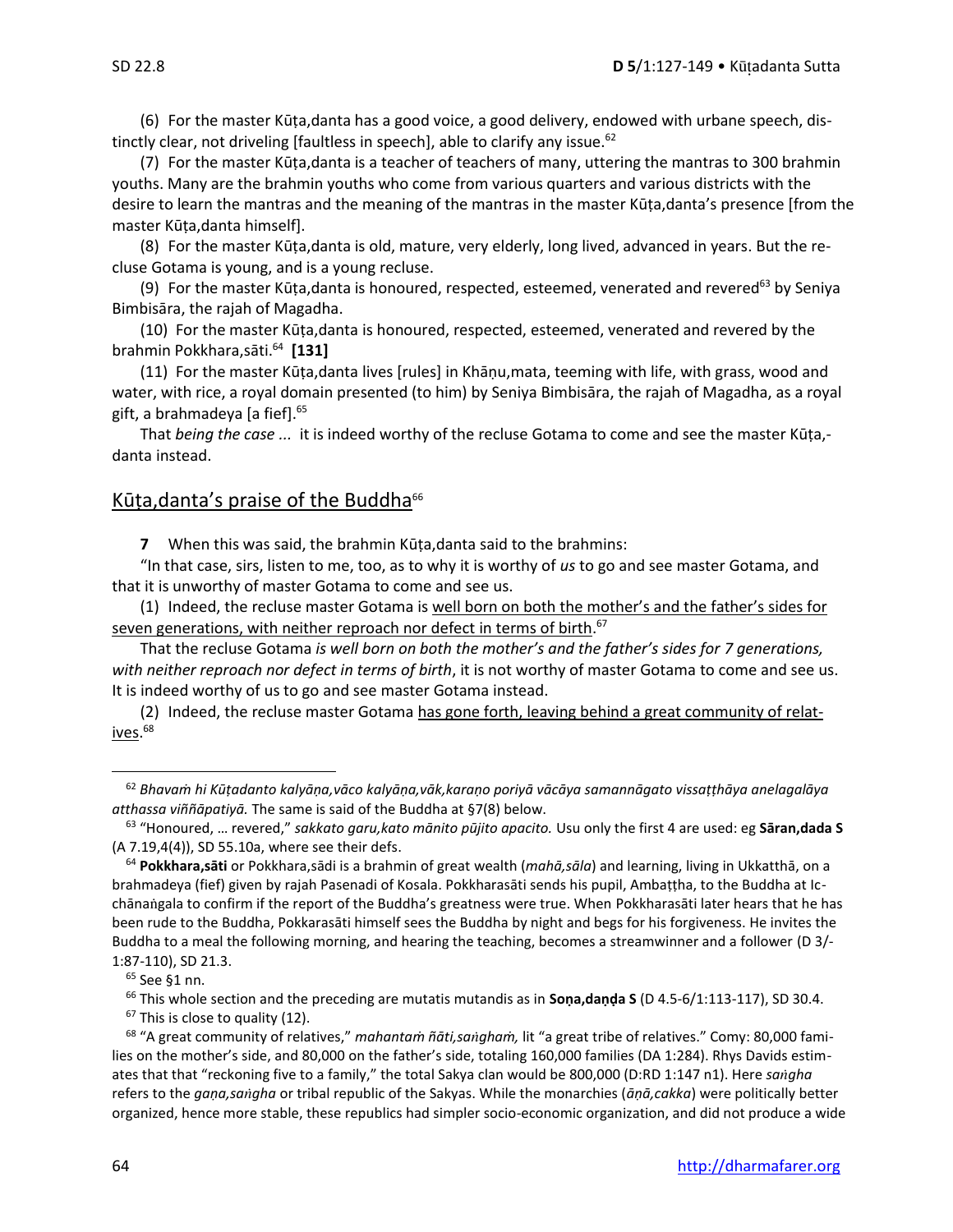That the recluse Gotama *has gone forth, leaving behind a great community of relatives*, it is not worthy of master Gotama to come and see us. It is indeed worthy of us to go and see master Gotama instead.

(3) Indeed, the recluse master Gotama has gone forth, leaving behind a great amount of gold and silver, both underground and above ground. 69

That the recluse Gotama *has gone forth, leaving behind a great amount of gold and silver, both underground and above ground*, it is not worthy of master Gotama to come and see us. It is indeed worthy of us to go and see master Gotama instead.

(4) Indeed, the recluse master Gotama, went forth while still young, a black-haired young lad endowed with the blessing of youth, in the prime of life.<sup>70</sup>

(5) Indeed, the recluse master Gotama, though his mother and father wished otherwise and wept with tearful faces, shaved off his hair and beard, put on the saffron robe, and went forth from the household life into the homeless life. 71

(6) Indeed, the recluse master Gotama is handsome, good-looking, pleasing, endowed with the most excellent colour, of perfect complexion, of perfect physique, of no mean appearance, **[132]** one worthy of being looked at.<sup>72</sup>

(7) Indeed, the recluse master Gotama is morally virtuous, noble in virtue, wholesome in virtue, endowed with wholesome virtue.<sup>73</sup>

(8) Indeed, the recluse master Gotama has a good voice, a good delivery, endowed with urbane speech, not distinctly clear, not driveling [faultless in speech], able to clarify any issue.<sup>74</sup>

(9) Indeed, the recluse master Gotama is a teacher of teachers of many.

(10) Indeed, the recluse master Gotama has destroyed desire and lust, and abandoned personal van-<u>ity</u>.<sup>75</sup>

(11) Indeed, the recluse master Gotama is one who teaches karma, who teaches action, without any bad intention towards the brahmin race.<sup>76</sup>

(12) Indeed, the recluse master Gotama is one gone forth from a high family, a kshatriya family (unmixed) from the beginning.<sup>77</sup>

That *being the case, ...* it is Indeed worthy of us to go and see master Gotama instead.

(13) Indeed, the recluse master Gotama is one gone forth from a prosperous family of great wealth and means.<sup>78</sup>

range of goods, "But a more important reason for none of the cities of the *gaṇa-saghas* being listed as a *mahānagara* was that the *gaṇa-saghas* were suffering from problems of internal collapse." (Chakravarti 1987:21 f). On the "great countries" (*mahā,nagara*), totalling 16, see SD 16 (16).

<sup>69</sup> "Underground and above ground" (*bhūmi,gatañ ca vehāsaṭṭhañ ca,* lit "gone underground or standing in the air"): this is close to quality (12). See Old Comy at V 3:48 & V:H 1:79 n6.

<sup>70</sup> This—and the next section—are also spoken by Soṇa,daṇḍa (**Soṇa,daṇḍa S,** D 4.6/1:115 @ SD 30.4), and by the Buddha himself in **Ariya,pariyesanā S** (M 26,14/1:163, SD 1.11).

<sup>71</sup> This—and the preceding section—are also spoken by Soṇa,daṇḍa (**Soṇa,daṇḍa S,** D 4.6/1:115 @ SD 30.4), and by the Buddha himself in **Ariya,pariyesanā S** (M 26,14/1:163 @ SD 1.11).

 $72$  The same is said of the brahmin Kūṭa, danta at §6(4) above.

<sup>73</sup> *Samaṇo khalu bho Gotamo sīlavā ariya,sīlī kusala,sīlī kusala,sīlena samannāgato.*

<sup>74</sup> The same is said of the brahmin Kūṭa,danta at §6(6) above.

<sup>75</sup> *Samaṇo khalu bho Gotamo khīṇa,kāma,rāgo vigata,cāpallo.* On *capala,* see M 69,7/1:470; Vbh 854/351 f & VbhA 2357/477; Vism 3.95/105 f = Vism:Ñ 108 n22. The meaning here is that the Buddha lives a very simple uncluttered life.

<sup>76</sup> *Samaṇo khalu bho Gotamo kamma,vādī kiriya,vādī apāpa,purekkhāro brahmaññāya pajāya.*

<sup>77</sup> *Samaṇo khalu bho Gotamo uccā,kulā pabbajito ādīna,khattiya,kulā.* Instead of *ādīna-,* Be Ce have *asambhinna-* ("unmixed, unadulterated"). This is close to quality (1).

 $78$  This is similar to quality (3).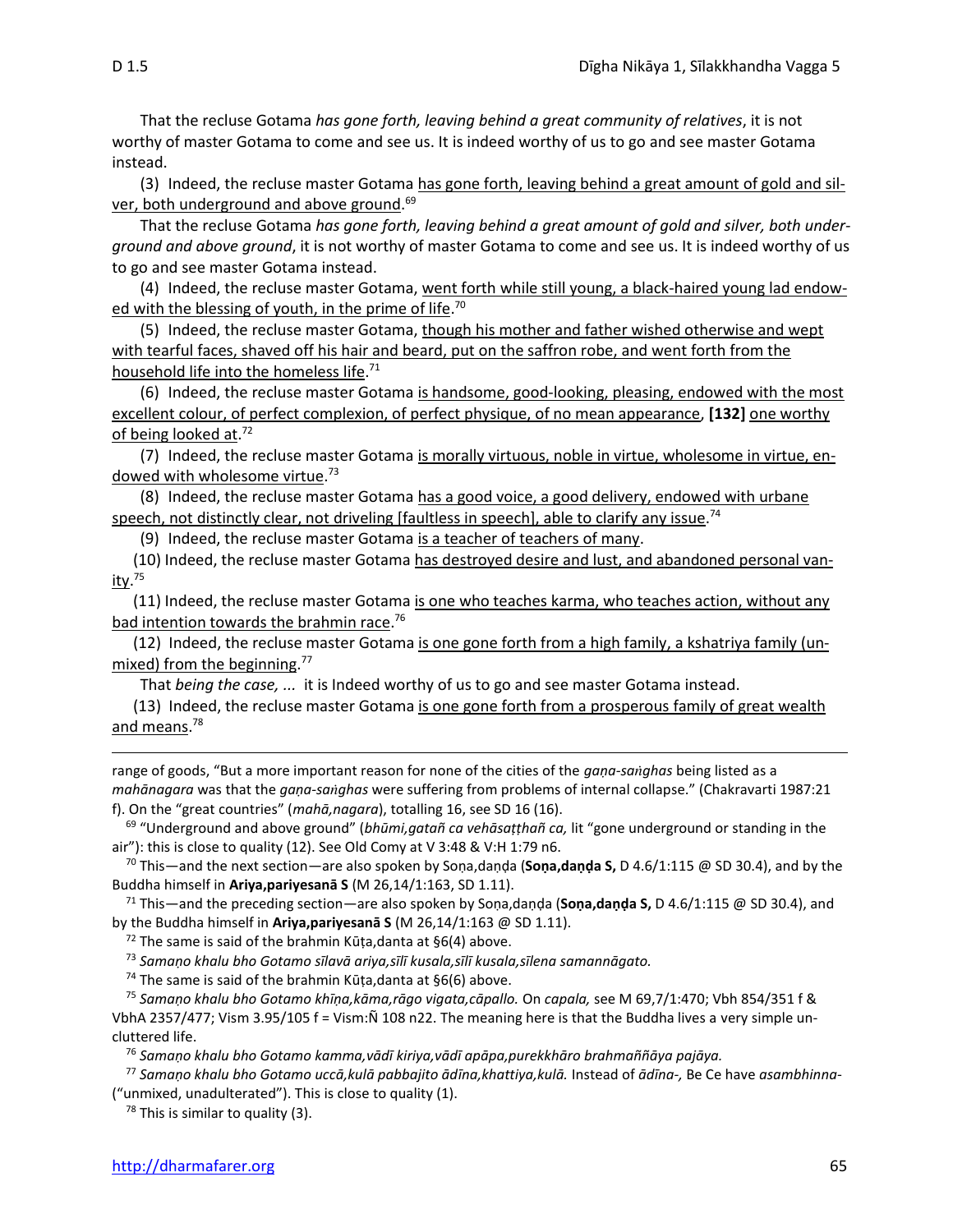(14) Indeed, sirs, people from across the country, from across the district, come to ask questions of the recluse Gotama.

(15) Indeed, sirs, many thousands of celestial beings [devas] have gone for refuge in the recluse Gotama for life.

(16) Indeed, sirs, about the recluse Gotama a good report has been going around thus:<sup>79</sup>

'So, too, is he the Blessed One:<sup>80</sup> for, he is arhat, fully self-awakened, accomplished in wisdom and conduct, well-farer, knower of worlds, peerless guide of tamable persons, teacher of gods and humans, awakened, blessed.

Having realized by his own direct knowledge this world with its gods, its Māras and its Brahmās, this generation with its recluses and brahmins, its rulers and people, he makes it known to others.

He teaches the Dharma, good in the beginning, good in the middle, good in the end, both in the spirit and in the letter.

He proclaims the holy life that is entirely complete and pure.'

(17) Indeed, the recluse master Gotama is endowed with the 32 marks of the great man.<sup>81</sup>

(18) Indeed, the recluse master Gotama is one who bids all welcome, congenial, courteous, never frowning, approachable, the *first* to greet others [the first to speak]. 82

(19) Indeed, the recluse master Gotama is honoured, respected, esteemed, venerated and revered by the fourfold company (of monks, nuns, laymen and laywomen).

(20) Indeed, sirs, many gods and humans have deep faith $83$  in the recluse master Gotama.

(21) Indeed, sirs, near whichever village or market-town that the recluse master Gotama resides, nonhumans do not trouble the humans therein.

(22) Indeed, the recluse master Gotama as the head of an order, the head of a group, a teacher of the many, is regarded as the foremost of the ford-makers to the masses.<sup>84</sup> While some recluses and brahmins win fame in various insignificant ways, $85$  the recluse Gotama does not do so. For his fame comes the recluse Gotama by way attaining unexcelled knowledge and conduct.

(23) The rajah of Magadha, Seniya Bimbisāra, together with his son, his wife, **[133]** his court, and his household have gone to the recluse master Gotama as refuge for life.

(24) Indeed, sirs, rajah Pasenadi of Kosala, together with his son, his wife, his court, and his household have gone to the recluse master Gotama as refuge for life.

(25) The brahmin Pokkhara,sātī, together with his son, his wife, his retinue, and his household, have gone to the recluse Gotama as refuge for life.

(26) The recluse master Gotama is honoured, respected, esteemed, venerated and revered by Seniya Bimbisāra, the rajah of Magadha.

 $79$  For an explanation of the key points of this passage, see SD 35.4 Comy Notes 1c.

<sup>80</sup> Alt tr: "For the following reasons, too, he is the Blessed One [the Lord]…" On the meaning of *iti pi so*, see *Buddhânussati*, SD 15.7 (2.2).

 $81$  The brahmin Kūṭa,danta's glorification of the Buddha, esp his mention that the Buddha "is endowed with the 32 marks of the great man" here, suggests a late date for this section (at least the mention of the "32 marks"). It is possible that at least such sections were composed or added during Asoka's time. As such, the purohit's admonitions here could well be a gentle petition to emperor Asoka, advising him how best to govern his empire. On the lateness of this para, see §11a n below on Asoka. For the 32 marks of the great man, see **Buddhânussati**, SD 15.7- $(4.1)$ n.

<sup>82</sup> *Samaṇo khalu bho gotamo ehi,sāgata,vādī sakhilo sammodako abbhā,kuṭiko uttāna,mukho pubba,bhāsī.* See Intro (2.2). Also at **Soṇa,daṇḍa S** (D 4,6/1:116), SD 30.5; also **DhA 23.3**,9 n @ SD 50.35(3). Cf CA 287, 304.

<sup>83</sup> "Have deep faith," *abhippasannā.*

<sup>84</sup> *Samaṇo khalu bho gotamo saṅghī gaṇī gaṇ'ācariyo puthu,tittha,karānaṁ aggam akkhāyati.*

<sup>85</sup> Comy: Such as by going about naked (DA 1:288).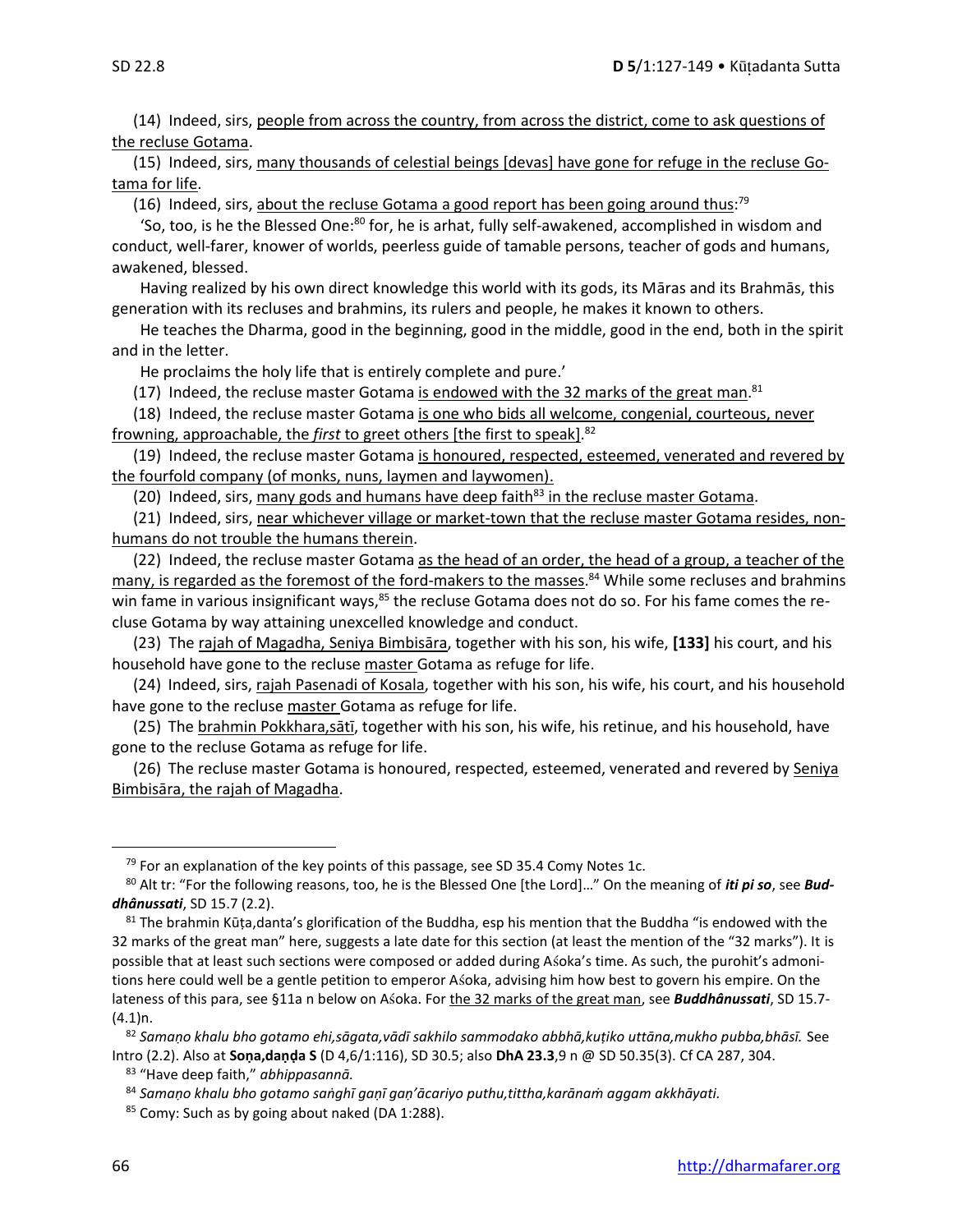(27) The recluse master Gotama is honoured, respected, esteemed, venerated and revered by the rajah Pasenadi of Kosala.

(28) The recluse master Gotama is honoured, respected, esteemed, venerated and revered by the brahmin Pokkhara,sātī.

7.2 The recluse Gotama has arrived at Khāṇu,mata: he is staying in the Amba,laṭṭhika park, near Khānu, mata.

Now, whatever recluses or brahmins who have come within the our village boundaries, they are our guests. Indeed, we should be honour, respect, hold in high esteem, venerate and revere our guests.

As the recluse Gotama has arrived at Khāṇu,mata—he is staying in the Amba,laṭṭhika park, near Khāṇu,mata—the recluse Gotama is to be honoured, respected, esteemed, venerated and revered as our guest.

That *being the case, ...* it is indeed worthy of *us* to go and see the recluse Gotama instead.

Only that much, sirs, do I know of master Gotama's praises. But, sirs, these are not all of them; for, master Gotama's praise is beyond measure."<sup>86</sup>

#### Kūṭa,danta meets the Buddha

**8** Then, the brahmins said to the brahmin Kūṭa,danta:

"The master Kūṭa,danta sings the praises of the recluse Gotama such that it is worth going many yojanas [leagues] with only a travel-bag $87$  just to see him. $88$ 

Let us all then go and see the recluse Gotama!"

8.2 So the brahmin Kūṭa,danta, together with a large group of brahmins, approached the Blessed One in Amba,laṭṭhika. Having approached the Blessed One, they exchanged greetings with him. **[134]**  When this courteous and friendly exchange was concluded, he sat down at one side.

Some of the brahmin houselords of Khāṇu,mata, too, exchanged greetings with him. When this courteous and friendly exchange was concluded, they sat down at one side.

Some greeted him with their palms together, and then sat down at one side.

Some announced their name and clan before the Blessed One, and then sat down at one side. Some kept silent<sup>89</sup> and sat down at one side.

**9** Seated thus at one side, the brahmin Kūṭa,danta said to the Blessed One:

"I have heard that master Gotama knows about the successful performance of the threefold sacrifice and its 16 requisites. But I do not know about the successful performance of the threefold sacrifice and its 16 requisites. And I wish to offer a great sacrifice. Would the recluse Gotama be good enough to teach us regarding the successful performance of **the threefold sacrifice and its 16 requisites**."

"In that case, brahmin, listen, pay close attention to it, I will speak."

"Yes, sir," the brahmin Kūṭa,danta answered in assent.

<sup>86</sup> This is an example of hyperbolic language: see Intro 2.2.

<sup>87</sup> *Puṭosena*, vl *puaṁsena* (mostly Comys)*,* a bag for carrying food when travelling, a knapsack. See foll n.

<sup>&</sup>lt;sup>88</sup> Putosenâpi tathā, rūpo ayam bhikkhave bhikkhu, sangho, tathā, rūpā ayam parisā (Ce Ka PTS). As at D 1:117, 133 (= *pātheyyaṁ gahetvā, puṭo aṁse assâ ti,* "with provision in hand, a bag over the shoulder," DA 1:288, 4:139; AA 3:168); M 3:80; A 2:183. Cf **Soṇa,daṇḍa S** (D 4.7/1:117, 20) has vl with *iti,* showing that the next sentence is spoken by the brahmin. See prec n.

<sup>89</sup> This is likely to be a case of social or emotional distance: see **Silence and the Buddha,** SD 44.1 (2.2).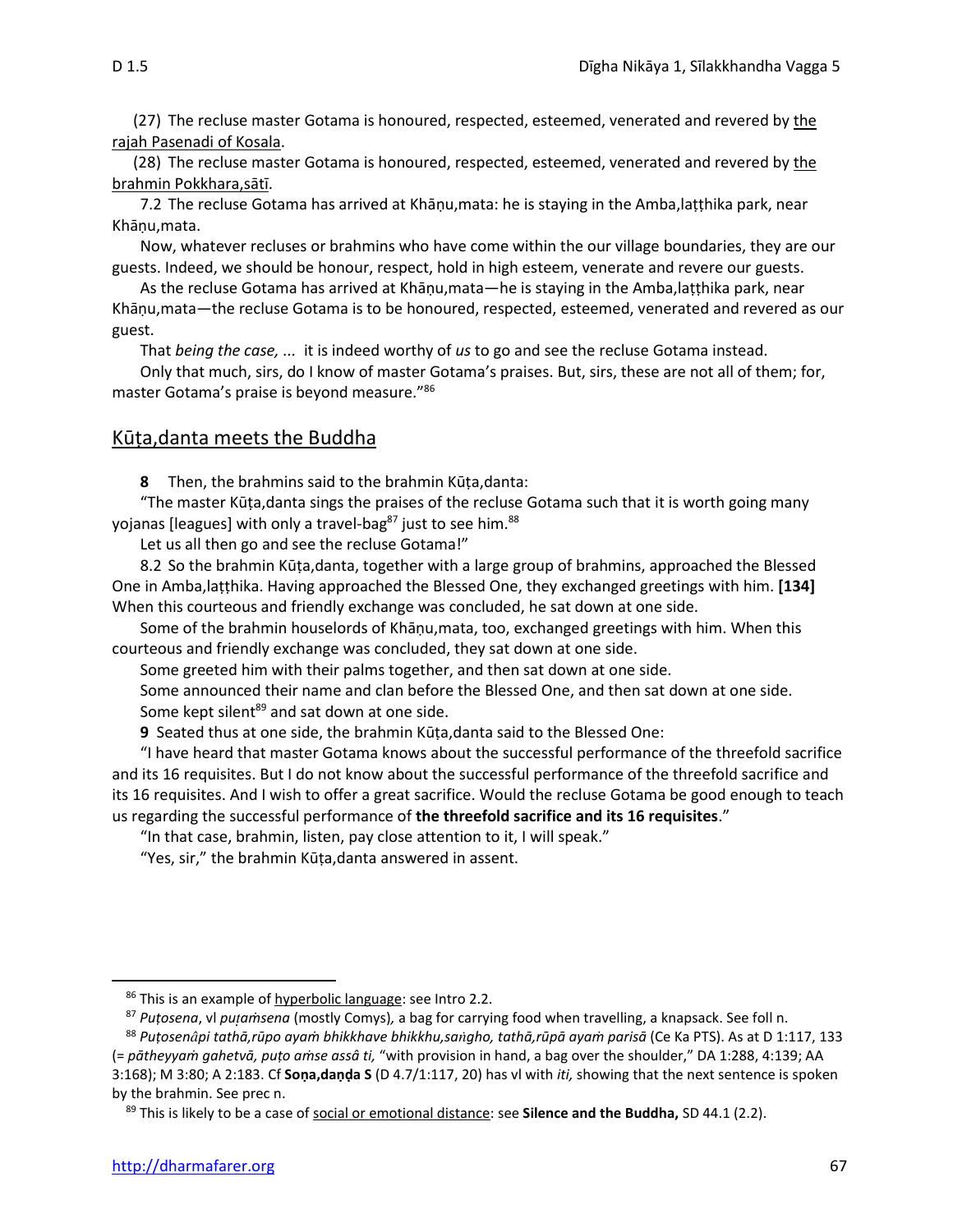## THE MAHĀ VIJITA JĀTAKA

## The rajah Mahā Vijita wishes to offer a great sacrifice

#### 9.2 The Blessed One said:

**10** "In the past, brahmin, there was a rajah named Mahā Vijita, prosperous, of great wealth and means, with abundant gold and silver, with abundant means of enjoyment, with abundant goods and grain, with a full treasury.

Now, brahmin, while the rajah Mahā Vijita was all alone in solitary retreat, this thought arose in his mind:

"Now I have attained all the abundance that a human can enjoy. I dwell in this great circle of the earth that I have conquered. What now if I were to offer a great sacrifice so that it would be for my good and happiness for a long time?"

Then, brahmin, the rajah Mahā Vijita summoned his purohit [chaplin] and said to him:

"Here, brahmin, while I was all alone in solitary retreat this thought arose in me:

'Now I have attained all the abundance that a human **[135]** can enjoy. I dwell in this great circle of the earth that I have conquered. What now if I were to offer a great sacrifice so that it would be for my good and happiness for a long time?'

Brahmin, I wish to offer a great sacrifice. Admonish me, sir, so that it would be for my good and happiness for a long time!"

## The purohit's advice

**11** Then, the brahmin purohit said to the rajah Mahā Vijita:<sup>90</sup>

"Your majesty's country is beset by robberies and oppression: we see thieves attacking villages, we see them attacking market towns, and we see roads being waylaid.

When the country is thus beset by robberies and oppression, if your majesty were to levy a tax, your majesty would not be doing his royal duties.

But if your majesty were to consider thus:

'Let me put an end to this plague of robbery with execution, imprisoning, confiscation, censure, or banishment!'

But this plague of robbery cannot be fully exterminated in this manner. There will still be remnants of the destruction that will still trouble the country thereafter.

However, there is this plan that will work for putting an utter end to this plague of robbery:

That is, to those in your majesty's realm who toil in farming and cattle-herding, let your majesty provide (as incentive) with seed and food.

To those in your majesty's realm who toil in commerce, let your majesty provide with capital.

To those in your majesty's realm who toil as the civil servants,  $91$  let your majesty supply with food and wages.

Then these people, each engaged in their own work, would not trouble the country. Great will the rajah's revenue grow. Free of the thorn of trouble, free of oppression, the country will remain stable.<sup>92</sup>

<sup>90</sup> Cf a similar gesture but with disastrous results: **Cakka,vatti Sīha,nāda S** (D 26,10-21/3:64-75), SD 36.10.

<sup>91</sup> *Rāja,porise;* cf **Mahā Dukkha-k,khandha S** (M 13,8/1:85), SD 6.9.

<sup>92</sup> *Khema-ṭ,ṭhitā janapadā akaṇṭakā anupapīḷā.* Cf **Lakkhaṇa S** (D 30,1.5.3), SD 36.9.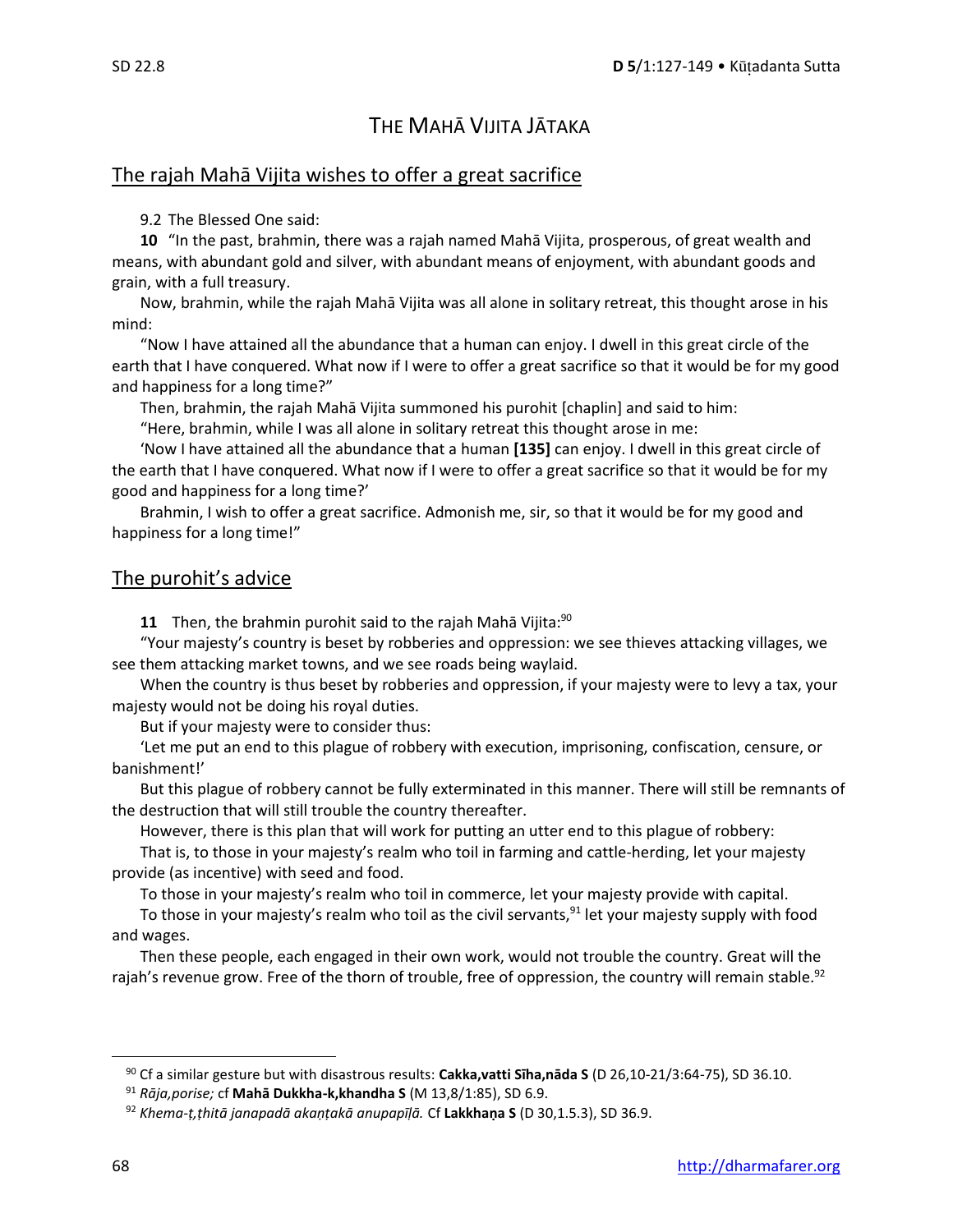And the people, surely,<sup>93</sup> being happy, rejoicing with one another, passing their time with their children at their bosom, will dwell with open doors.'

11.2 'Let it be so, sir!' the rajah Mahā Vijita, brahmin, answered the brahmin purohit.

To those in the rajah's realm who toiled in farming and cattle-herding, he provided (as incentive) with seed and food.

To those in the rajah's realm who toiled in commerce, he provided with capital.

To those in the rajah's realm who toiled as the civil servants, he supplied with food and wages.

Then these people, each engaged in their own work, did not trouble the country. And the people, truly, being happy, rejoicing with one another, passed their time with their children at their bosom, dwelt with open doors.'

**12** The rajah Mahā Vijita summoned the brahmin purohit and said:

'Sir, this plague of robbery had been uprooted: your plan has worked! Great is my revenue. The country remains stable, free from the thorns of trouble, free of oppression.<sup>94</sup> And the people, truly, being happy, rejoicing with one another, passing their time with their children at their bosom, dwell with open doors.

## Mahā Vijita performs his great sacrifice

12.2Brahmin, I wish to offer a great sacrifice. Admonish me, sir, so that it would be for my good and happiness for a long time!'

'In that case, my lord, let your majesty summon <u>the kshatriya vassals<sup>95</sup> of the royal realm in the</u> market towns and the country, and let your majesty say:

"Sirs, I wish to offer a great sacrifice. Admonish me, sirs, so that it would be for my good and happiness for a long time!"

And let your majesty summon the members of the royal court<sup>96</sup> of the royal realm in the market towns and the country, and let your majesty say:

"Sirs, I wish to offer a great sacrifice. Admonish me, sirs, so that it would be for my good and happiness for a long time!"

And let your majesty summon the brahmin houselords of the great halls<sup>97</sup> of the royal realm in the market towns and the country, and let your majesty say:

"Sirs, I wish to offer a great sacrifice. Admonish me, sir, so that it would be for my good and happiness for a long time!"

And let your majesty summon the houselords of means<sup>98</sup> of the royal realm in the market towns and the country, and let your majesty say:

"Sirs, I wish to offer a great sacrifice. Admonish me, sirs, so that it would be for my good and happiness for a long time!"'

'Let it be so, sir!' brahmin, the rajah Mahā Vijita answered the brahmin purohit.

12.3 And he summoned the kshatriya vassals ..., thus:

'Sirs, I wish to offer a great sacrifice ... '

'Let the rajah offer the sacrifice! It is time for the sacrifice, maharajah!'

And he summoned the members of the royal court ..., thus:

<sup>93</sup> *Maññe.*

<sup>94</sup> *Khema-ṭ,ṭhitā janapadā akaṇṭakā anupapīḷā.* Cf *akhilaṁ animittaṁ akaṇṭakaṁ* (D 30,1.5.3), SD 36.9.

<sup>95</sup> *Khattiyā anuyuttā.*

<sup>96</sup> *Amaccā pārisajjā.*

<sup>97</sup> *Brāhmaṇa,mahā,sālā,* ie the wealthiest of the landed brahmins, with huge mansions.

<sup>98</sup> *Gaha,pati.necayikā.*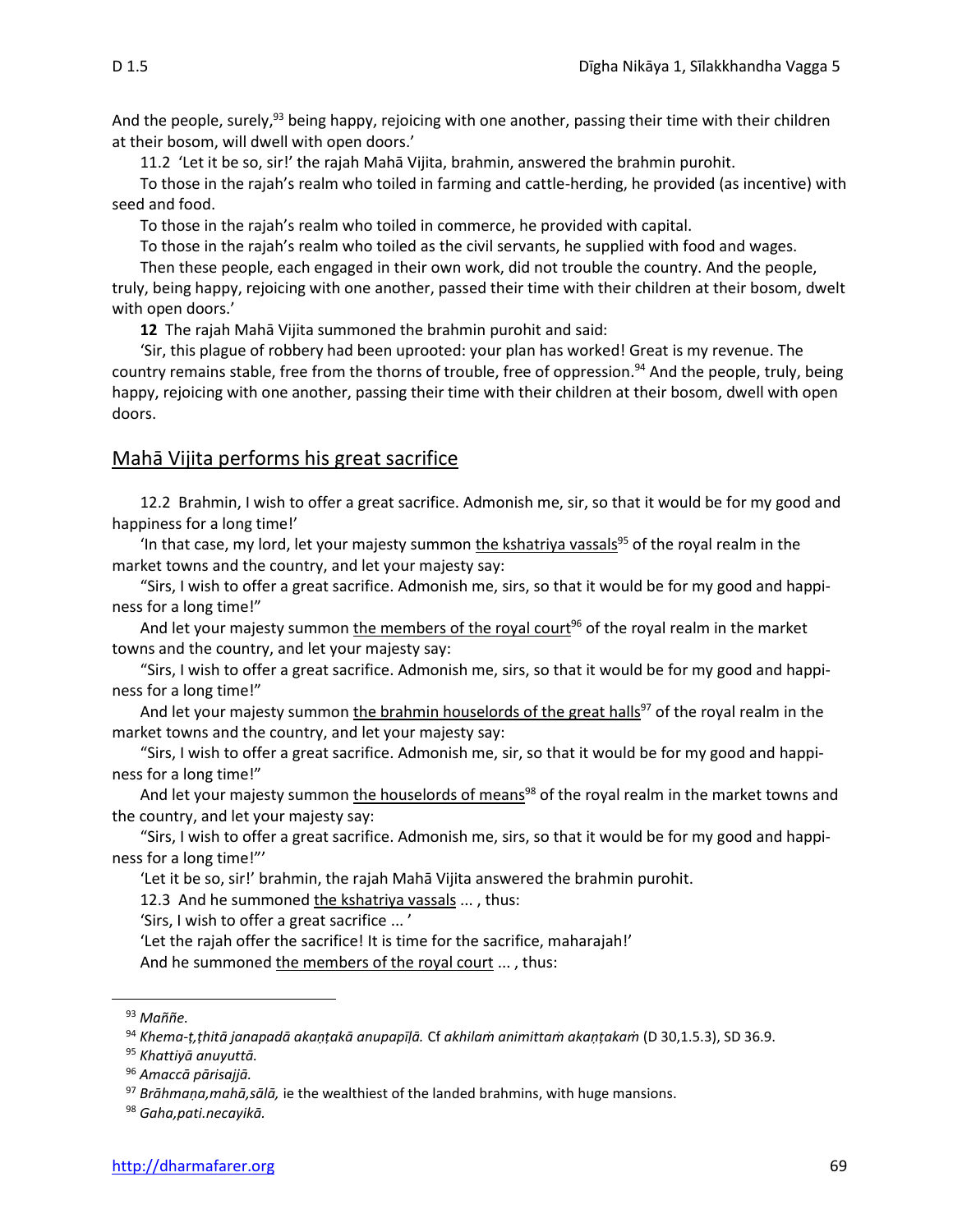'Sirs, I wish to offer a great sacrifice ... '

'Let the rajah offer the sacrifice! It is time for the sacrifice, maharajah!'

And he summoned the brahmin houselords of the great halls ... , thus:

'Sirs, I wish to offer a great sacrifice ... '

'Let the rajah offer the sacrifice! It is time for the sacrifice, maharajah!'

And he summoned the houselords of means of the royal realm in the market towns and the country, and the rajah Mahā Vijita **[137]** addressed them thus:

"Sirs, I wish to offer a great sacrifice. Admonish me, sir, so that it would be for my good and happiness for a long time!"'

'Let the rajah offer the sacrifice! It is the time for sacrifice, maharajah!'<sup>99</sup>

Thus did these four consenting parties become the requisites of the sacrifice.<sup>100</sup>

## Mahā Vijita's 8 qualities

**13** The rajah Mahā Vijita was endowed with 8 qualities:

(1) He was well born on both the mother's and father's sides, of pure descent going back for seven generations.<sup>101</sup>

(2) He had neither reproach nor defect in terms of birth. $102$ 

(3) He was handsome, good-looking, pleasing, endowed with the most excellent colour, of perfect complexion, of perfect physique, of no mean appearance, one worthy of being looked at.

(4) He was prosperous, of great wealth, of great means, with abundant gold and silver, with abundant means of enjoyment, with abundant goods and grain, with a full treasury.

(5) He was powerful, endowed with a fourfold army,<sup>103</sup> obedient and compliant to instructions, truly burning up his enemies by his glory.

(6) He was a faithful donor, a master giver, whose door was always open, a wellspring<sup>104</sup> to recluses, brahmins, the poor, the homeless, wayfarers, and beggars: he did good works.<sup>105</sup>

(7) He was well learned in all kinds of learning. He knew the meaning of whatever is said, thus: "This saying here has this meaning, that saying has this meaning."

(8) He was intelligent, mature,<sup>106</sup> wise, capable of thinking out matters regarding the past, the future and the present.<sup>107</sup>

The rajah Mahā Vijita was endowed with these eight qualities.

Thus, these 8 qualities became the requisites of his sacrifice. **[138]**

<sup>106</sup> *Viyatta* (Skt *vyakta*), clever, mature, experienced, accomplished: *vi + yatta* (past part of √AÑJ, to anoint (D 2:- 104 = A 4.310 = S 5:260 = U 63). Opp: *aviyatta* (D 2:342,1-15; S 4:380,23; A 3:258,5; V 1:171,12)*.*

 $107$  Comy: He knows the result of karma, that his present prosperity is the result of good done to others in the past, and that there would be similar future results of his present good deeds. (DA 1:298 f)

 $99$  Comy: It is better that such a sacrifice be offered when one is young and wealthy, rather than in old age when one might not be able to do so. (DA 297)

<sup>100</sup> *Itîme cattāro anumati,pakkhā tass'eva yaññassa parikkhārā bhavanti.* The sense of *parikkhārā* is here given a new sense by the Buddha: see Intro (2.4).

 $101$  Qualities (1-2) are the first ones of Kūṭa,danta, §6(1), and of the Buddha, §7(1) above.

<sup>102</sup> See prec characteristic (1) n.

<sup>103</sup> *Catu-r-aginiyā senāya*, ie, elephants, cavalry (mounted soldiers), chariots and bowmen.

<sup>104</sup> *Opāna = udapāna.* Cf V 1:236; M 1:379; Miln 411; DA 298; V: 2:115n.

<sup>105</sup> *Saddho dāyako dāna,pati anāvaṭa,dvāro, samaṇa,brāhmaṇa,kapaṇ'addhika,vaṇibbaka,yācakānaṁ opāna, bhūto, puññāni karoti.* The underscored phrase at D 1:137,24, 2:354,14; It 65,5; PvA 78; J 1:6, 262; DhA 1:105, 188 (written *k*~,*andhika*); DA 1:298.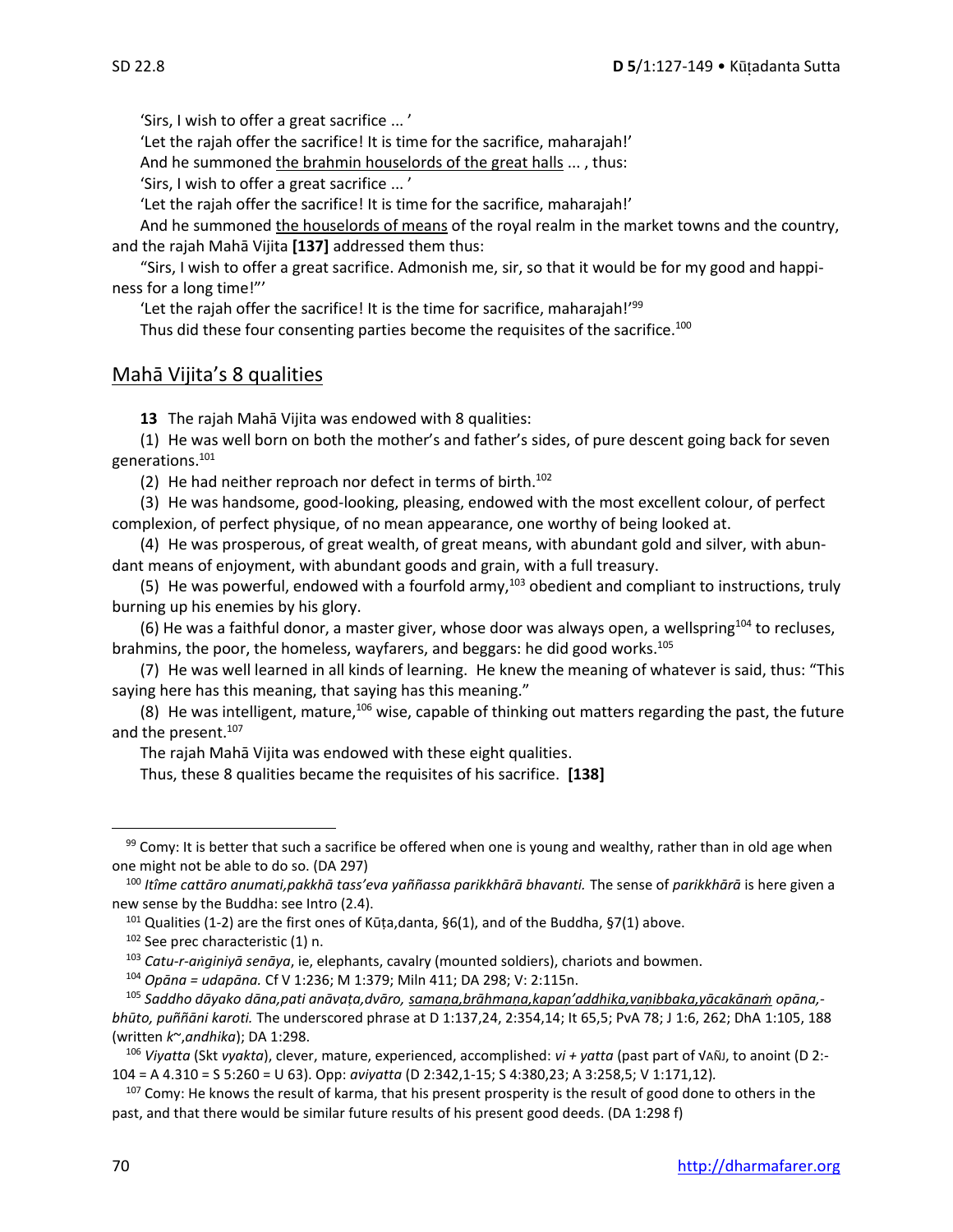## The purohit's 4 qualities

**14** The brahmin purohit was endowed with 4 qualities:

(1) He was well born on both the mother's and the father's sides for seven generations, with neither reproach nor defect in terms of birth.

(2) He was a mantra-reciter, a mantra-expert, a master of the Three Vedas, along with their invocations and rituals, phonology and etymology, and the Iti,hāsa Purāṇas as the fifth; learned in the vedic oadas, and well versed in nature lore and the marks of the great man.<sup>108</sup>

(3) He was morally virtuous, mature in virtue, endowed with mature virtue.

(4) He was intelligent, perceptive, wise, the first or second to hold out the sacrificial ladle.<sup>109</sup> The brahmin purohit was endowed with these four qualities.

Thus, these 4 qualities became the requisites of his sacrifice.

## The threefold purity of the giving

**15** Furthermore, brahmin, the brahmin purohit, just before the sacrifice, taught the rajah Mahā Vijita the three modes,<sup>110</sup> thus:

(1) 'His majesty the king, when desiring to perform the great sacrifice, should not feel any regret whatsoever, thinking, "O what a great portion of my wealth is used up here!"

(2) His majesty the king, when offering the great sacrifice, should not feel any regret whatsoever, thinking, "O what a great portion of my wealth is used up here!"

(3) His majesty the king, having offered the great sacrifice, should not feel any regret whatsoever, thinking, "O what a great portion of my wealth is used up here!"'

The brahmin purohit, just before the sacrifice, taught the rajah Mahā Vijita these three modes.

#### The 10 courses of action

**16** Furthermore, brahmin, the brahmin purohit, just before the great sacrifice, in order to prevent any regret that might arise in ten ways, said to the rajah Mahā Vijita:

'(1) My lord, there may be those who have come to the sacrifice, who destroy life, and also those who refrain from destroying life.<sup>111</sup>

To those who destroy life, it will be so to them [let their karma be just that].<sup>112</sup>

As for those who refrain from destroying life, let your majesty offer (the sacrifice) in their name.

Sacrifice, my lord! Let it go, my lord! Rejoice, my lord! Light up your heart, inwardly, in faith, my lord!'<sup>113</sup>

 $108$  Just as the qualities of Kūta,danta: §6(3) above: see n.

<sup>109</sup> *Paṇḍito viyatto medhāvī paṭhamo vā dutiyo vā sujaṁ paggaṇhantānaṁ.* This confirms the purohit's leading role in the sacrifice. As at **Soṇa,daṇḍa S** (D 4,13(5)/1:120), SD 30.5.

<sup>110</sup> *Vidhā.* We see here an example of "demythologization," where the Buddha shifts the word's ritual sense to an ethical sense. On demythologization, see Intro (3) above & **Sigāl'ovāda S** (D 31/3:180-193), SD 4.1 (2).

<sup>111</sup> *gamissanti kho bhoto yaññaṁ pāṇâtipātino'pi pāṇâtipātā paṭiviratā'pi.* 

<sup>112</sup> *Ye tattha pāṇâtipātino tesaṁ yeva tena.* Comy glosses as "there will be undesirable fruit on account of the evil of these (acts)" (*tesañ-ñeva tena pāpena aniṭṭho vipāko bhavissati*, DA 1:300).

<sup>113</sup> *Ye tattha pāṇâtipātino tesañ-ñeva tena. Ye tattha pāṇâtipātā paṭiviratā te ārabbha yajataṁ bhavaṁ, sajjataṁ bhavaṁ, modataṁ bhavaṁ, cittam eva bhavam antaram pasādetu.* Comy glosses *sajjataṁ* as *vissajjatu,* "dismiss (them)" (DA 1:300).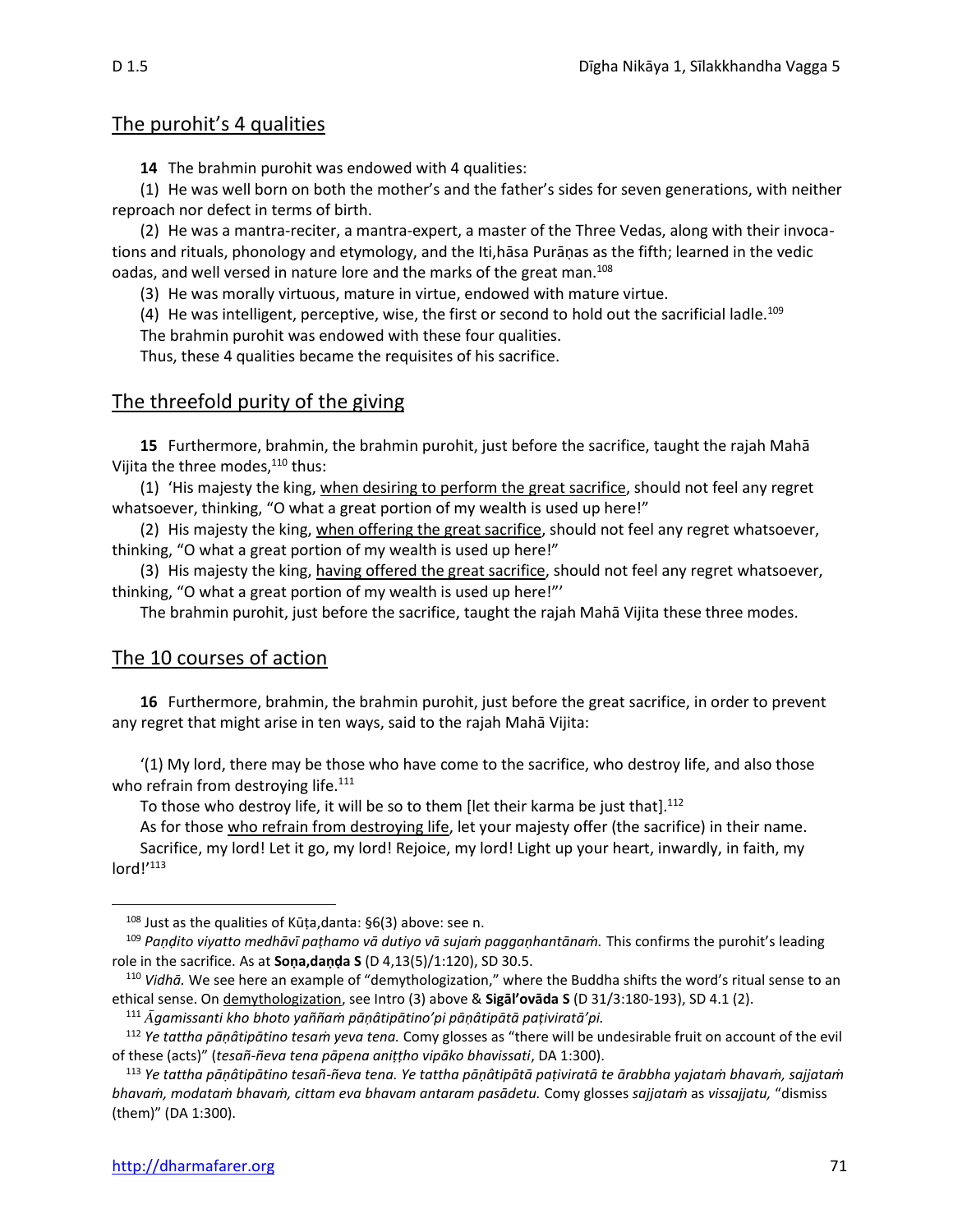(2) My lord, there may be those who have come to the sacrifice, who take the not-given, and also those who refrain from taking the not-given.

To those who take the not-given, it will be so to them, too [let their karma be just that].

As for those who refrain from taking the not-given, let your majesty offer (the sacrifice) in their name.

Sacrifice, my lord! Let it go, my lord! Rejoice, my lord! Light up your heart, inwardly, in faith, my lord!'

(3) My lord, there may be those who have come to the sacrifice, who commit sexual misconduct, and also those who refrain from sexual misconduct.

To those who commit sexual misconduct, it will be so to them, too [let their karma be just that]. As for those who refrain from sexual misconduct, let your majesty offer (the sacrifice) in their name. Sacrifice, my lord! Let it go, my lord! Rejoice, my lord! Light up your heart, inwardly, in faith, my lord!'

(4) My lord, there may be those who have come to the sacrifice, who speak falsehood, and also those who refrain from speaking falsehood.

To those who speak falsehood, it will be so to them, too [let their karma be just that]. As for those who refrain from speaking falsehood, let your majesty offer (the sacrifice) in their name. Sacrifice, my lord! Let it go, my lord! Rejoice, my lord! Light up your heart, inwardly, in faith, my lord!'

(5) My lord, there may be those who have come to the sacrifice, who slander, and also those who refrain from slander.

To those who slander, it will be so to them, too [let their karma be just that].

As for those who refrain from slander, let your majesty offer (the sacrifice) in their name.

Sacrifice, my lord! Let it go, my lord! Rejoice, my lord! Light up your heart, inwardly, in faith, my lord!'

(6) My lord, there may be those who have come to the sacrifice, who speak harsh words, and also those who refrain from speaking harsh words.

To those who speak falsehood, it will be so to them, too [let their karma be just that].

As for those who refrain from speaking harsh words, let your majesty offer (the sacrifice) in their name.

Sacrifice, my lord! Sacrifice, my lord! Let it go, my lord! Rejoice, my lord! Light up your heart, inwardly, in faith, my lord!'

(7) My lord, there may be those who have come to the sacrifice, who talk frivolously, and also those who refrain from frivolous talk.

To those who talk frivolously, it will be so to them, too [let their karma be just that].

As for those who refrain from frivolous talk, let your majesty offer (the sacrifice) in their name. Sacrifice, my lord! Let it go, my lord! Rejoice, my lord! Light up your heart, inwardly, in faith, my lord!'

(8) My lord, there may be those who have come to the sacrifice, who are covetous, and also those who refrain from covetousness.

To those who covet, it will be so to them, too [let their karma be just that]. **[139]**

As for those who refrain from covetousness, let your majesty offer (the sacrifice) in their name. Sacrifice, my lord! Let it go, my lord! Rejoice, my lord! Light up your heart, inwardly, in faith, my lord!'

(9) My lord, there may be those who have come to the sacrifice, who harbour ill will, and also those who refrain from ill will.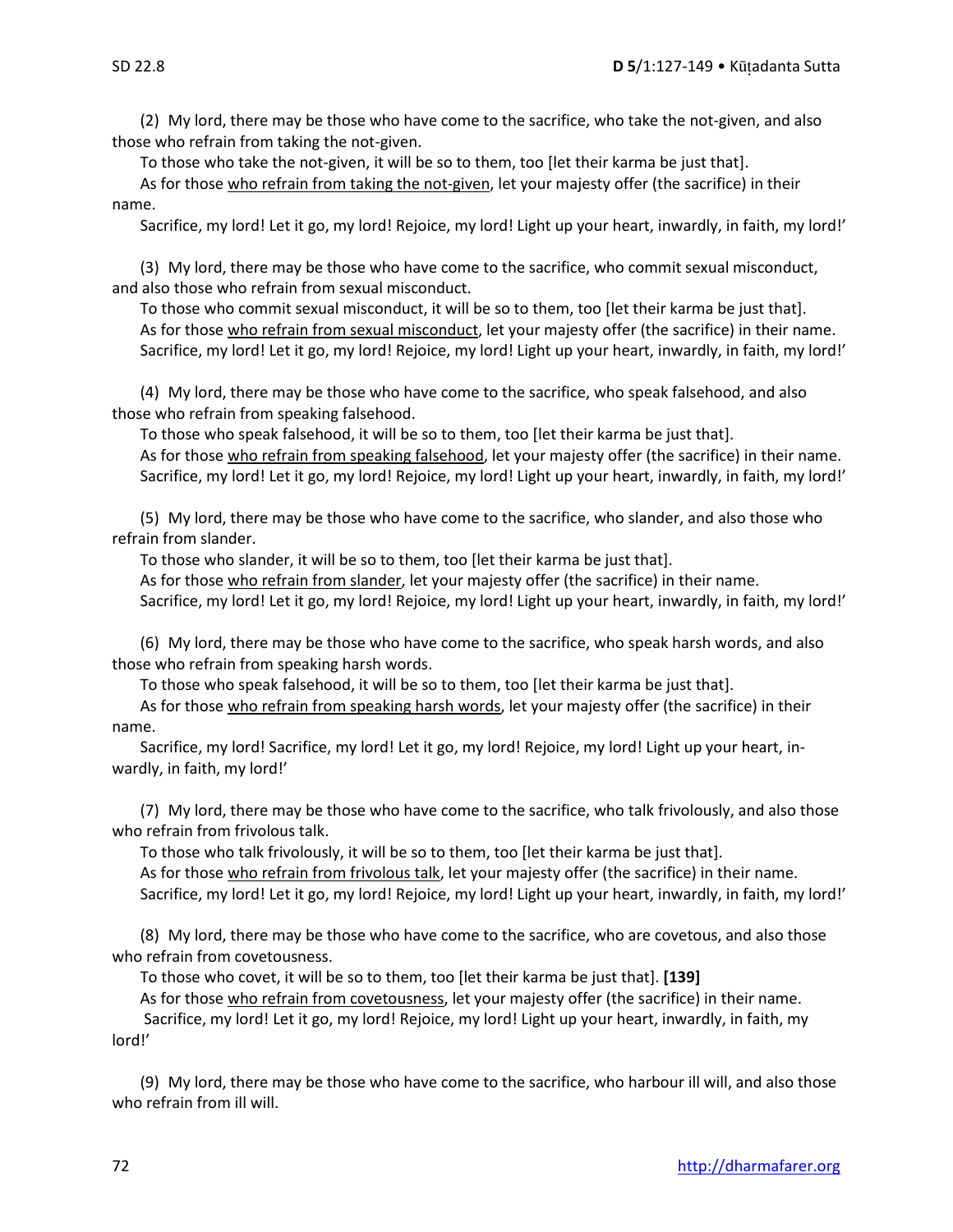To those who harbour ill will, it will be so to them, too [let their karma be just that]. As for those who refrain from ill will, let your majesty offer (the sacrifice) in their name. Sacrifice, my lord! Let it go, my lord! Rejoice, my lord! Light up your heart, inwardly, in faith, my lord!'

(10) My lord, there may be those who have come to the sacrifice, who hold wrong view, and also those who refrain from wrong view.

To those who hold wrong view, it will be so to them, too [let their karma be just that]. As for those who refrain from wrong view, let your majesty offer (the sacrifice) in their name. Sacrifice, my lord! Let it go, my lord! Rejoice, my lord! Light up your heart, inwardly, in faith, my lord!'

The brahmin purohit, brahmin, just before the great sacrifice, in order to prevent any regret that might arise in 10 ways, said to the rajah Mahā Vijita.

## Mahā Vijita's successful sacrifice

**17** THE FOUR CONSENTING PARTIES. Then, brahmin, the brahmin purohit instructed, inspired, roused and gladdened the mind of the rajah Mahā Vijita while he was offering of the great sacrifice with its sixteen aspects, thus:<sup>114</sup>

(1) 'My lord, should there be those who say of your majesty's great sacrifice, thus:

"The rajah Mahā Vijita offers a great sacrifice, but he has *not* summoned **the kshatriya vassals** in the market towns and the country."

But then, my lord, the rajah Mahā Vijita offers just such a great sacrifice. My lord, those who speak thus of the rajah are unjustified.<sup>115</sup> For, my lord, the rajah has indeed summoned the kshatriya vassals in the market towns and the country.

May the rajah, my lord, know it in this way.

Sacrifice, my lord! Let it go, my lord! Rejoice, my lord! Light up your heart, inwardly, in faith, my lord!' (2) 'My lord, should there be those who say of your majesty's great sacrifice, thus:

"The rajah Mahā Vijita offers a great sacrifice, but he has *not* summoned **the members of the royal court** in the market towns and the country." ...

Sacrifice, my lord! Let it go, my lord! Rejoice, my lord! Light up your heart, inwardly, in faith, my lord!'

(3) 'My lord, should there be those who say of your majesty's great sacrifice, thus:

"The rajah Mahā Vijita offers a great sacrifice, but he has *not* summoned **the brahmin houselords of the great halls** in the market towns and the country."

... My lord, those who speak thus of the rajah are unjustified. For, my lord, the rajah has indeed summoned *them.* ...

Sacrifice, my lord! Let it go, my lord! Rejoice, my lord! Light up your heart, inwardly, in faith, my lord!'

(4) 'My lord, should there be those who say of your majesty's great sacrifice, thus:

"The rajah Mahā Vijita offers a great sacrifice, but he has *not* summoned **the houselords of means** in the market towns and the country."

... My lord, those who speak thus of the rajah are unjustified. For, my lord, the rajah has indeed summoned *them.* ...

Sacrifice, my lord! Let it go, my lord! Rejoice, my lord! Light up your heart, inwardly, in faith, my lord!'

17.2 MAHĀ VIJITA'S QUALITIES. (5) 'My lord, should there be those who say of your majesty's great sacrifice, thus:

<sup>114</sup> *Sandassesi samādapesi samuttejesi sampahaṁsesi*. On its application to the Dharma, see SD 9 (§1.25)n. <sup>115</sup> *Evam pi bhoto rañño vattā dhammato n'atthi.*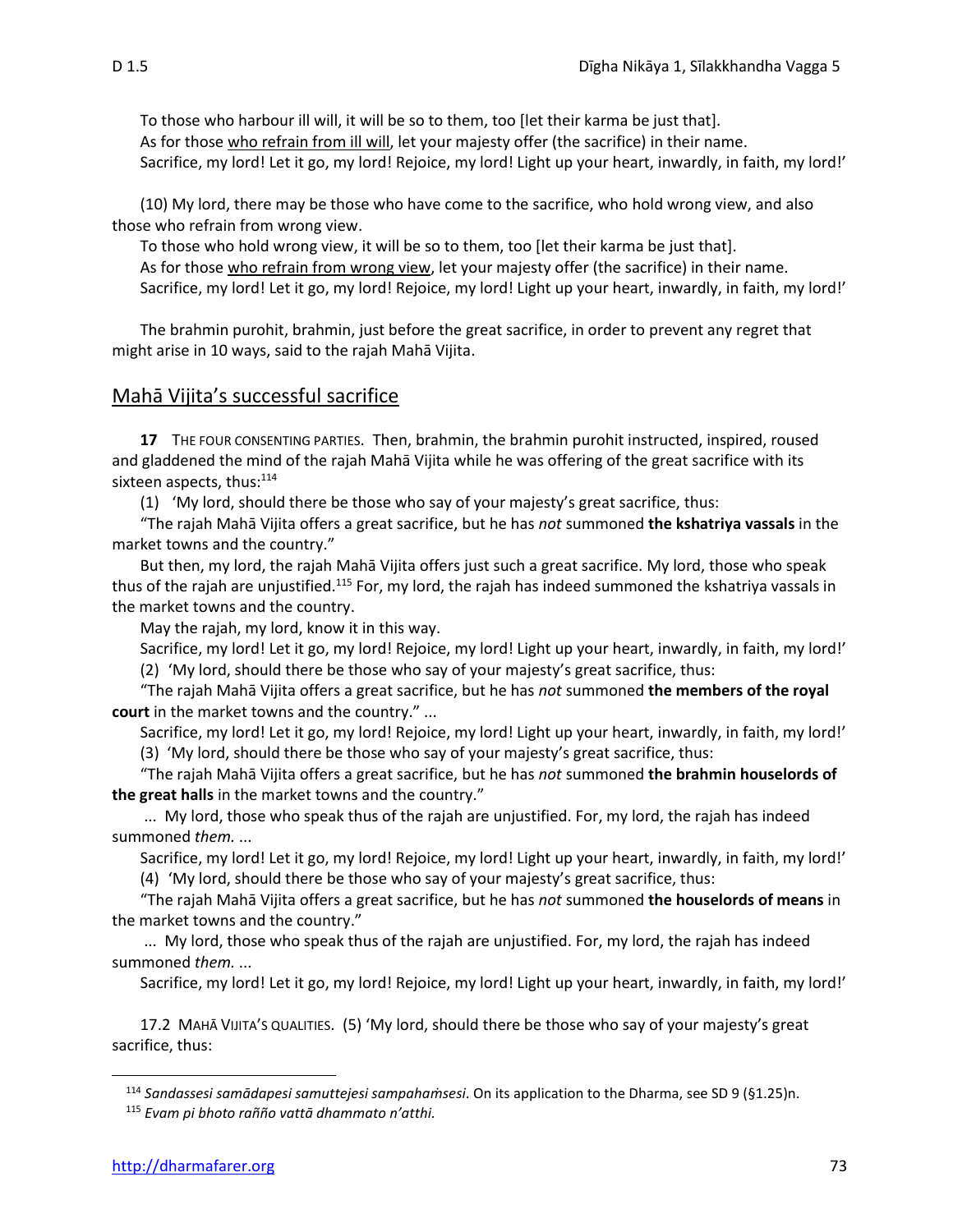"The rajah Mahā Vijita offers a great sacrifice, but he is *not* well born on both the mother's and the father's sides for 7 generations,

... My lord, those who speak thus of the rajah are unjustified. For, my lord, the rajah is indeed *so.* ... Sacrifice, my lord! Let it go, my lord! Rejoice, my lord! Light up your heart, inwardly, in faith, my lord!' (6) 'My lord, should there be those who say of your majesty's great sacrifice, thus:

"The rajah Mahā Vijita offers a great sacrifice, but he is *not* without reproach or defect in terms of birth." **[140]**

... My lord, those who speak thus of the rajah are unjustified. For, my lord, the rajah is indeed *so.* ... Sacrifice, my lord! Let it go, my lord! Rejoice, my lord! Light up your heart, inwardly, in faith, my lord!' (7) 'My lord, should there be those who say of your majesty's great sacrifice, thus:

"The rajah Mahā Vijita offers a great sacrifice, but he is *not* handsome, good-looking, pleasing, endowed with the most excellent colour, of perfect complexion, of perfect physique, of no mean appearance, one worthy of being looked at."

... My lord, those who speak thus of the rajah are unjustified. For, my lord, the rajah is indeed *so.* ... Sacrifice, my lord! Let it go, my lord! Rejoice, my lord! Light up your heart, inwardly, in faith, my lord!'

(8) Or, "The rajah Mahā Vijita offers a great sacrifice, but he is *not* prosperous, of great wealth and means, with abundant gold and silver, with abundant means of enjoyment, with abundant goods and grain, with a full treasury."

... My lord, those who speak thus of the rajah are unjustified. For, my lord, the rajah is indeed *so.* ... Sacrifice, my lord! Let it go, my lord! Rejoice, my lord! Light up your heart, inwardly, in faith, my lord!' (9) Or, "The rajah Mahā Vijita offers a great sacrifice, but he is *not* powerful, endowed with a four-

fold army, obedient and compliant to instructions, truly burning up his enemies by his glory."

... My lord, those who speak thus of the rajah are unjustified. For, my lord, the rajah is indeed *so.* ... Sacrifice, my lord! Let it go, my lord! Rejoice, my lord! Light up your heart, inwardly, in faith, my lord!'

(10) Or, "The rajah Mahā Vijita offers a great sacrifice, but he is *not* a faithful donor, a master giver, whose door was always open, a wellspring to recluses, brahmins, the poor, wayfarers, paupers and beggars: he did *no* good works."

... My lord, those who speak thus of the rajah are unjustified. For, my lord, the rajah is indeed *so.* ... Sacrifice, my lord! Let it go, my lord! Rejoice, my lord! Light up your heart, inwardly, in faith, my lord!'

(11) Or, "The rajah Mahā Vijita offers a great sacrifice, but he is *not* well learned in all kinds of learning."

... My lord, those who speak thus of the rajah are unjustified. For, my lord, the rajah is indeed *so.* ... Sacrifice, my lord! Let it go, my lord! Rejoice, my lord! Light up your heart, inwardly, in faith, my lord!'

(12) Or, "The rajah Mahā Vijita offers a great sacrifice, but he is *not* intelligent, perceptive, wise, capable of thinking out matters regarding the past, the future and the present."

... My lord, those who speak thus of the rajah are unjustified. For, my lord, the rajah is indeed *so.* ... Sacrifice, my lord! Let it go, my lord! Rejoice, my lord! Light up your heart, inwardly, in faith, my lord!'

## The purohit's qualifications

17.3 (13) 'My lord, should there be those who say of your majesty's great sacrifice, thus:

"The rajah Mahā Vijita offers a great sacrifice, but his brahmin purohit is *not* well born on both the mother's and the father's sides for seven generations, with neither reproach nor defect in terms of birth." But then, my lord, offers just such a great sacrifice. **[141]** My lord, those who speak thus of the rajah

are unjustified. For, my lord, the brahmin purohit is indeed *well born .* ... Sacrifice, my lord! Let it go, my lord! Rejoice, my lord! Light up your heart, inwardly, in faith, my lord!'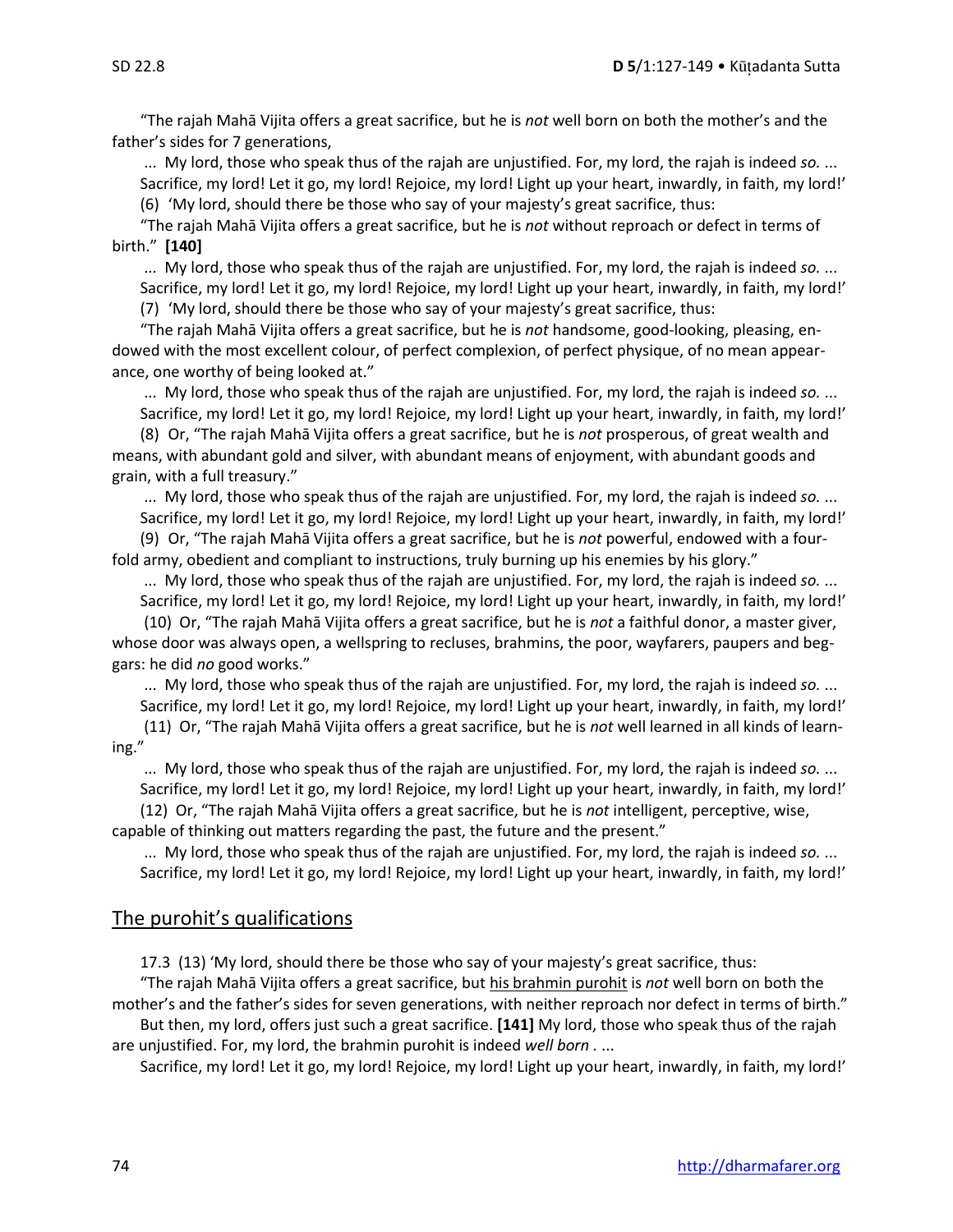(14) 'My lord, should there be those who say of your majesty's great sacrifice, thus:

"The rajah Mahā Vijita offers a great sacrifice, but his brahmin purohit is *not* a mantra-reciter, a mantra-expert, a master of the Three Vedas, along with their invocations and rituals, phonology and etymology, and the Iti,hāsa Purāṇas as the fifth; learned in the vedic oadas, and well versed in nature lore and the marks of the great man."

... those who speak thus of the rajah are unjustified. For, my lord, the brahmin purohit is indeed *a mantra-reciter.* ...

(15) Or, that "His brahmin purohit is *not* morally virtuous, mature in virtue, endowed with mature virtue."

... those who speak thus of the rajah are unjustified. For, my lord, the brahmin purohit is indeed *morally virtuous.* ...

(16) Or, that "His brahmin purohit is *not* intelligent, perceptive, wise, the first or second to hold out the sacrificial ladle."

... those who speak thus of the rajah are unjustified. For, my lord, the brahmin purohit is indeed *intelligent.* ...

Sacrifice, my lord! Let it go, my lord! Rejoice, my lord! Light up your heart, inwardly, in faith, my lord!'

Thus, brahmin, the brahmin purohit instructed, inspired, roused and gladdened the mind of the rajah Mahā Vijita while he was offering of **the great sacrifice with its 16 aspects**. 116

## The purity of the great sacrifice

**18** Now, brahmin, in the sacrifice, no oxen were killed, no goats were killed, neither chickens nor pigs were killed, nor were any life put to death;<sup>117</sup> no trees were cut down, no bunches of darbha grass<sup>118</sup> were mown down to serve as sacrificial grass.

18.2 There were slaves, messengers, and labourers, but they did all their work without being driven by the rod [by the fear of punishment], nor driven by fear, nor weeping, with tears in their faces. Indeed, those who wished to work, did so. Those who did not wish to work, did not.<sup>119</sup> The sacrifice was accomplished with only ghee, oil, fresh butter, curds, honey and molasses. 120 **[142]**

#### One sacrifice deserves another

**19** Then, brahmin, the kshatriya vassals from the market towns and the country, the members of the royal court from the market towns and the country, the brahmins of the great halls from the market towns and the country, and the houselords of means from the market towns and the country, bearing abundant wealth, approached the rajah Mahā Vijita and said thus:

'Your majesty, this abundant wealth we have brought, we dedicate to your majesty. May your majesty accept it.'<sup>121</sup>

'Enough, sirs! Abundant, too, is my wealth obtained from taxes that are just. Let it be yours, take more from here!'

<sup>116</sup> On the 16 aspects, see §20c below.

<sup>117</sup> This sentence up to here similarly appears in **Pāyāsi S** (D 23.31/2:353 f): see Intro (3.2) above.

<sup>118</sup> Darbha grass, *dabbha,* ie, bunches of kusha (*kusa,* Poa cynosuroides), a grass with long pointed stalks (MW). The sacrifical animals were laid on the darbha grass and ritually killed.

<sup>119</sup> See **(Pasenadi) Yañña S** (S 3.9/1:75 f), SD 22.11 for the opp case.

<sup>120</sup> *Sappi,tela,navanīta,dadhi,madhu,phāṇitena c'eva so yañño niṭṭhānam agamāsi.* See Intro (3.4).

<sup>121</sup> *Idaṁ deva pahūtaṁ sāpateyyaṁ devañ ñeva uddissa ābhataṁṁ. Taṁ devo patigaṇhātū' ti.*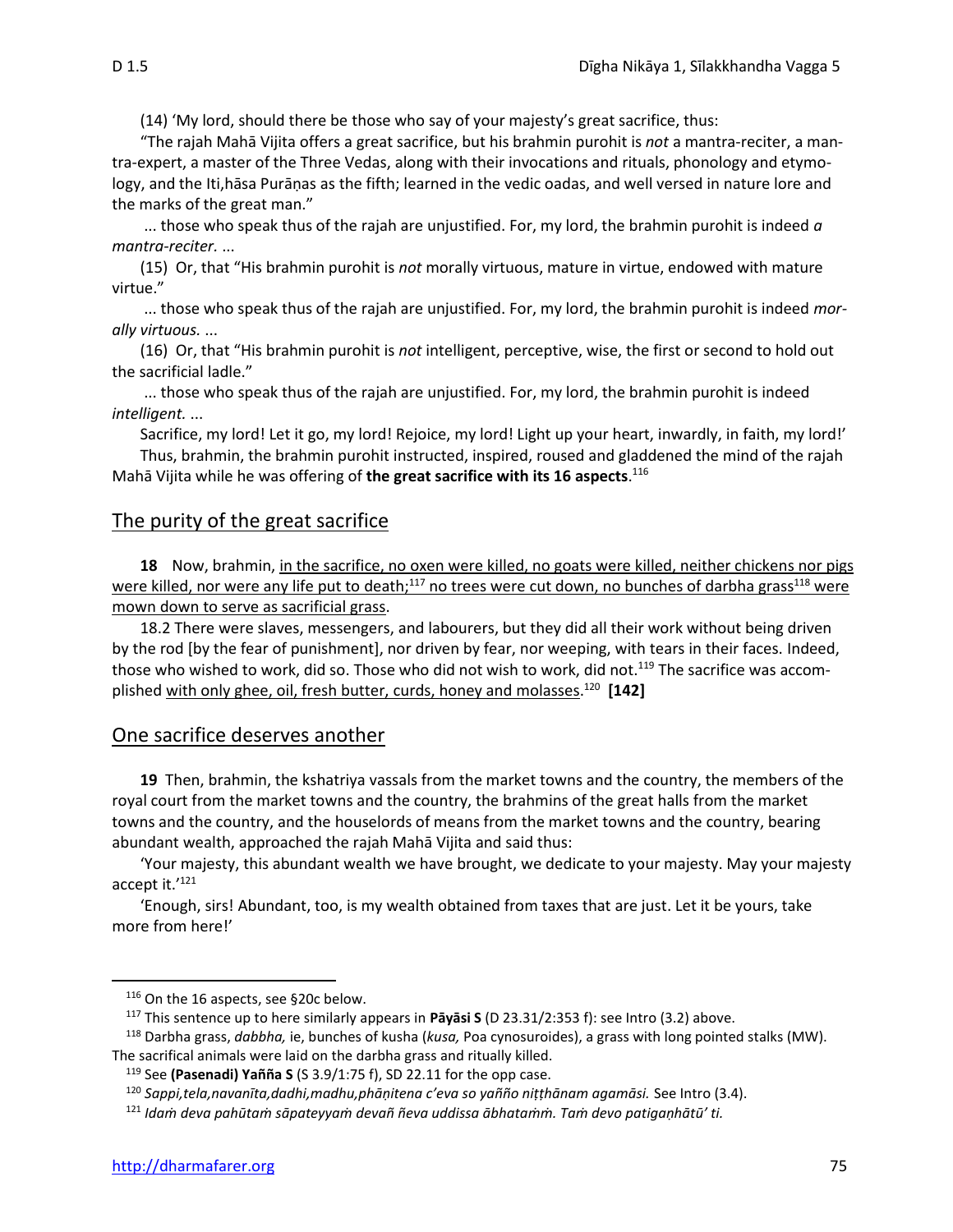19.2 When the rajah had refused them, they moved to one side and consulted one another, thus:

'Indeed, it is not proper for us to bring all this wealth back again to our houses. The rajah Mahā Vijita offers a great sacrifice. Come now let us, too, offer a sacrifice after his!'

**20** Then, brahmin, the kshatriya vassals from the market towns and the country placed their gifts to the east of the sacrifice arena.

And the members of the royal court from the market towns and the country placed their gifts to the south of the sacrifice arena.

And the brahmins of the great halls from the market towns and the country placed their gifts to the west of the sacrifice arena.

And the houselords of means from the market towns and the country placed their gifts to the north of the sacrifice arena.

20.2Now, brahmin, in the sacrifice, no oxen were killed, no goats were killed, neither chicken nor pigs were killed, nor were any life put to an end; no trees were cut down, no bunches of darbha grass were mown down to serve as sacrificial grass.

There were slaves, messengers, and labourers, but they did all their work without being driven by the rod [by the fear of punishment], nor driven by fear, nor weeping, with tears in their faces. Indeed, those who wished to work, did so. Those who did not wish to work, did not. The sacrifice was accomplished with only ghee, oil, fresh butter, curds, honey and molasses.<sup>122</sup> [143]

20.3 And thus, brahmin, there were the four consenting parties, the rajah Mahā Vijita endowed with eight qualities, the brahmin purohit endowed with four qualities, and the three modes (of offering).

This, brahmin, is called the successful sacrifice with **the 3 modes and the 16 requisites**.

**21** When this was said, the brahmins exclaimed, making a loud and great sound, thus: 'What a sacrifice! What a successful sacrifice!'"

The brahmin Kūṭa,danta could only sit in silence.

## Kūṭa,danta questions the Buddha

### Kūṭa,danta is impressed

21.2 Then the brahmins said to the brahmin Kūṭa,danta, thus:

"But why does master Kūṭa,danta not applaud the recluse Gotama's well said words as being well said? "

"Sirs, it is not that I do not applaud the recluse Gotama's well said words as being well said. For, if I were not to applaud the recluse Gotama's well said words as being well said, my head would split apart!

For, sirs, it occurred to me that the recluse Gotama did not say, 'Thus have I heard,' or 'It is worthy to be so. $123$ 

But the recluse Gotama only said, 'Thus it was then,' or 'It was like that then.'<sup>124</sup>

Regarding this, sirs, it occurred to me, 'Surely, at that time, either the recluse Gotama himself was the rajah Mahā Vijita, the master sacrificer (*yañña,sāmi*), or he was the brahmin purohit, the supervisor of the sacrifice (*yājetā*).'

<sup>122</sup> This episode has a parallel in **Mahā Sudassana S** (D 17) in connection with another ancient king, Mahā Sudassana. However, instead of the 4 upper classes, only "brahmin housemasters" (*brahmin gaha,patika*) are mentioned as building a house (*nivesana*) for Mahā Sudassana (D 17,1.24/1:180), SD 36.12.

<sup>123</sup> The 2 sentences: *Evam me sutan ti vā evam arahati bhavitun ti vā.*

<sup>124</sup> *Evaṁ tadā āsi itthaṁ tadā āsi' tveva bhāsati*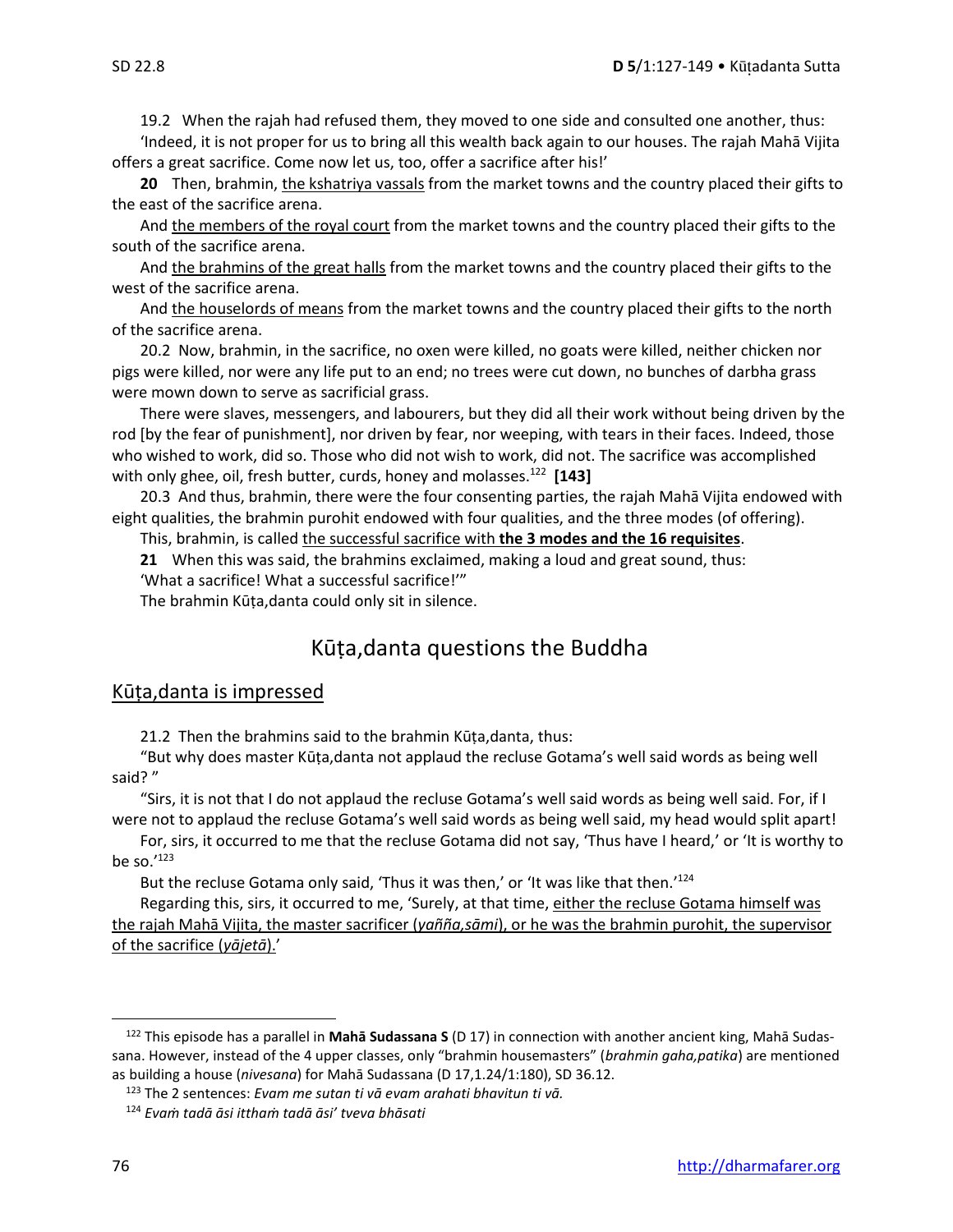[To the Buddha:] Does the recluse Gotama recall [admit]<sup>125</sup> that, having himself offered the sacrifice<sup>126</sup> or having supervised it,<sup>127</sup> after death when the body has broken up, was reborn in a happy heavenly world?"

"I recall [admit], brahmin, that, having offered such a sacrifice or having supervised it, after death when the body has broken up, I was reborn in a happy heavenly world.

At that time, <u>I was the brahmin purohit, the supervisor of the sacrifice</u>.<sup>128</sup>

## Gifts bearing great fruits

**22** REGULAR DANA. "Is there, master Gotama, any other sacrifice, less difficult and less troublesome, of greater fruit and greater benefit, than this threefold successful sacrifice with its 16 requisites?" **[144]**

22.2 "There is, brahmin, another sacrifice, less difficult and less troublesome, of greater fruit and greater benefit, than this threefold successful sacrifice with its 16 requisites."

"And what, master Gotama, is this other sacrifice, less difficult and less troublesome, of greater fruit and greater benefit, than this threefold successful sacrifice with its 16 requisites?"

22.3 "It is **the regular giving customarily given by families, dedicated to morally virtuous renunciants**. 129

*This sacrifice, brahmin, is less difficult and less troublesome, of greater fruit and greater benefit, than this threefold successful sacrifice with its 16 requisites*."

**23** "What is the cause, master Gotama, what is the condition, that the regular giving, customarily given by families, dedicated to morally virtuous renunciants, is less difficult and less troublesome, of greater fruit and greater benefit, than this threefold successful sacrifice with its 16 requisites?"

23.2 "Brahmin, neither arhats nor those who have entered the arhat path would approach such a sacrifice (as the latter).

What is the reason for this?

Because, brahmin, there is beating with rods, or seizing by the throats, to be seen there. As such, neither arhats nor those who have entered the arhat path would approach such a sacrifice.

23.3 On the other hand, brahmin, arhats and those who have entered the arhat path would approach such sacrifices as the regular giving customarily given by families, dedicated to morally virtuous renunciants.

What is the reason for this?

23.4 Because, brahman, there is neither beating with rods, nor seizing by the throats, to be seen there. As such, **arhats and those who have entered the arhat path** would approach such a sacrifice.

*This is the cause, brahmin, this is the condition, that the regular giving, customarily given by families, dedicated to morally virtuous renunciants, is less difficult and less troublesome, of greater fruit and greater benefit, than this threefold successful sacrifice with its 16 requisites*."

**24** DONATING A VIHARA. "Is there, master Gotama, any other sacrifice, less difficult and less troublesome, of greater fruit and greater benefit, than this threefold successful sacrifice with its 16 requisites *and* the regular giving, customarily given by families?"

<sup>125</sup> *Abhijānāti.*

<sup>126</sup> "Having himself offered the sacrifice," *yajitvā,* ie, he performed the sacrifice himself.

<sup>127</sup> "Having had the sacrifice offered," *yajeti* (causative), ie, he directed another (the purohit) to perform the sacrifice.

<sup>128</sup> *Ahaṁ tena samayena purohito brāhmaṇo ahosiṁ tassa yaññassa yājetā' ti.*

<sup>129</sup> *Yāni kho pana tāni brāhmaṇa nicca,dānāni anukula,yaññāni sīlavante pabbajite uddissa dīyanti.* This regular giving (*nicca,dāna*) is clearly the Buddha's response to a similar Vedic ritual "daily sacrifice" (*nitya,karma*).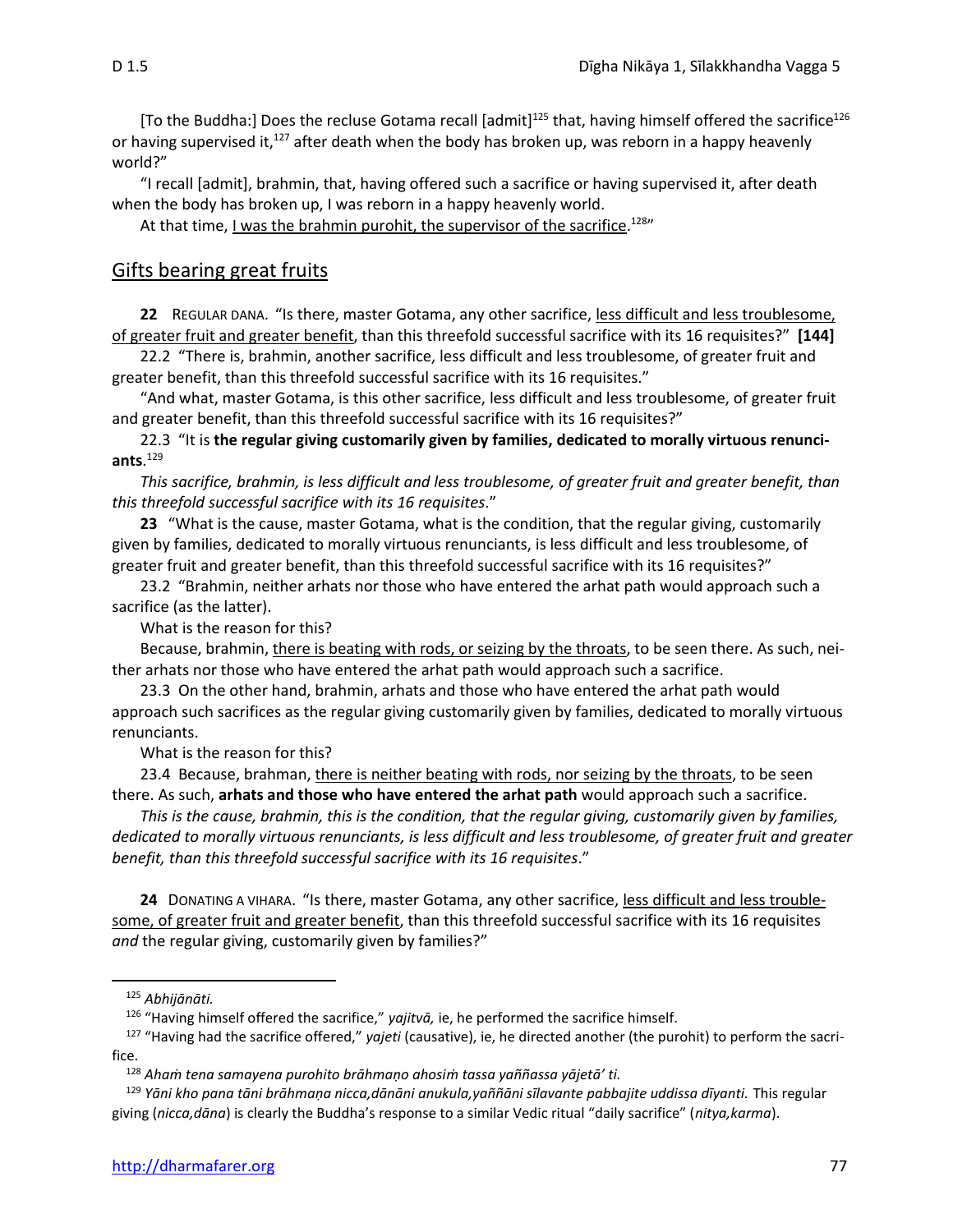24.2 "There is, brahmin, another sacrifice, less difficult and less troublesome, of greater fruit and greater benefit, than *these*."

"And what, master Gotama, is this other sacrifice, less difficult and less troublesome, of greater fruit and greater benefit, *than this threefold successful sacrifice with its 16 requisites and the regular giving, customarily given by families?"*

24.3 "Brahmin, it is **the building of a vihara dedicated to the sangha of the 4 directions**.

*This sacrifice, brahmin, is less difficult and less troublesome, of greater fruit and greater benefit, than this threefold successful sacrifice with its 16 requisites, and the regular giving, customarily given by families*."

**25** GOING FOR REFUGE. "Is there, master Gotama, any other sacrifice, less difficult and less troublesome, of greater fruit and greater benefit, than this threefold successful sacrifice with its 16 requisites, and the regular giving customarily given by families, and the donation of a vihara?"

25.2 "There is, brahmin, another sacrifice, less difficult and less troublesome, of greater fruit and greater benefit, than *these*."

"And what, master Gotama, is this other sacrifice, less difficult and less troublesome, of greater fruit and greater benefit, *than this threefold successful sacrifice with its 16 requisites, and the regular giving customarily given by families, and the donation of a vihara*?"

25.3 "Brahmin, it is those **who, their minds radiant with faith, go to the Buddha as refuge, go to the Dharma as refuge, go to the Sangha as refuge**.

*This sacrifice, brahmin, is less difficult and less troublesome, of greater fruit and greater benefit, than this threefold successful sacrifice with its 16 requisites* and the donation of a vihara." **[146]**

**26** UNDERTAKING THE TRAINING-RULES. "Is there, master Gotama, any other sacrifice, less difficult and less troublesome, of greater fruit and greater benefit, than this threefold successful sacrifice with its 16 requisites, and the regular giving customarily given by families, and the donation of a vihara, and the going for refuge?"

26.2 "There is, brahmin, another sacrifice, less difficult and less troublesome, of greater fruit and greater benefit, than *these*."

"And what, master Gotama, is this other sacrifice, less difficult and less troublesome, of greater fruit and greater benefit, *than this threefold successful sacrifice with its 16 requisites, and the regular giving customarily given by families, and the donation of a vihara, and the going for refuge*?"

2.63 "Brahmin, it is those **who, their minds radiant with faith, undertake the training-rules [precepts]**

to refrain from destroying life,

to refrain from taking the not-given,

to refrain from sexual misconduct,

to refrain from false speech, and

to refrain from strong drinks, distilled drinks, fermented drinks, that which causes heedlessness. *This sacrifice, brahmin, is less difficult and less troublesome, of greater fruit and greater benefit, than this threefold successful sacrifice with its 16 requisites, and the regular giving customarily given by families*, and the donation of a vihara, and the going for refuge, and the going for refuge." **[147]**

27 "But is there, master Gotama, any other sacrifice, less difficult and less troublesome, of greater fruit and greater benefit, than this threefold successful sacrifice with its 16 requisites, and the regular giving customarily given by families, and the donation of a vihara, and the going for refuge, and the training-rules?"<sup>130</sup>

<sup>130</sup> In the PTS ed, the foll *Sāmañña,phala* section is treated as a *peyyāla* (stock passage) to be inserted.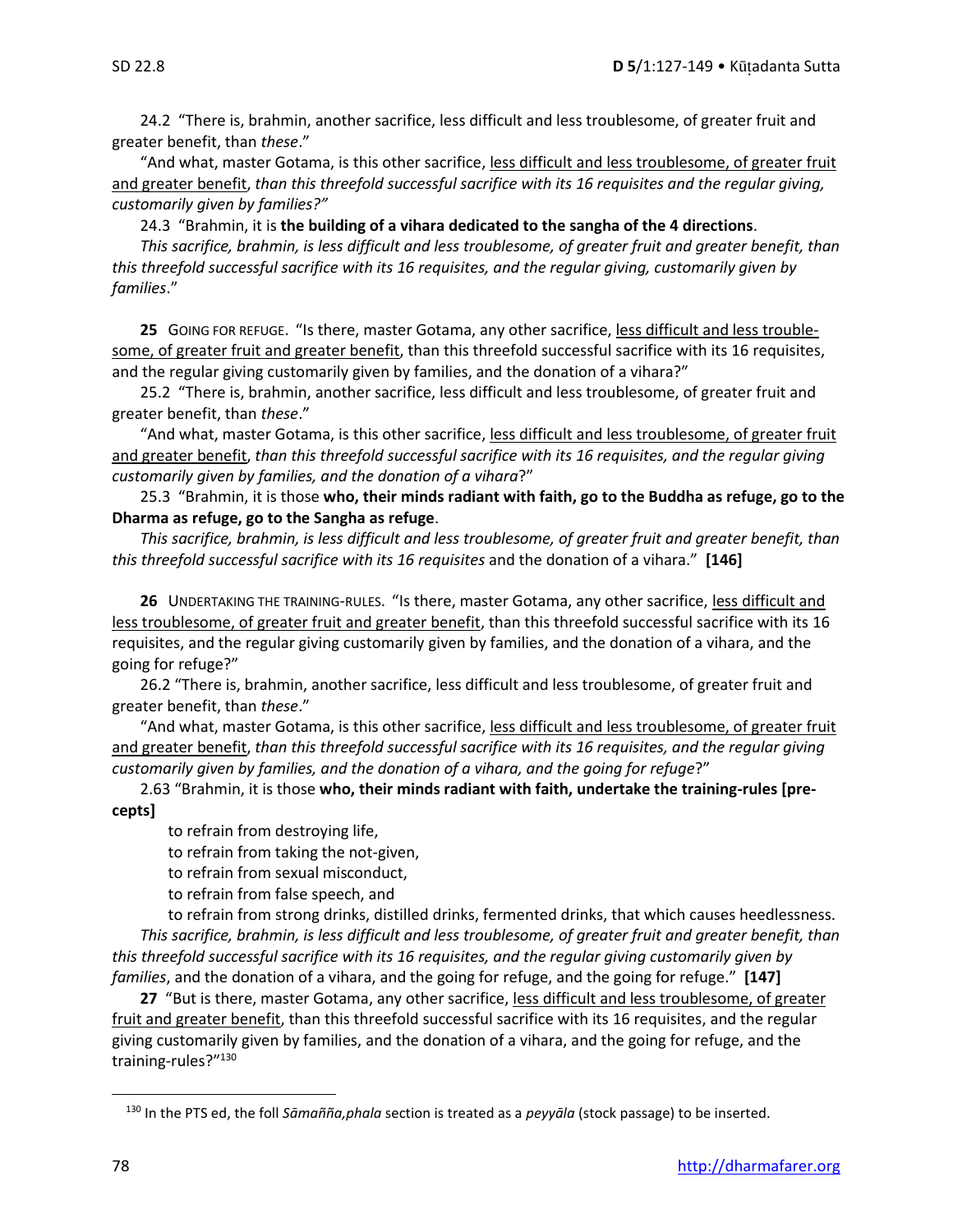## THE FRUIT OF RECLUSESHIP<sup>131</sup>

(*Sāmañña,phala)*

References (*italicized*) are to **the Sāmañña,phala Sutta** (D 2,41-98/1:63-85), SD 8.10

## **(A) MORAL DEVELOPMENT (***SĪLA,SIKKHĀ***)** 132

#### *True purpose of recluseship*<sup>133</sup>

*41* "Here, brahmin, there arises in the world the Tathagata [Thus Come One], an arhat, fully selfawakened, accomplished in knowledge and conduct, well-gone, knower of the worlds, unexcelled trainer of tamable persons, teacher of beings human and divine, awakened, blessed.

Having realized by his own direct knowledge this world with its gods, its Māras, and its Brahmās, this generation with its recluses and brahmins, its rulers<sup>134</sup> and people, he makes it known to others. He teaches the Dharma, good in its beginning, good in its middle, good in its end, endowed with meaning and phrasing. He proclaims the holy life that is entirely complete and pure.

**42** A houselord or houselord's son, hearing the Dharma, **[63]** gains faith<sup>135</sup> in the Tathagata and reflects:

'The household life is stifling, a dusty path.<sup>136</sup> The life of renunciation is like the open air. It is not easy living in a house to practise the holy life completely, in all its purity, like a polished conch-shell. What if I were to shave off my hair and beard, put on the saffron robes, and go forth from the household life into homelessness?'

*43* So after some time he abandons his accumulation of wealth, great and small; he gives up his circle of relatives, great and small; shaves off his hair and beard, puts on the saffron robes, and goes forth from the household life into homelessness.

*44* When he has thus gone forth, he lives restrained by the rules of the monastic code [Pāṭimokkha], possessed of proper conduct and resort.<sup>137</sup> Having taken up the rules of training, he trains himself in

<sup>131</sup> The *italicized* section and page numbers from here on are those of **Sāmañña,phala S** (D 2.41-98/1:63-85), SD 8.10.

<sup>132</sup> For a summary of this whole section on moral virtue, see **Sāmañña,phala S** (D 2), SD 8.10 (3).

 $133$  This important section [40-42] shows the true motivation for renunciation and becoming monastics. The first two immediate benefits of renunciation [35-38] are motivated by worldly desires, and as such are not the true reasons for becoming a monastic.

<sup>134</sup> *deva*, here in the sense of "devas by convention" (*sammati,deva*), ie kings. The other 2 types of *deva* are "gods by rebirth" (*upapatti,deva)* and "gods by purification" (*visuddhi,deva*), ie the buddhas, pratyeka buddhas and arhats. (Nc 307; KhA 123). See §2, "Your majesty" n.

<sup>135</sup> "Faith," *saddhā.* There are 2 kinds of faith (*saddhā*): (1) "rootless faith" (*amūlaka,saddhā*), baseless or irrational faith, blind faith. (M 2:170); (2) "faith with a good cause" (*ākāravati,saddhā*), faith founded on seeing (M 1:320,8 401,23); also called *avecca-p,pasāda* (S 12.41.11/2:69). "Wise faith" is syn with (2). *Amūlaka* = "not seen, not heard, not suspected" (V 2:243 3:163 & Comy). **Gethin** speaks of two kinds of faith: the cognitive and the affective (eg ERE: Faith & Jayatilleke, *Early Buddhist Theory of Knowledge,* 1963:387): "Faith in its cognitive dimension is seen as concerning belief in propositions or statements of which one does not—or perhaps cannot—have knowledge proper (however that should be defined); cognitive faith is a mode of knowing in a different category from that knowledge. Faith is its affective dimension is a more straightforward positive response to trust or confidence towards something or somebody…the conception of *saddhā* in Buddhist writings appears almost, if not entirely affective, the cognitive element is completely secondary." (Gethin 2001:107; my emphases).

<sup>136</sup> *Sambādho gharavāso rajāpatho.* There is a wordplay on *sambādha,*"crowded, stlfling, narrow, full of hindrances." The word *sambādha* also refers to the male organ (V 1:216, 2:134) or the female organ (V 4:259; Sn 609; J 1:61, 4:260).

<sup>137</sup> "Resort" (*gocara*), lit "the cow's routine path or pasture." Here it refers to two aspects of the renunciant's life. In the Canon, it refers to places that are regarded as suitable for collecting almsfood (V 2:208). In this sense, *agoca-*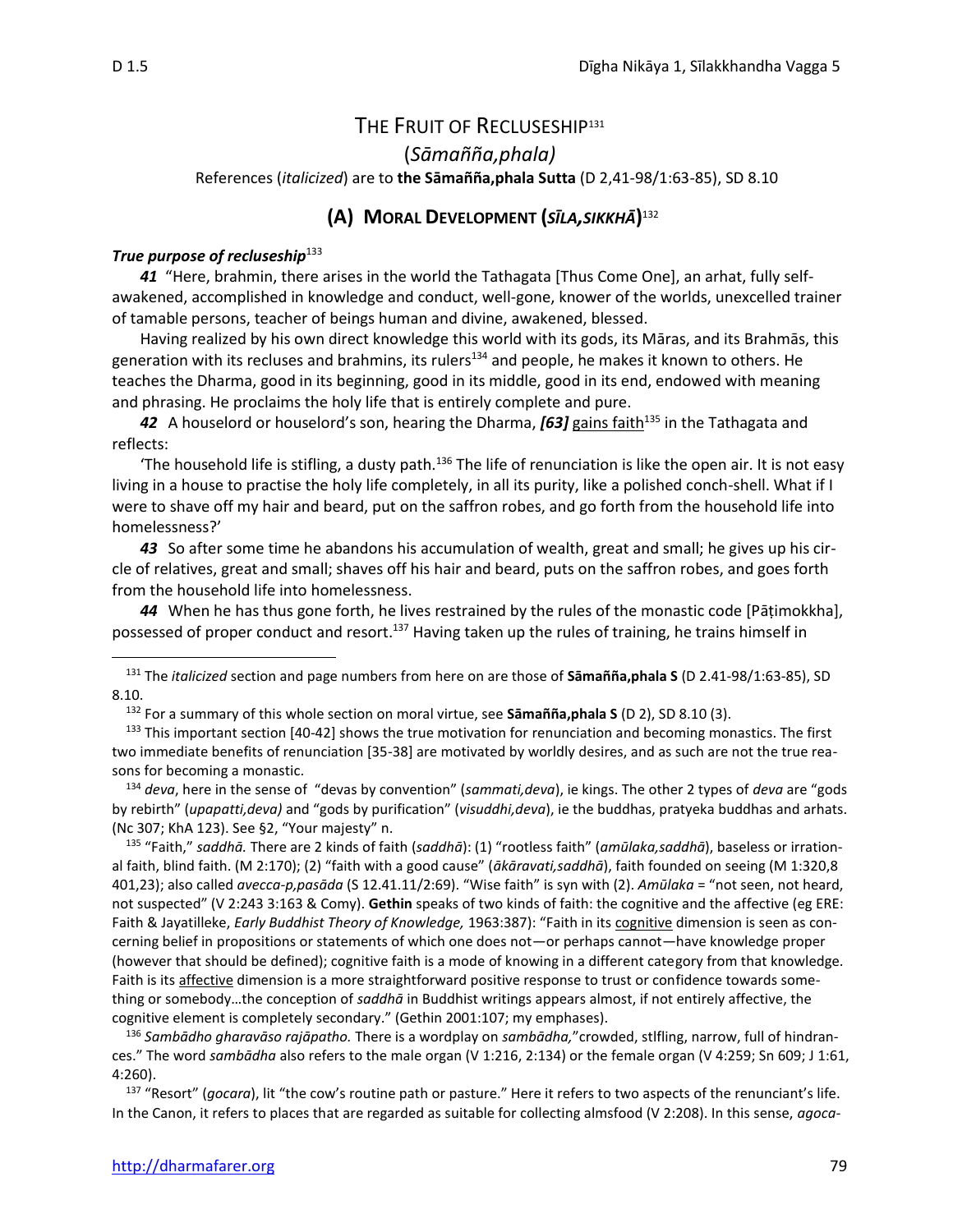them, seeing danger in the slightest faults. He comes to be endowed with wholesome bodily and verbal deeds, his livelihood is purified, and he is possessed of moral virtue. He guards the sense-doors, is possessed of mindfulness and clear knowing, and is content.<sup>138</sup>

## THE SHORT SECTION ON MORAL VIRTUE [The moralities 43-62<sup>139</sup> = Brahma,jāla Sutta*,* D 1.8-27/1:4-11] [Basic precepts]

#### *Right bodily conduct [D 1.8/1:4]*

#### *45* **And how, brahmin, is a monk accomplished in moral virtue?**

(1) Here, brahmin, having abandoned the destruction of life, a monk<sup>140</sup> abstains from destroying life. He dwells with rod and weapon laid down, conscientious, $141$  merciful, compassionate for the welfare of all living beings.

This is part of his moral virtue.<sup>142</sup>

(2) Having abandoned the taking of what is not given, he abstains from taking what is not given. He takes only what is given, accepts only what is given, lives not by stealth but by means of a pure mind.

This, too, is part of his moral virtue.

(3) Having abandoned incelibacy, he lives a celibate life, living apart, refraining from the sexual act,<sup>143</sup> the way of the village.<sup>144</sup>

This, too, is part of his moral virtue.

#### *Right speech [D 1.9]*

*45.2* (4) Having abandoned false speech, he abstains from false speech.

He<sup>145</sup> speaks the truth, the truth is his bond,<sup>146</sup> trustworthy, reliable, no deceiver of the world.<sup>147</sup> This, too, is part of his moral virtue.

Having abandoned divisive speech, he abstains from divisive speech.

*ra* refers to places that are unsuitable for renunciants to resort to (whether for alms or visit) (D 1:63 = It 118 M 1:33 S 5:187 It 96; cf Dh 22). In Comys, *gocara* refers to places suitable for meditation (Vism 127). We can also take *gocara* here in the psychological sense of *ārammana*, that is, sense-objects. In other words, one "possessed of proper conduct and resort" means "accomplished in proper conduct of body and of mind."

138 Thānissaro abridges this section.

<sup>139</sup> These three sections (comprising 13 items or groups) on moral virtue occur verbatim (in whole or with some omissions) in all of the first 13 suttas and may, according to TW Rhys Davids, have once formed a separate "tract" (D:RD 1:3 n1). See Gethin 2001: 195 f. See Intro (3) above.

<sup>140</sup> *Bhikkhu*: in **Brahma,jāla S** (D 1.8-28/1:3-13 @ SD 25.2) the reading is *samaṇo Gotamo* throughout*.*

<sup>141</sup> *lajjī*, "feel shame, modest", explain in the Comy on S 1:73 as "one who has moral shame (*hiri*) and moral fear (*ottappa*)." Opp *alajjī*, shameless.

<sup>142</sup> *Idam pi'ssa hoti sīlasmiṁ,* lit "this too is in his moral virtue." **Brahmajāla S** refrain: *Thus the ordinary person would praise the Tathāgata.* D 1.8.

<sup>143</sup> *Brahma,cariya* is the supreme conduct or holy life, ie celibacy. DA points out that it involves refraining from other forms of erotic behaviour besides intercourse.

<sup>144</sup> *gāma,dhamma*, ie the way of the householder, vulgar (in the sense of being associated with the masses). <sup>145</sup> PTS ed has *samaṇo Gotamo* here, which seems rather abrupt.

<sup>146</sup> "The truth is his bond," *sacca,sandha.* Comy glosses as *saccena saccaṁ sandahati,* "he joins truth with truth" (MA 1:206 = DA 1:73).

<sup>147</sup> *Sacca,vādī sacca,sandho theto paccayiko avisaṁvādako lokassa.* This line as in **Lakkhaṇa S** (D 30,2.16/3:170) @ SD 36.9.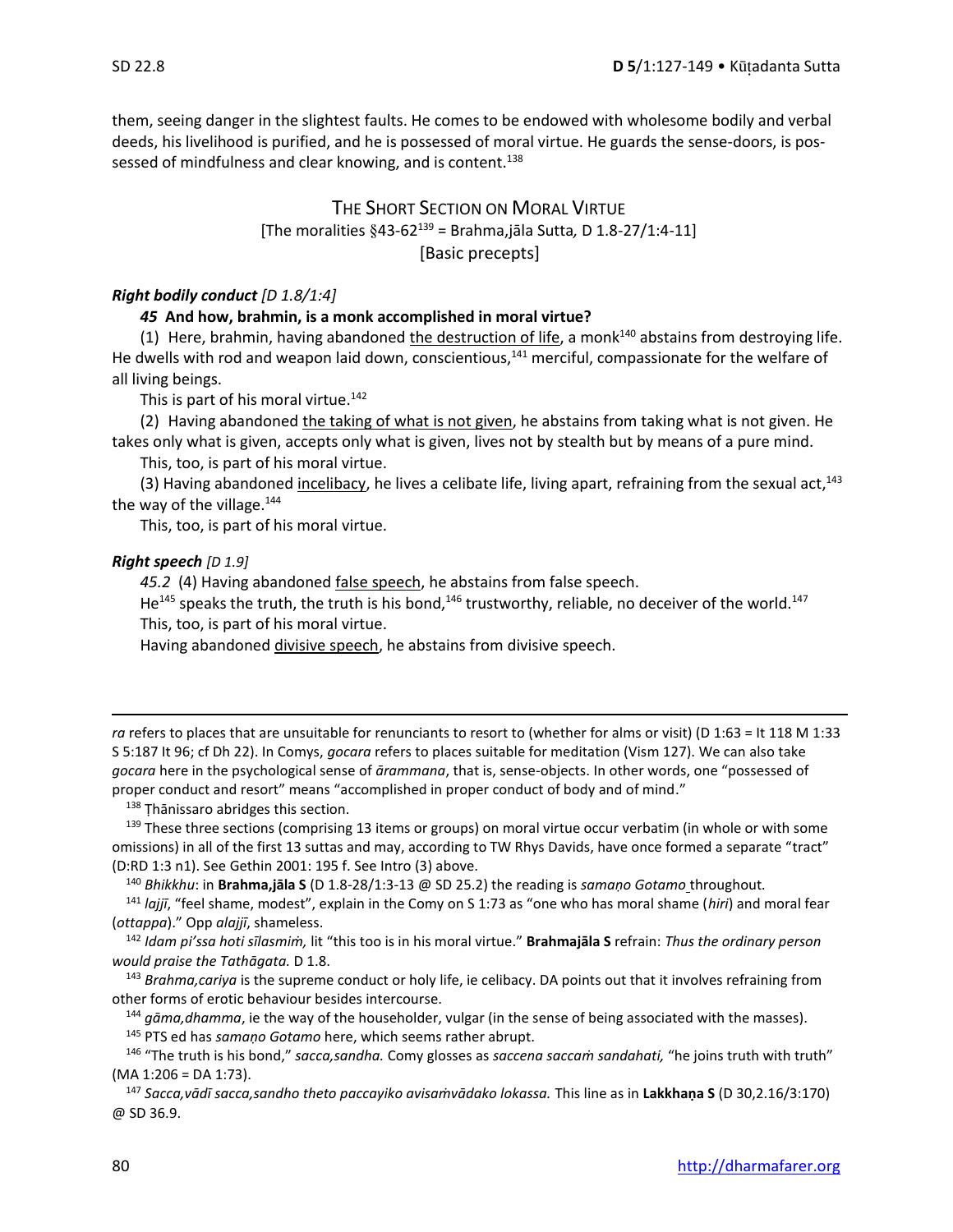(5) What he has heard here, he does not tell there to break those people apart from these people here. *[64]* What he has heard there, he does not tell here to break these people apart from those people there.

Thus reconciling those who have broken apart or consolidating those who are united,

he loves concord, delights in concord, enjoys concord, speaks words conducive to concord.<sup>148</sup>

(6) Having abandoned abusive speech, he abstains from abusive speech.

He speaks words that are gentle, pleasant to the ear, loving, touching the heart, urbane, delightful and pleasing to the people.<sup>149</sup>

(7) Having abandoned idle chatter, he abstains from idle chatter.

He speaks at the right time, speaks what is true, speaks on the beneficial [the good].<sup>150</sup>

He speaks on the Dharma [teaching]<sup>151</sup> and the Vinaya [discipline].<sup>152</sup>

He speaks words worth treasuring, timely, *[D 1:5]* well reasoned, well measured, connected with the goal.<sup>153</sup>

This, too, is part of his moral virtue.

#### *General [D 1.10]*

45.3 (8) He abstains from damaging seeds and plant life.<sup>154</sup>

#### *Sāmaṇera,sikkhā 6-10 [D 1:6]*

(9) He eats only once a day, refraining from the evening meal and from food at improper times.<sup>155</sup>

(10) He abstains from dancing, singing, music and from watching shows.

(11) He abstains from wearing garlands and from beautifying himself with scents and make-up.

(12) He abstains from high and luxurious beds and seats.

(13) He abstains from accepting gold and silver [money].

#### *General*

(14) He abstains from accepting uncooked grain; raw meat; women and girls; male and female slaves; goats and sheep, fowl and pigs; elephants, cattle, horses, and mares.

 $(15)$  He abstains from accepting fields and lands [property].<sup>156</sup>

<sup>148</sup> These 2 lines: *Iti samaggānaṁ vā bhettā, bhinnānaṁ vā anuppadātā, vagg,ārāmo, vagga,rato, vagga,nandī, vagga,karaṇiṁ vācaṁ bhāsitā hoti.* This para is stock, eg **Sāleyyaka S** (M 41,9/1:286 f), SD 5.7 & **Sevitabbâsevitabba S** (M 114,6.7/3:49), SD 39.8.

<sup>149</sup> *Yā sā vācā nelā kaṇṇa,sukhā pemanīyā hadayaṅ,gamā porī bahu.jana,kantā bahu.jana,manāpā tathā,rūpiṁ vācaṁ bhāsitā hoti.*

<sup>150</sup> *Kāla,vādī bhūta,vādī attha,vādī.* Comy glosses *attha,vādī,* as that he speaks about what is connected with the spiritual goal here and now, and hereafter (MA 2:208; DA 1:76). However, here, I have rendered *attha* as "the beneficial, the good (incl the goal)," which fits the flow of ideas better. As *attha* (as "goal") appears at the end of this stock passage, I have rendered this closing word as "the goal," which seems more fitting.

<sup>&</sup>lt;sup>151</sup> He speaks on the 9 supramundane things (*nava lok'uttara,dhamma*) (MA 2:208 = DA 1:76), ie the 4 paths, 4 fruitions, nirvana (Dhs 1094).

<sup>152</sup> *Dhamma,vādī vinaya,vādī.* The disciplines of restraint (*saṁvara*) (of the senses) and of letting go (*pahāna*) (of defilements) (MA 2:208 = DA 1:76). We can also connect *attha,vādī* (in the prec line) here, as alt have "He speaks on meanings, he speaks on teachings, he speaks on the discipline."

<sup>153</sup> *Nidhāna,vatiṁ vācaṁ bhāsitā kālena sâpadesaṁ pariyanta,vatiṁ attha,saṁhitaṁ. Pariyanta,vati* means "within limits, well defined." On "the goal" (*attha*), see n on "speaks on the beneficial" above here.

<sup>&</sup>lt;sup>154</sup> Curiously, this replaces the precept against intoxicants which is omitted.

<sup>&</sup>lt;sup>155</sup> "Improper times" here means between noon and the following dawn (V 1:83).

<sup>&</sup>lt;sup>156</sup> The Buddha however accepted land from rajahs like Bimbisāra and Pasenadi, and others like Anāthapiṇḍaka and Visākhā, which were received in the name of the Sangha. What is connoted here is accepting land on a personal basis.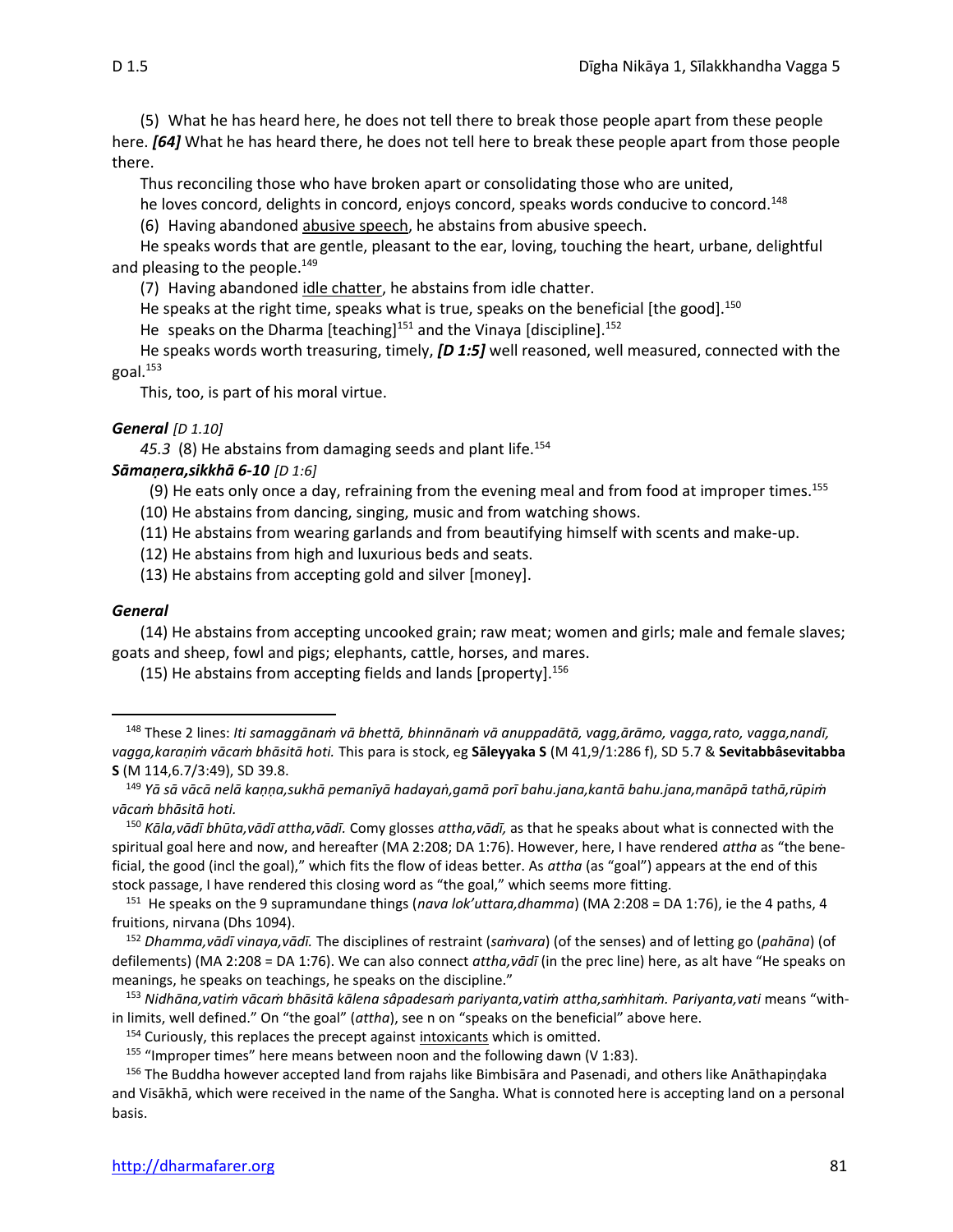(16) He abstains from running messages [or errands].

(17) He abstains from buying and selling.

(18) He abstains from dealing with false scales, false metals, and false measures.

(19) He abstains from bribery, deception, and fraud.

(20) He abstains from wounding, executing, imprisoning, highway robbery, plunder, and violence.

This, too, is part of his moral virtue.

## THE MEDIUM SECTION ON MORAL VIRTUE [Addictions]

*46*<sup>157</sup> *[D 1.11]* Or, whereas some good recluses and brahmins, living off food given in faith, are bent on damaging seeds and plant life such as these: plants propagated from roots, stems, joints, buddings, and seeds *[65]*—he abstains from damaging seeds and plant life such as these.

This, too, is part of his moral virtue. *[D 1:6]*

*47 [D 1.12]* Or, whereas some good recluses and brahmins, living off food given in faith, are bent on consuming stored-up goods such as these: stored-up food, stored-up drinks, stored-up clothing, storedup vehicles, stored-up bedding, stored-up scents, and stored-up meat—he abstains from consuming stored-up goods such as these.

This, too, is part of his moral virtue.

*48 [D 1.13]* Or, whereas some good recluses and brahmins, living off food given in faith, are bent on watching shows such as these: dancing, singing, music, plays, ballad recitations, hand-clapping, cymbals and drums, painted scenes,<sup>158</sup> acrobatic and conjuring tricks,<sup>159</sup> elephant fights, horse fights, buffalo fights, bull fights, goat fights, ram fights, cock fights, quail fights; fighting with staves, boxing, wrestling, war-games, roll calls, battle arrays, and troop movements—he abstains from watching shows such as these.

This, too, is part of his moral virtue.

*49 [D 1.14]* Or, whereas some good recluses and brahmins, living off food given in faith, are addiced to heedless and idle games such as these—eight-row chess, ten-row chess, chess in the air, hopscotch, spillikins [or jackstraws], dice, stick games, hand-pictures,<sup>160</sup> ball-games [marbles], blowing through toy pipes [playing whistling games with folded leaves], playing with toy ploughs, turning somersaults [acrobatics], playing with toy windmills, toy measures, toy chariots, toy bows, guessing letters drawn in the air or on one's back, guessing thoughts, mimicking deformities—*[D 1:7]* he abstains from heedless and idle games such as these.

This, too, is part of his moral virtue.

*50 [D 1.15]* Or, whereas some good recluses and brahmins, living off food given in faith, are bent on high and luxurious furnishings such as these—over-sized couches, couches adorned with carved animals, long-haired coverlets, multi-colored patchwork coverlets, white woollen coverlets, woollen coverlets embroidered with flowers or animal figures, stuffed quilts, coverlets with fringes, silk coverlets embroidered with gems; large woollen carpets; elephant, horse, and chariot rugs, antelope-hide rugs, deer-hide rugs;

<sup>157</sup> From here on, the numberings of PTS ed & Bodhi (tr), *Discourse on the Fruits of Recluseship* (1989) agree. See D 2.17a n (SD 8.10).

<sup>158</sup> *Sobha,nagarakaṁ*, "of the city of Sobha" (the city of the Gandharvas or heavenly musicians). RD thinks it refers to a ballet with fairy scenes. Bodhi (1989): "art exhibitions."

<sup>159</sup> *Caṇḍālaṁ vaṁsaṁ dhopanaṁ*, an obscure phrase. The performers were presumable of the lowest caste. DA thinks of an iron ball (used for juggling?). Cf **Citta Sambhūta J** (J 4:390) where the phrase appears.

<sup>&</sup>lt;sup>160</sup> The hand is dipped in paint or dye, then struck on the ground or a wall, so that the player creates the figure of an elephant, a horse, etc. In classical Thai literature, the boy genius Sri Thanonchai is well known for this skill.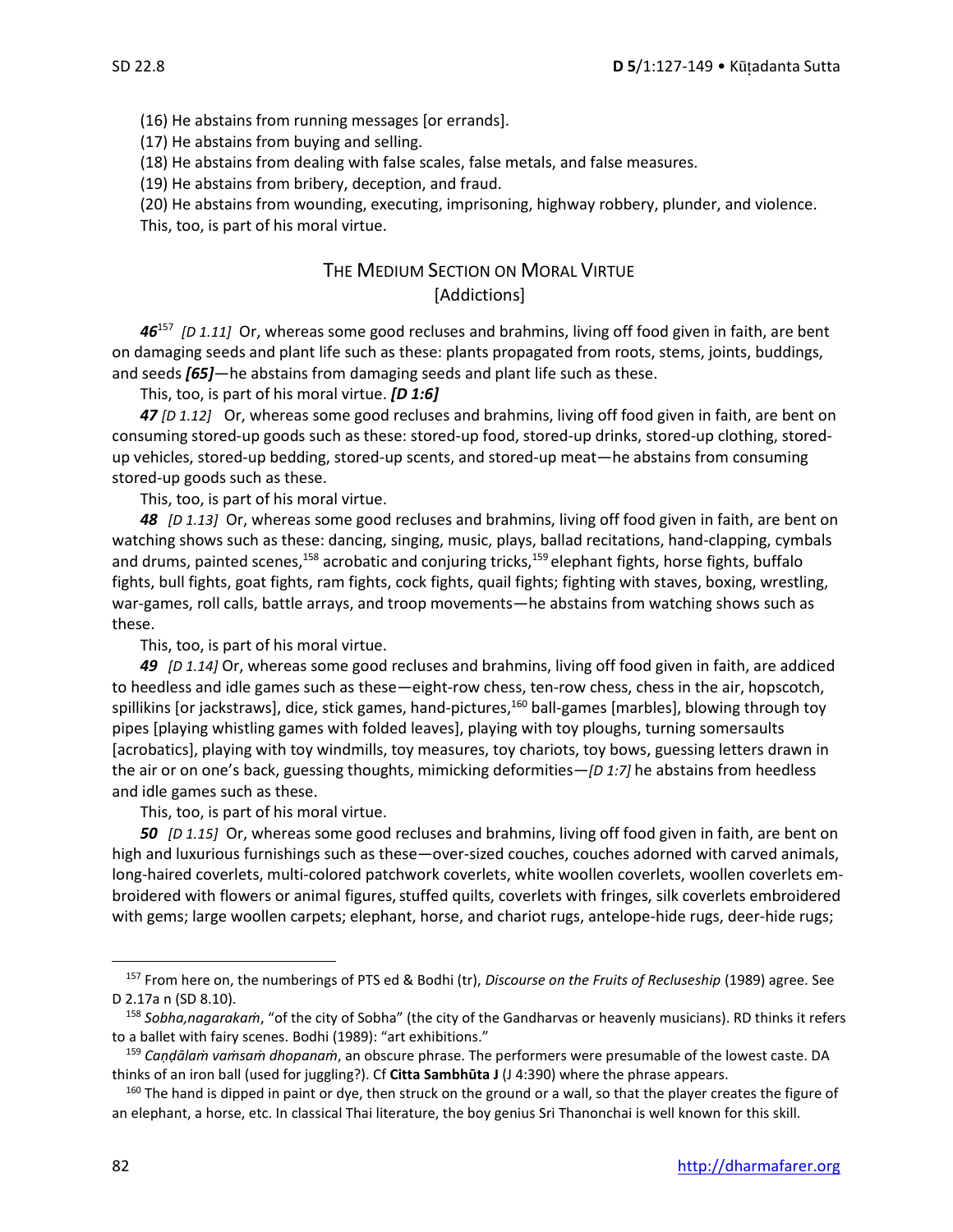couches with awnings, couches with red cushions for the head and feet—**[66]** he abstains from using high and luxurious furnishings such as these.

This, too, is part of his moral virtue.

*51 [D 1.16]* Or, whereas some good recluses and brahmins, living off food given in faith, enjoy scents, cosmetics, and means of beautification such as these: rubbing powders into the body, massaging with oils, bathing in perfumed water, kneading the limbs, using mirrors, ointments, garlands, scents, creams, face-powders, mascara [darkening one's eye-lashes], bracelets, head-bands, decorated walking stic+ks, ornamented water-bottles, swords, fancy sunshades, decorated sandals, turbans, gems, yak-tail whisks, long-fringed white robes—he abstains from using scents, cosmetics, and means of beautification such as these.

This, too, is part of his moral virtue.

*52 [D 1.17]* Or, whereas some good recluses and brahmins, living off food given in faith, are bent on low chatter,<sup>161</sup> such as these: talking about kings, robbers, ministers of state; armies, dangers, and wars; food and drink; clothing, furniture, garlands, and scents; relatives; vehicles; villages, towns, cities, the countryside; women *[D 1:8]* and heroes; the gossip of the street and the well; tales of the dead; tales of diversity [philosophical discussions of the past and the future], the creation of the world and of the sea, and talk of whether things exist or not [or, talk about gain and loss] $162$ –he abstains from talking about low topics such as these.

This, too, is part of his moral virtue.

*53 [D 1.18]* Or, whereas some good recluses and brahmins, living off food given in faith, are bent on debates such as these—

'You do not understand this Dharma [Teaching] and Vinaya [Discipline]. I understand this Dharma and Vinaya. What could you understand of this Dharma and Vinaya? You are practising wrongly. I am practising rightly. I am being consistent. You are inconsistent. What should be said first you said after. What should be said after you said first. What you took so long to think out has been refuted. Your viewpoint has been overthrown. You are defeated. Go and try to salvage your viewpoint; extricate yourself if you can! $^{\prime}$ <sup>163</sup>

This, too, is part of his moral virtue.

*54 [D 1.19]* Or, whereas some good recluses and brahmins, living off food given in faith, **[67]** are bent on relaying messages and running errands for people such as these: kings, ministers of state, noble warriors, brahmins, houselords, or youths [who say],

'Go here, go there, take this there, fetch that here'—he abstains from running messages and errands for people such as these.

This, too, is part of his moral virtue.

*55 [D 1.20]* Or, whereas some good recluses and brahmins, living off food given in faith, engage in deceitful pretensions (to attainments), flattery (for gain), subtle insinuation or hinting (for gain), pressuring (for offerings), and pursuing gain with gain, he abstains from such pretensions and flattery.<sup>164</sup>

This, too, is part of his moral virtue. *[D 1:9]*

<sup>161</sup> *Tiracchāna,kathā*, lit animal talk. As animals mostly walk parallel to the earth, so this kind of talk does not lead on upwards. Cf Lohicca S (D 1:228).

<sup>162</sup> *Iti,bhavbhāva,kathā*, may be rendered as "being and non-being" or as "profit and loss", but according to Walshe, the philosophical sense (as in Horner and Ñānamoli translations of Sandaka S, M 76) is preferable.

<sup>&</sup>lt;sup>163</sup> This is stock: Brahma,jāla S (D 1:8), Sāmañña,phala S (D 1:66), Pāsādika S (D 3:117), Saṅgīti S (D 3:210), Mahā Sakuludāyi S (M 2:3), Sāmagāma S (M 2:245), Hāliddakāni S 1 (S 3:12), Viggāhika Kathā S (S 5:418) and Mahā **Niddesa** (Nm 1:173). See Brahmajāla S, D 1:2 f. Cf **Alagaddpama S** (M 22) where a similar statement is made regarding the wrong reason for learning the Dharma (M 22.10/1:133).

<sup>164</sup> For details, see Vism 1.61-82.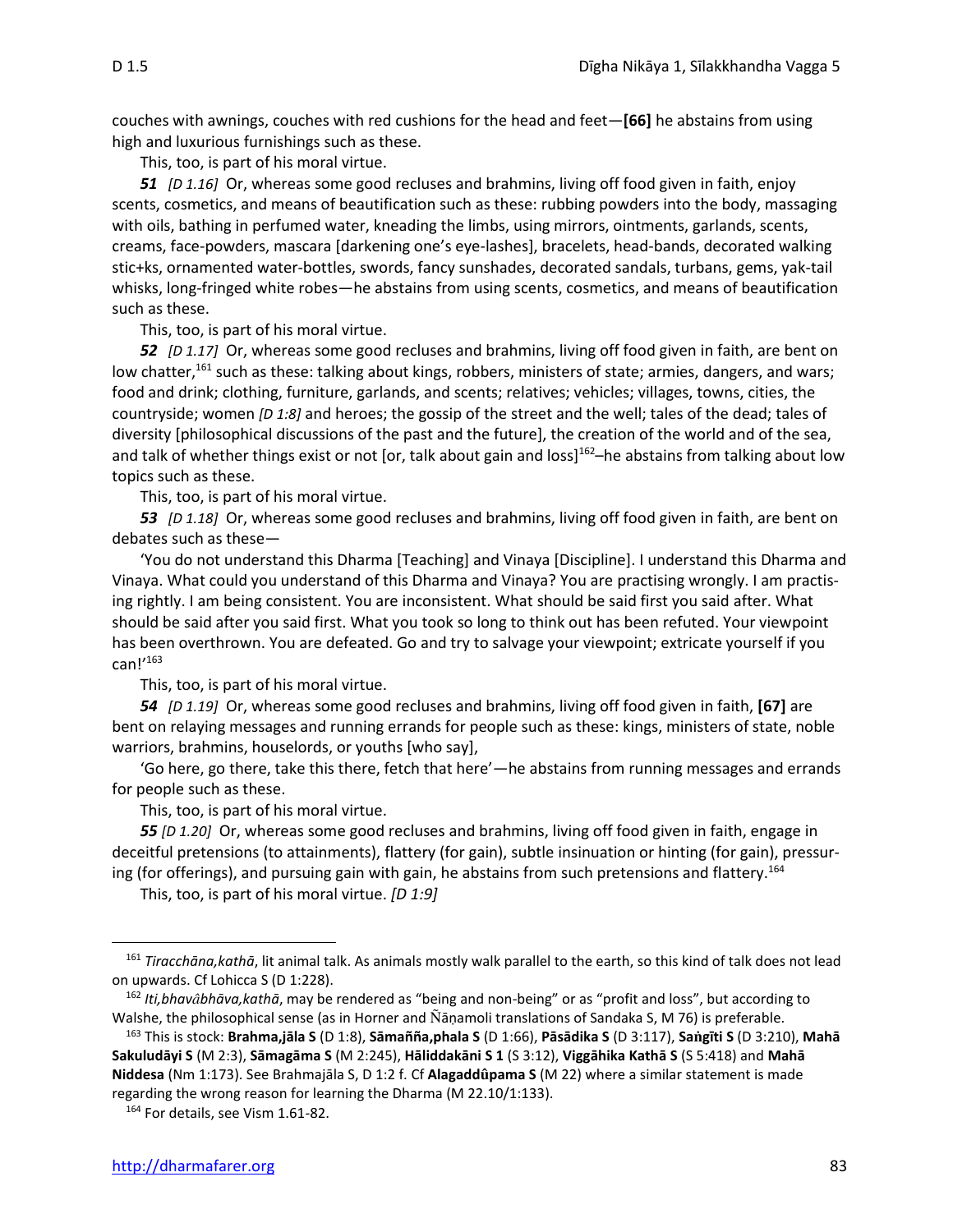## THE GREAT SECTION ON MORAL VIRTUE<sup>165</sup> [Right Livelihood]

*56 [D 1.21]* Or, whereas some good recluses and brahmins, living off food given in faith, maintain themselves by wrong livelihood through the low arts such as:

reading marks on the limbs [eg, palmistry, sole-reading];

reading omens and signs;

interpreting celestial events [lightning, falling stars, comets];

interpreting dreams;

reading marks on the body [eg, physiognomy, phrenology];

reading marks on cloth gnawed by mice;

offering fire oblations, oblations from a ladle, oblations of husks, rice powder, rice grains, ghee, and

oil;

offering oblations using oral spells;

offering blood-sacrifices;

making predictions based on the fingertips;

determining whether the site for a proposed house or garden is propitious or not [geomancy];

making predictions for officers of state;

laying demons in a cemetery;

laying spirits;

reciting house-protection charms [or the use of charms recited by those living in an earthen house]; snake charming, treating poisoning, curing scorpion-stings and rat-bites;

interpreting animal and bird sounds and the cawing of crows;

foretelling the remaining duration of life;

reciting charms for protection against arrows;

reciting charms to understand the calls of birds and animals

—he abstains from wrong livelihood through such low arts as these.

This, too, is part of his moral virtue.

*57 [D 1.22]* Or, whereas some good recluses and brahmins, living off food given in faith, maintain themselves by wrong livelihood through the low arts such as:

determining lucky and unlucky gems, staffs, garments, swords, arrows, bows, and other weapons; determining lucky and unlucky women, men, boys, girls, male slaves, female slaves;

determining lucky and unlucky elephants, horses, buffaloes, bulls, cows, goats, rams, fowl, quails, lizards [or iguana], long-eared rodents,<sup>166</sup> tortoises, and other animals

—he abstains from wrong livelihood through such low arts as these.

This, too, is part of his moral virtue.

*58 [D 1.23]* Or, whereas some good recluses and brahmins, living off food given in faith, maintain themselves by wrong livelihood through the low arts such **[68]** as forecasting thus: *[D 1:10]*

the leaders [rajahs] $167$  will march forth [advance];

the leaders will return [retreat];

our leaders will attack, and their leaders will retreat;

<sup>165</sup> For Pali listing and nn, see **Brahma,jāla S** (D 1.21-27), SD 25.2.

<sup>166</sup> *Kaṇṇika,lakkhaṇaṁ*, from *kaṇṇa*, "ear." DA thinks it means either ear-rings or house-gables, both of which do not fit here. Walshe follows the Thai tr which, probably following an old tradition, has *tun*, "bamboo-rat" (see McFarland, *Thai-English Dictionary*, p371). Franke says "an animal that is always mentioned with the hare" and considers that it must mean an animal with long ears.

<sup>167</sup> *Raññaṁ* (gen pl), ie the joint leaders (rajah) of a republican state in ancient India.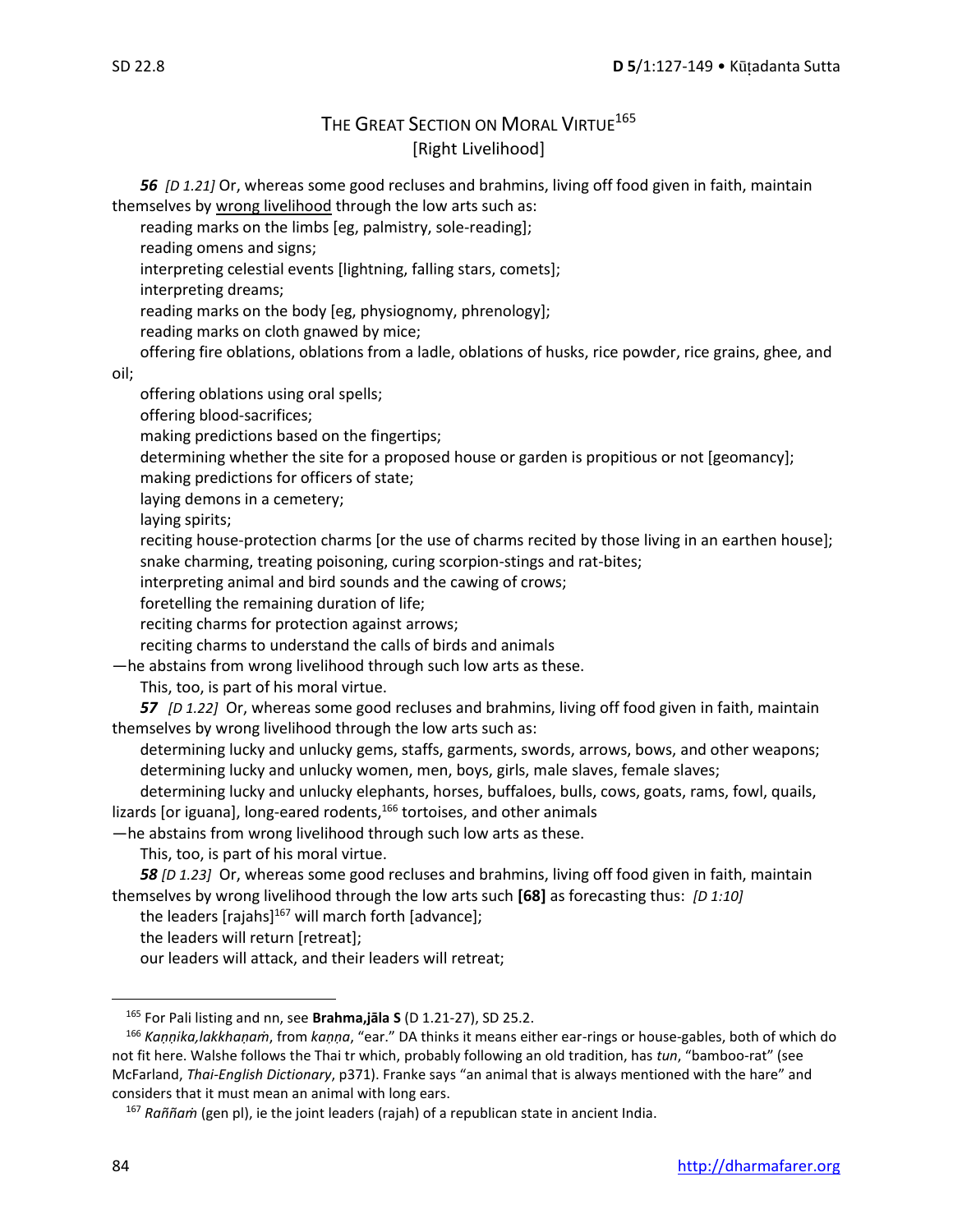their leaders will attack, and our leaders will retreat;

there will be triumph for our leaders and defeat for their leaders;

there will be triumph for their leaders and defeat for our leaders;

thus there will be triumph, thus there will be defeat

—he abstains from wrong livelihood through such low arts as these.

This, too, is part of his moral virtue.

*59 [D 1.24]* Or, whereas some good recluses and brahmins, living off food given in faith, maintain themselves by wrong livelihood through the low arts such as forecasting thus:

there will be a lunar eclipse;

there will be a solar eclipse;

there will be an occultation of an asterism;

the sun and moon will go their normal courses;

the sun and moon will go astray;

the asterisms will go their normal courses;

the asterisms will go astray;

there will be a meteor shower;

there will be a darkening of the sky;

there will be an earthquake;

there will be thunder coming from a clear sky;

there will be a rising, a setting, a darkening, a brightening of the sun, moon, and asterisms;

such will be the result of the lunar eclipse, of the solar eclipse *and so on*

—he abstains from wrong livelihood through such low arts as these. *[D1:11]*

This, too, is part of his moral virtue.

*60**[1.25]* Or, whereas some good recluses and brahmins, living off food given in faith, maintain themselves by wrong livelihood through the low arts such **[69]** as forecasting thus:

there will be abundant rain; there will be a drought;

there will be plenty; there will be famine;

there will be rest and security; there will be danger;

there will be disease; there will be health [freedom from disease];

or they earn their living by counting, accounting, calculation,

composing poetry, or teaching hedonistic arts and doctrines

—he abstains from wrong livelihood through such low arts as these.

This, too, is part of his moral virtue.

*61 [D 1.26]* Or, whereas some good recluses and brahmins, living off food given in faith, maintain themselves by wrong livelihood through the low arts such as:

calculating auspicious dates for marriages (where the bride is brought home or leaves the house), betrothals, divorces;

calculating auspicious dates for collecting debts or making investments and loans;

reciting charms for becoming attractive or unattractive;

curing women who have undergone miscarriages or abortions [or, reviving the fetuses of abortive women];<sup>168</sup>

reciting spells to bind a man's tongue, to paralyze his jaws, to make him lose control over his hands, or to bring on deafness;

getting oracular answers to questions addressed to a mirror, to a young girl, or to a spirit medium; worshipping the sun, worshipping Mahā Brahmā, bringing forth flames from the mouth, invoking the goddess of luck

<sup>168</sup> *Viruddha,gabbha,karaṇaṁ.*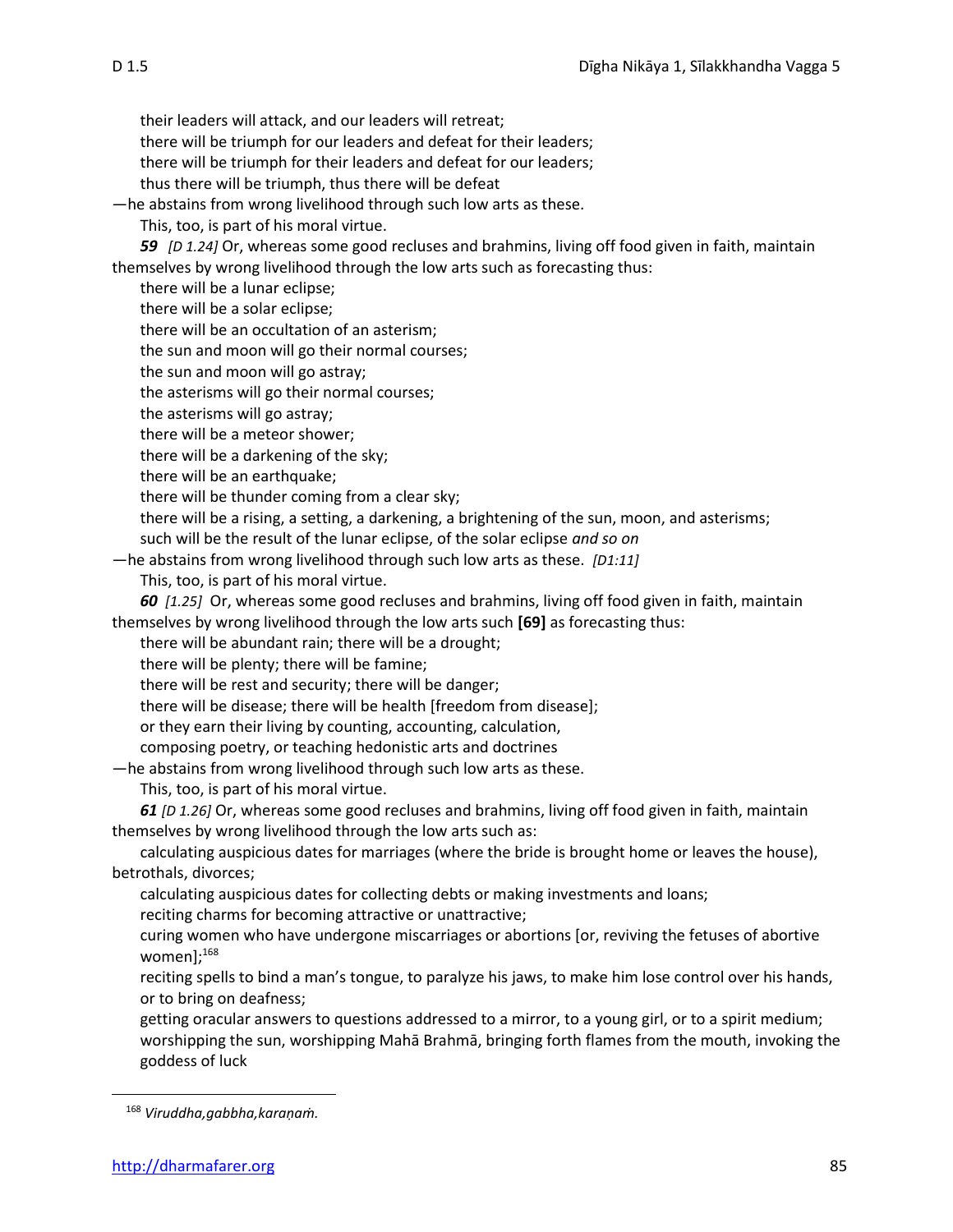—he abstains from wrong livelihood through such low arts as these.

This, too, is part of his moral virtue.

*62**[D 1.27]* Or, whereas some good recluses and brahmins, living off food given in faith, maintain themselves by wrong livelihood through the low arts such as:

promising gifts to deities in return for favors; fulfilling such promises;

demonology;

teaching house-protection spells;

inducing virility and impotence;

consecrating sites for construction;

giving ceremonial mouthwashes and ceremonial bathing;

offering sacrificial fires;

preparing emetics, purgatives, expectorants, diuretics, headache cures;

preparing ear-oil, eye-drops, oil for treatment through the nose, collyrium [eye-wash] and countermedicines;

curing cataracts, practising surgery, practising as a children's doctor, administering medicines and treatments to cure their after-effects

—he abstains from wrong livelihood through such low arts as these.<sup>169</sup>[*D 1.27 ends here*.] *[D1:12]* This, too, is part of his moral virtue.

#### *Confidence through practising the above moralities*

*63* A monk thus accomplished in moral virtue sees no danger anywhere owing to his restraint through moral virtue. Just as a head-anointed noble kshatriya rajah who has defeated his enemies sees no danger anywhere from his enemies, *[70]* in the same way the monk thus accomplished in moral virtue sees no danger owing to his restraint through moral virtue.

Possessing this aggregate of noble moral virtue, he experiences within himself a joy that is blameless. This is how a monk is accomplished in moral virtue.**<sup>170</sup>**

## **(B) MENTAL DEVELOPMENT (***SAMĀDHI,SIKKHĀ***)**

## Sense-restraint (Custody of the senses)

*64* And how, brahmin, does a monk guard the sense-doors?

<sup>171</sup>(1) Here, brahmin, on seeing **a form** with the eye, *a monk does not grasp at its signs or its details*. <sup>172</sup> For, on account of dwelling without restraint over the eye-faculty, the bad unwholesome states of covetousness or discontent $173$  might assail him.

 $169$  It is the practice of medicine for gain that is here condemned. (Walshe)

<sup>170</sup> For a summary of this whole section on moral virtue, see **Sāmañña,phala S** (D 2), SD 8.10 (3).

<sup>&</sup>lt;sup>171</sup> This whole para: Idha mahārāja bhikkhu cakkhunā rūpam disvā na nimitta-g,gāhī hoti nânuvyañjana-g,gāhī. Yatvâdhikaranam enam cakkhundriyam asamvutam viharantam abhijihā,domanassā pāpakā akusalā dhammā an*vāssaveyyuṁ tassa saṁvarāya paṭipajjati, rakkhati cakkhundriyaṁ, cakkhundriye saṁvaraṁ āpajjati.*

<sup>172</sup> *Na nimitta-g,gāhī hoti nânuvyañjana-g,gāhī,* lit "he is not one who grasps at a sign, he is not one who grasps at a detail (feature)." Comys say that "**appearance**"(*nimitta*) here refers to a grasping arising through one's sensual lust (*chanda,rāga,vasena*) or on account of one's view (*diṭṭhi,matta,vasena*); "**feature**" (*anuvyañjana*) here refers to finding delight by grasping at another's limb or body part (eyes, arms, legs, etc) (Nm 2:390; Nc 141, 141; DhsA 400, 402; cf MA 1:75, 4:195; SA 3:4, 394; Nc 1:55; DhA 1:74). On other meanings of *nimitta,* see SD 13 §3.1a.

<sup>173</sup> These "evil unwholesome qualities" (*pāpakā akusalā dhammā*) are the five aggregates, listed in full at §68.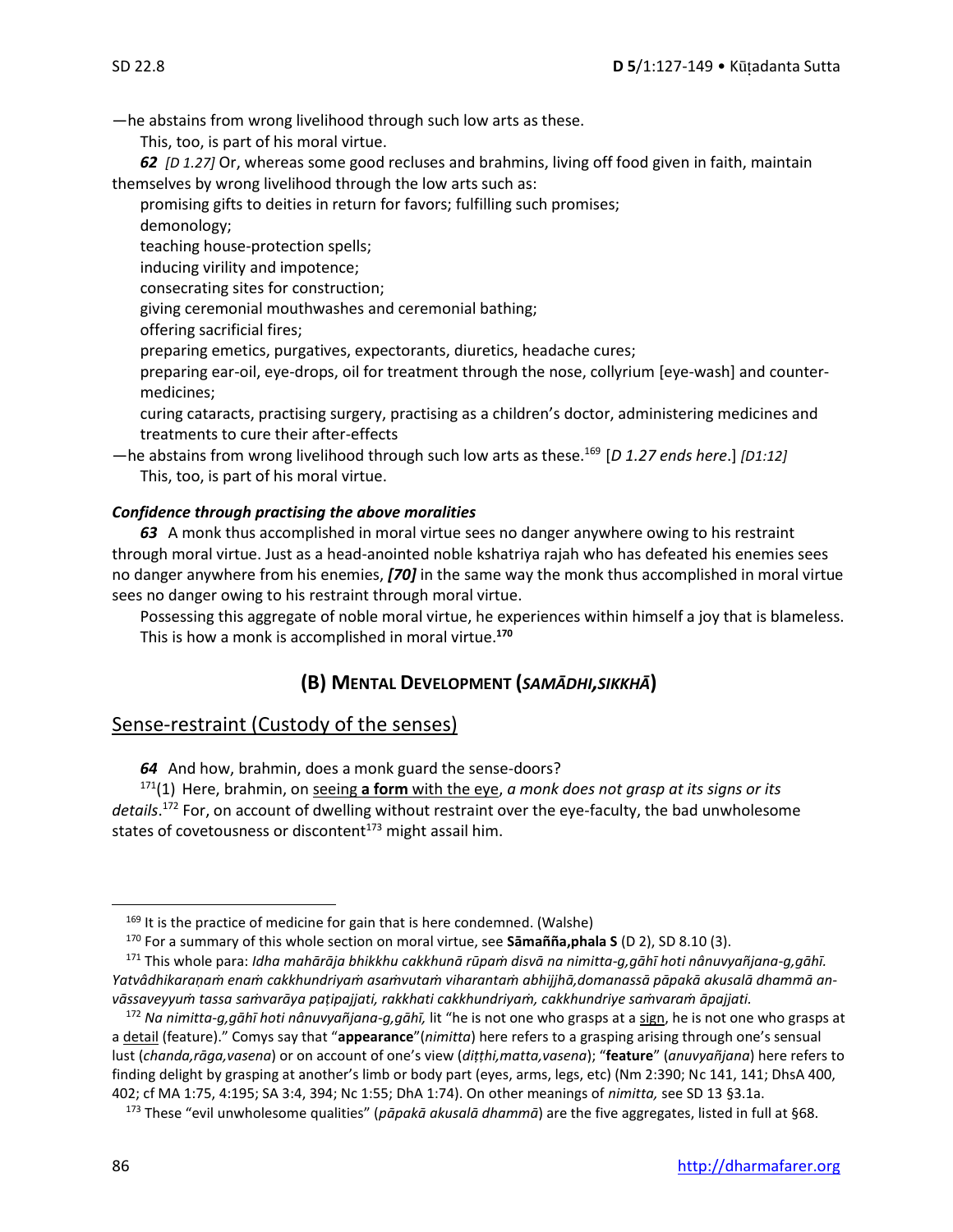(2) On hearing **a sound** with the ear, he does not grasp at its signs or its details. For, on account of dwelling without restraint over the eye-faculty, the bad unwholesome states of covetousness or discontent might assail him.

(3) On smelling **a smell** with the nose, he does not grasp at its signs or its details. For, on account of dwelling without restraint over the eye-faculty, the bad unwholesome states of covetousness or discontent might assail him.

(4) On tasting **a taste** with the tongue, he does not grasp at its signs or its details. For, on account of dwelling without restraint over the eye-faculty, the bad unwholesome states of covetousness or discontent might assail him.

(5) On feeling **a touch** with the body, he does not grasp at its signs or its details. For, on account of dwelling without restraint over the eye-faculty, the bad unwholesome states of covetousness or discontent might assail him.

(6) On cognizing **a mind-object** with the mind, he does not grasp at its signs or its details. For, on account of dwelling without restraint over the mind-faculty, the bad unwholesome states of covetousness or discontent might assail him.

Possessing this noble restraint over the sense-faculties, he experiences within himself a joy that is blameless.

This, brahmin, is how a monk guards the sense-doors.

#### Mindfulness and clear knowing<sup>174</sup>

*65* And how, brahmin, is a monk possessed of mindfulness and clear knowing? Here, brahmin,

- (1) while going forward or back, he clearly knows what he is doing;
- (2) while looking forward or back, he clearly knows what he is doing;
- (3) while bending or stretching, he clearly knows what he is doing;
- (4) while carrying his upper robe, outer robe and bowl, he clearly knows what he is doing;
- (5) while eating, drinking, chewing and tasting, he clearly knows what he is doing;
- (6) while voiding or peeing, he clearly knows what he is doing;
- (7) while walking, while standing, while sitting, while asleep, while awake, $175$  while talking, or while remaining silent, he clearly knows what he is doing.

This, brahmin, is how *[71]* a monk is possessed of mindfulness and clear knowing.

#### **Contentment**

*66* And how is a monk content?

Here, brahmin, he is content with robes to protect his body and with almsfood to sustain his belly, and wherever he goes he sets out only with these with him.

Here, just as a bird, wherever it goes, flies with its wings as its only burden; so too is he content with robes to protect his body and with almsfood to sustain his belly, and wherever he goes, he takes only these with him.

This, brahmin, is how a monk is content.

<sup>174</sup> *Sati,sampajañña = sati,* "mindfulness," *sampajañña,* "clear knowing." In **Satipaṭṭhānas Ss**, however, this section is "clear knowing" (*sampajañña*); "mindfulness" (*sati*). See SD 13 (3.6abc).

<sup>175</sup> "When asleep, when awake" *sutte jāgarite.* Comy glosses *sutte* as *sayane,* "lying down, sleeping." See Intro (3.6c).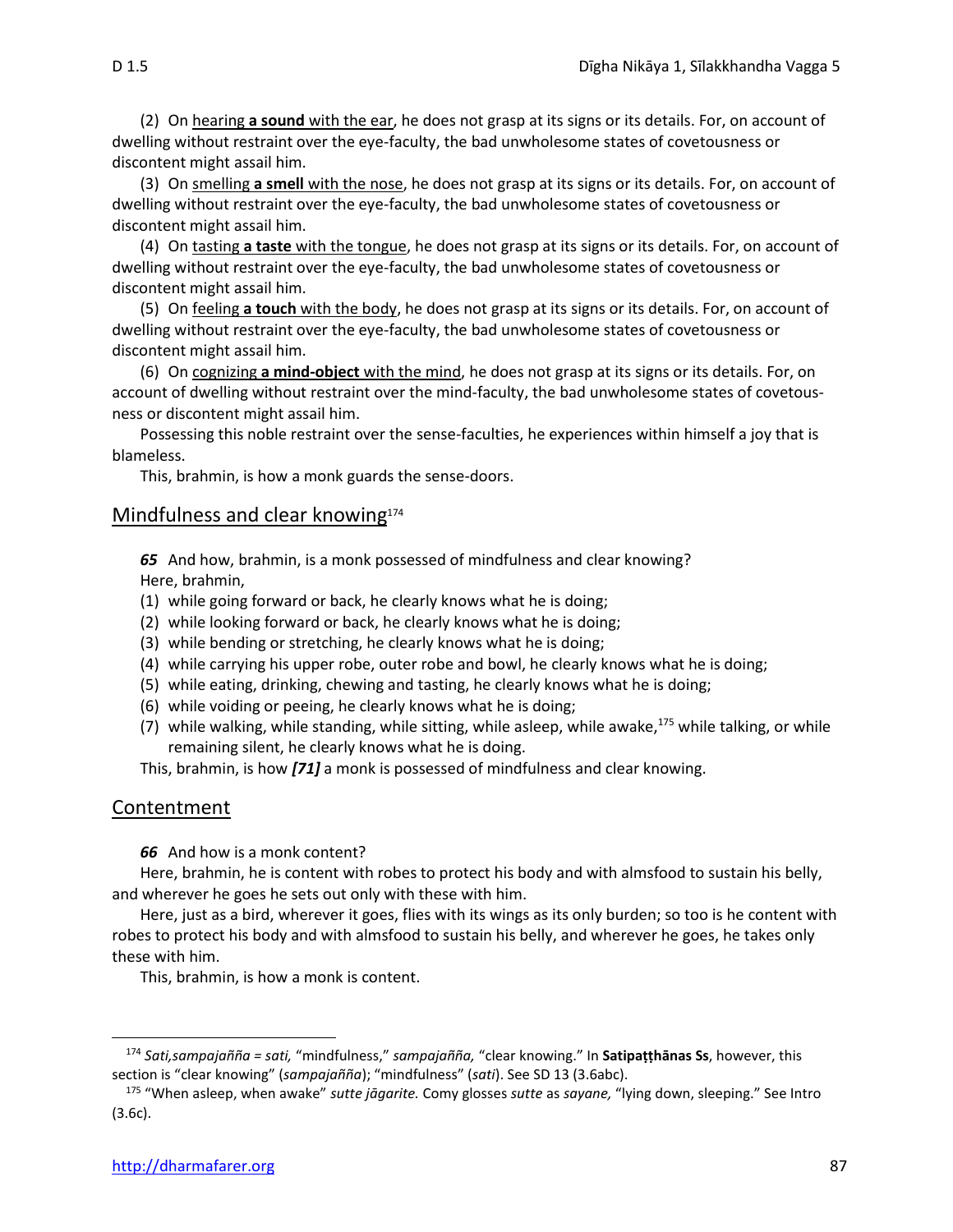## Abandoning the 5 mental hindrances

*67* Possessing this aggregate of noble moral virtue and this aggregate of noble sense-restraint and this aggregate of noble mindfulness and clear knowing and this aggregate of noble contentment, he seeks out a secluded dwelling: a forest, the foot of a tree, a mountain, a glen, a hillside cave, a charnel ground, a jungle grove, the open air, a heap of straw.<sup>176</sup>

Returning from his almsround, after his meal, he sits down, crosses his legs, keeps his body erect, and establishes mindfulness before him.<sup>177</sup>

*68* (1) Abandoning **covetousness** with regard to the world, he dwells with a mind devoid of covetousness. He cleanses his mind of covetousness.

(2) Abandoning **ill will and anger**, he dwells with a mind devoid of ill will, sympathetic with the welfare of all living beings. He cleanses his mind of ill will and anger.

(3) Abandoning **sloth and torpor**, he dwells with a mind devoid of sloth and torpor, mindful, alert, perceiving light. He cleanses his mind of sloth and torpor.

(4) Abandoning **restlessness and worry**, he dwells undisturbed, his mind inwardly stilled. He cleanses his mind of restlessness and worry.

(5) Abandoning **spiritual doubt**, he dwells having crossed over doubt, with no perplexity with regard to wholesome mental states. He cleanses his mind of doubt.

## Parables for the 5 hindrances

*69* (1) Suppose, brahmin, that a man, taking a loan, invests it in his businesses. His businesses succeed. He repays his old debts and there is a surplus for maintaining his wife. The thought would occur to him,

'Before, taking a loan, I invested it in my businesses. *[72]* Now my businesses have succeeded. I have repaid my old debts and there is a surplus for maintaining my wife.' Because of that he would experience joy and happiness.

*70* (2) Suppose, brahmin, that a man falls sick, in pain and seriously ill. He does not enjoy his meals, and there is no strength in his body. As time passes, he recovers from that sickness. He enjoys his meals and there is strength in his body. The thought would occur to him,

'Before, I was sick. Now, I have recovered from that sickness. I enjoy my meals and there is strength in my body.' Because of that he would experience joy and happiness.

*71* (3) Suppose, brahmin, that a man is bound in prison. As time passes, he eventually is released from that bondage, safe and sound, with no loss of property. The thought would occur to him,

'Before, I was bound in prison. Now, I am released from that bondage, safe and sound, with no loss of my property.' Because of that he would experience joy and happiness.

<sup>176</sup> This stock phrase of 9 places conducive to meditation are found at D 1:72. 207, 2:242, 3:49; M 1:181, 269, 274, 346, 440, 441, 2:162, 226, 3:3, 35, 115-117; A 2:210, 3:92, 100, 4:436, 5:207; Nm 1:26, 140, 2:341; Miln 369. A shorter list, probably earlier, is mentioned in **Anāpāna,sati S** (M 118): "Here, monks, a monk who has gone to the forest or to the foot of a tree or to an empty place, sits down, and having crossed his legs and keeping his body upright, establishes mindfulness before him." (M 118,17/3:82).

<sup>&</sup>lt;sup>177</sup> Comy. He applies mindfulness towards his meditation subject; or he sets it up in the region of the mouth. As such, it is said in the Vibhaga: "This mindfulness is set up, set up well, at the tip of the nose or at the sign of the mouth" (Vbh ¶537/252). NṬ: The "sign of the mouth" (*mukha,nimitta*) is the middle region of the upper lip, against which the air strikes when it comes out of the nose.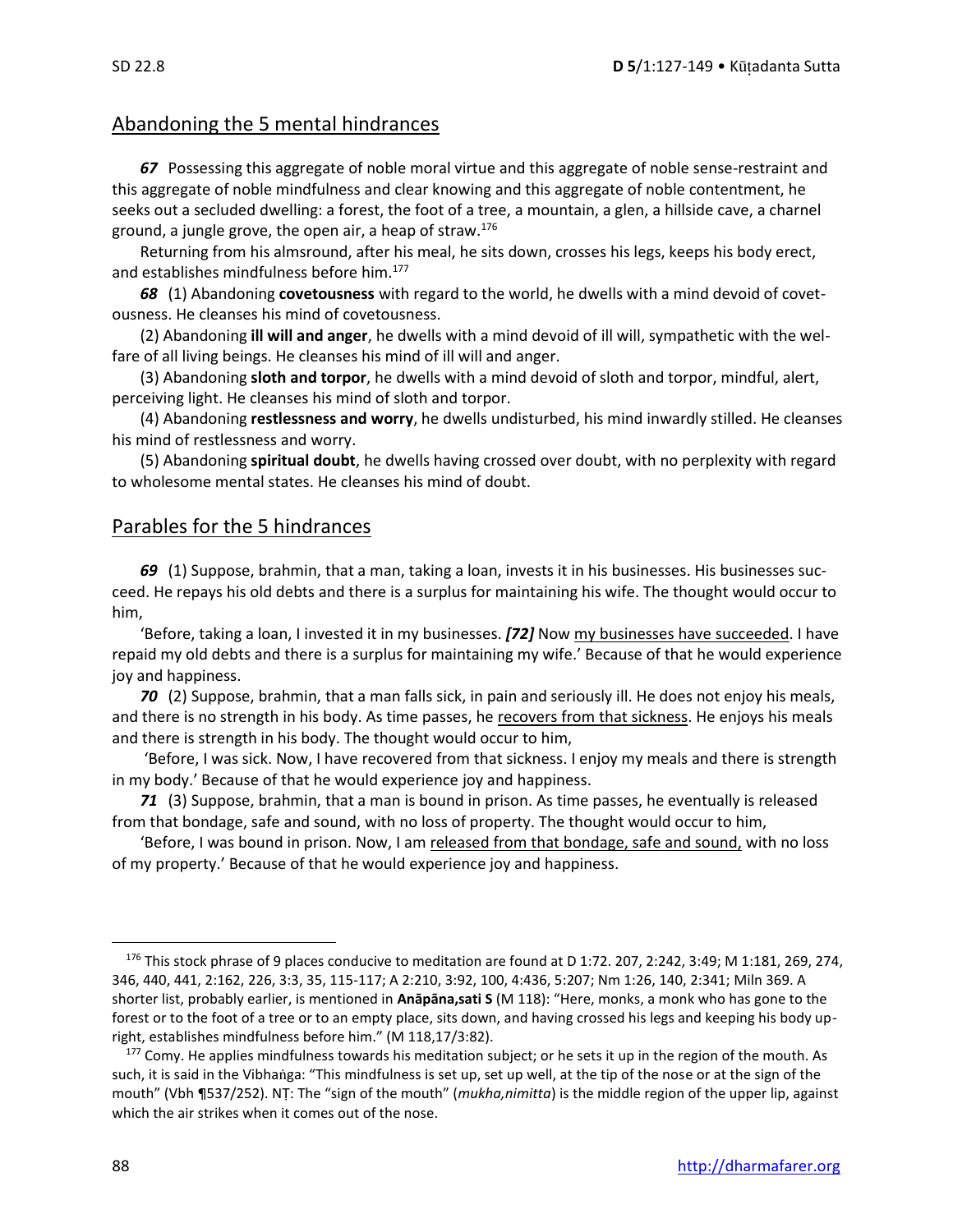*72* (4) Suppose, brahmin, that a man is a slave, subject to others, not subject to himself, unable to go where he likes. As time passes, he eventually is released from that slavery, subject to himself, not subject to others, free, able to go where he likes. The thought would occur to him,

'Before, I was a slave, subject to others,... Now I am released from that slavery, subject to myself, not subject to others, freed, able to go where I like.' *[73]* Because of that he would experience joy and happiness.

*73* (5) Suppose, brahmin, that a man, carrying money and goods, is journeying on a road through the wilderness. As time passes, he eventually emerges from the wilderness, safe and sound, with no loss of property. The thought would occur to him,

'Before, carrying money and goods, I was journeying on a road through the wilderness. Now I have emerged from the wilderness, safe and sound, with no loss of my property.' Because of that he would experience joy and happiness.

*74* In the same way, brahmin, when these 5 hindrances are not abandoned in himself, the monk regards it as a debt, a sickness, a prison, slavery, a journey on a road through the wilderness.<sup>178</sup>

*75*When he is aware that these 5 hindrances are abandoned in him, he regards it as solvency, good health, release from prison, emancipation, a place of security.

### Resultant joy and peace

76<sup>179</sup> Seeing that they have been abandoned within him, he becomes glad. For one who is glad, zest arises. For one whose mind zestful, the body becomes tranquil. One tranquil in body becomes happy. For one who is happy, the mind concentrates.<sup>180</sup>

## THE 4 DHYANAS

#### The  $\boldsymbol{1}^{\text{st}}$  dhyana

77 (1) Quite secluded from sensual pleasures, secluded from unwholesome mental states, he reaches and dwells in the **first dhyana**, accompanied by initial application and sustained application, accompanied by zest and happiness*,* born of solitude*.* 181

He permeates and pervades, floods and fills this very body<sup>182</sup> with the zest and happiness born of solitude.<sup>183</sup> *[74]*

179 From here on, the numbering breaks off from the PTS ed and follows Bodhi's (1989:40). See §46 n. <sup>180</sup> *Tass'ime pañca nīvaraṇe pahīṇe attani samanupassato pāmojjaṁ jāyati. Pamuditassa pīti jāyati. Pītimanassa kāyo passambhati. Passaddha,kāyo sukhaṁ vedeti. Sukhino cittaṁ samādhiyati.* This important stock passage is found throughout the Nikāyas: **Sāmañña,phala S** (D 2,76/1:73), **Poṭṭhapāda S** (D 9,10.2/1:182), **Subha S** (D 10,2.21- /1:207), **Kevaḍḍha S** (D 11,44/1:214), **Tevijja S** (D 13/1:250), **Sagīti S** (D 33/3:241, 243), **Das'uttara S** (D 34/3:279 (5); **Vatthûpama S** (M 7/1:38 (3), **Cūa Assa,pura S** (M 40,8/1:283); **nâpāna,sati S** (M 118/3:86 (2), 87 (2)); **Pamāda,vihārī S** (S 35.97/4:78 (2), 79 (2)); **Pāṭaliya S** (S 42.13/4:352 (2), 353-358); **Sīla S** (S 46.3/5:69 (2)), **Upakkilesa S** (S 46.33/5:92), **Anupakkilesa S** (S 46.34/5:93 (2)), **Bhikkhuṇī Vāsaka S** (S 5:156 (2)), **nanda S** (S 54.13/5:332 (2), *sambojjhaga*), **Bhikkhū S** (S 54.16/5:339 (2), *sambojjhaga*), **Nandiya S** (S 55.40/5:398 (3), 399); **Parisa S** (A 3.93/1:243), **jāniya S** (A 3.94/1:244), **Jāta,rūpa S** (A 3.100 /1:254, 257, 258); **Vimuttâyatana S** (A 5.26/3:21, 22 (2), 23 (2); **(Agata,phala) Mahānāma S** (A 6.10/3:285 (2), 286, 287 (2), 288); **(Dasaka) Cetanā,karaṇīya S** (A 10.2/5:3); **(Eka,dasaka) Cetanā,karaṇīya S** (A 11.2/5:312), **Paṭhama Mahānāma S** (A 11.12/5:329, 330 (2), 331 (2), 332), **Dutiya Mahānāma S** (A 11.13/5:334).

<sup>178</sup> MA 2:318-321 explains this section in some detail: see App to **Mahā Assa,pura S** (M 39), SD 10.13.

<sup>181</sup> On the omission of "one-pointedness of mind" (*cittassa ek'aggatā*) and "concentration" (*samādhi*) here, see **The Laity and Dhyana**, SD 8.4.

<sup>182</sup> Here "body" (*kāya*) refers to the "mental body" (*nāma,kāya*), ie feeling (*vedanā*), perception (*saññā*), formations (*sakhāra*), and consciousness (*viññāṇa*) (Vism 4.175/169).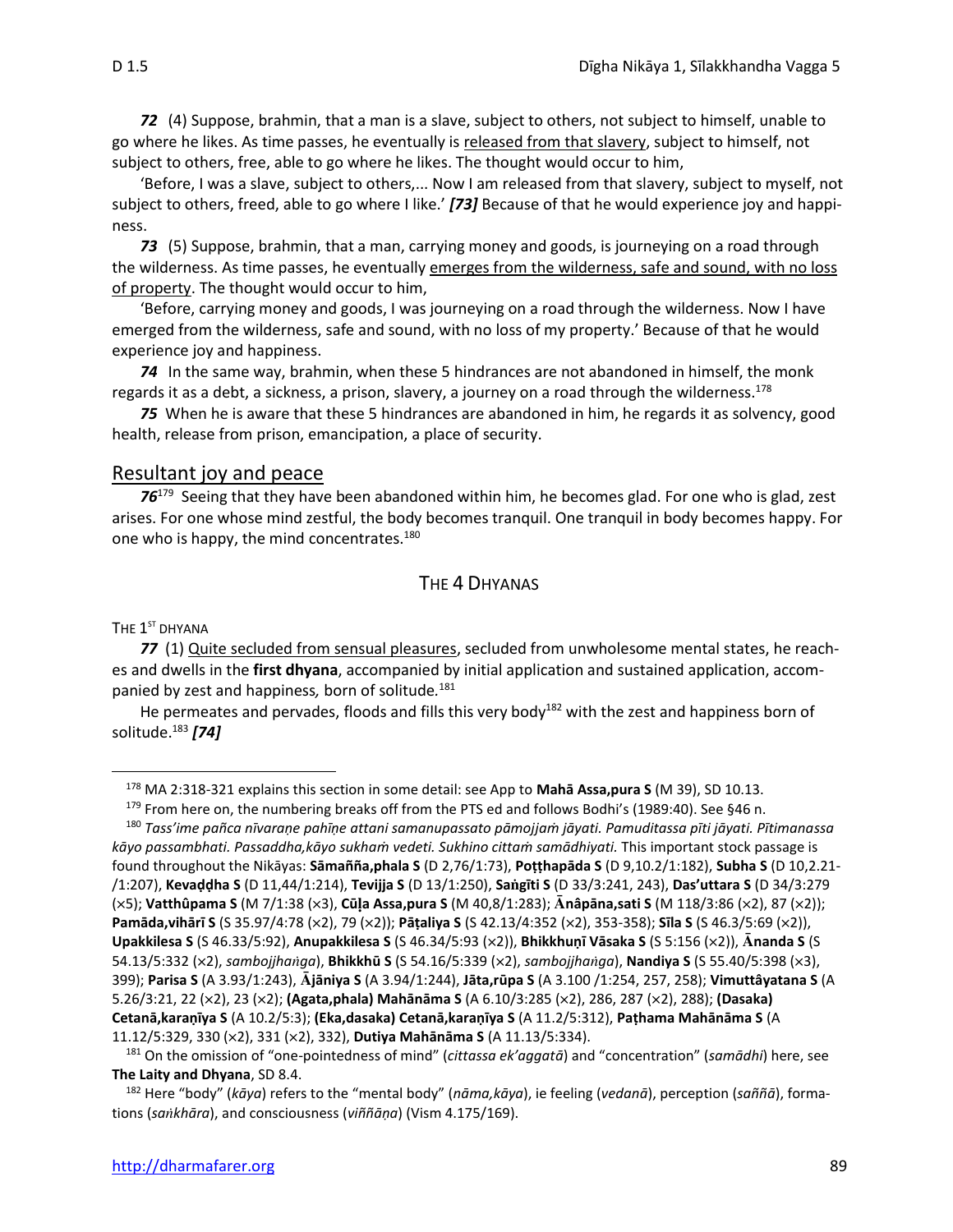*78* Brahmin, just as if a skilled bathman or bathman's apprentice would pour bath powder into a brass basin and knead it together, sprinkling it again and again with water, so that his ball of bath lather —saturated, moisture-laden, permeated within and without—would not drip; even so, the monk permeates—this very body with the zest and happiness born of solitude. There is nothing of his entire body unpervaded by zest and happiness born of solitude.

This sacrifice, too, brahmin, is *even*<sup>184</sup> less difficult and less troublesome, of greater fruit and greater benefit, than the previous sacrifice.

#### The  $2^{\text{nd}}$  dhyana

*79* (2) And, furthermore, brahmin, with the stilling of initial application and sustained application, by gaining inner tranquillity and oneness of mind, he reaches and dwells in **the second dhyana**, free from initial application and sustained application, accompanied by zest and happiness born of concentration.

He permeates and pervades, *[75]* floods and fills this very body with the zest and happiness born of concentration.

*80* Brahmin, just as a lake with spring-water welling up from within, having *no* inflow from the east, *no* inflow from the west, *no* inflow from the north, or *no* inflow from the south, and and the skies not pouring frequent and timely torrents.<sup>185</sup> Yet the cool spring welling up from within the lake would permeate and pervade, flood and fill it with cool waters—there being no part of the lake unpervaded by the cool waters.

Even so, the monk permeates this very body with the zest and happiness born of concentration. There is nothing of his entire body unpervaded by zest and happiness born of concentration.

*This sacrifice, brahmin, is even less difficult and less troublesome, of greater fruit and greater benefit, than the previous sacrifice, too.*

#### The  $3^{\text{\tiny RD}}$  Dhyana

*81* (3) And furthermore, brahmin, with the fading away of zest, he dwells equanimous, mindful and clearly knowing, and experiences happiness with the body. He reaches and dwells in **the third dhyana**, of which the noble ones declare, 'Happily he dwells in equanimity and mindfulness.'

He permeates and pervades, floods and fills this very body with the happiness free from zest.

82 Brahmin, just as in a pond of the blue lotuses, red and white lotuses, or red lotuses,<sup>186</sup> born and growing in the water, stay immersed in the water and flourish without standing up out of the water, so that they are permeated, pervaded, suffused and filled with cool water from their roots to their tips, and nothing of those lotuses would be unpervaded with cool water;

even so, the monk permeates this very body with the happiness free from zest, so that there is no part of his entire body that is not pervaded with this happiness free from zest.

*This sacrifice, brahmin, is even less difficult and less troublesome, of greater fruit and greater benefit, than the previous sacrifice, too.*

<sup>183</sup> These are the dhyana factors: *vitakka vicāra pīti sukhassa ek'aggatā,* respectively*.* <sup>184</sup> *Pi.*

<sup>185</sup> Be Ee *devo ca na kālena kālaṁ sammā dhāraṁ anupaveccheyya.* Ce *devo ca kālena kālaṁ sammā dhāraṁ nânuppaveccheyya.* Se omits *na: devo ca kālena kālaṁ sammā dhāraṁ anupaveccheyya*. See D 1:74 n6. For preferring the *na* reading, see **Dhyana**, SD 8.4 (8.2).

<sup>186</sup> *uppala* (Skt *utpala*), *paduma* (*padma*) and *puṇḍarīka* respectively. This simile also found in **Kāya,gatā,sati S** (M 119.20/3:93 f). See **Āyācana S** (S 6.12/1:138) where the simile of lotuses in a pond is applied to beings of different spiritual dispositions.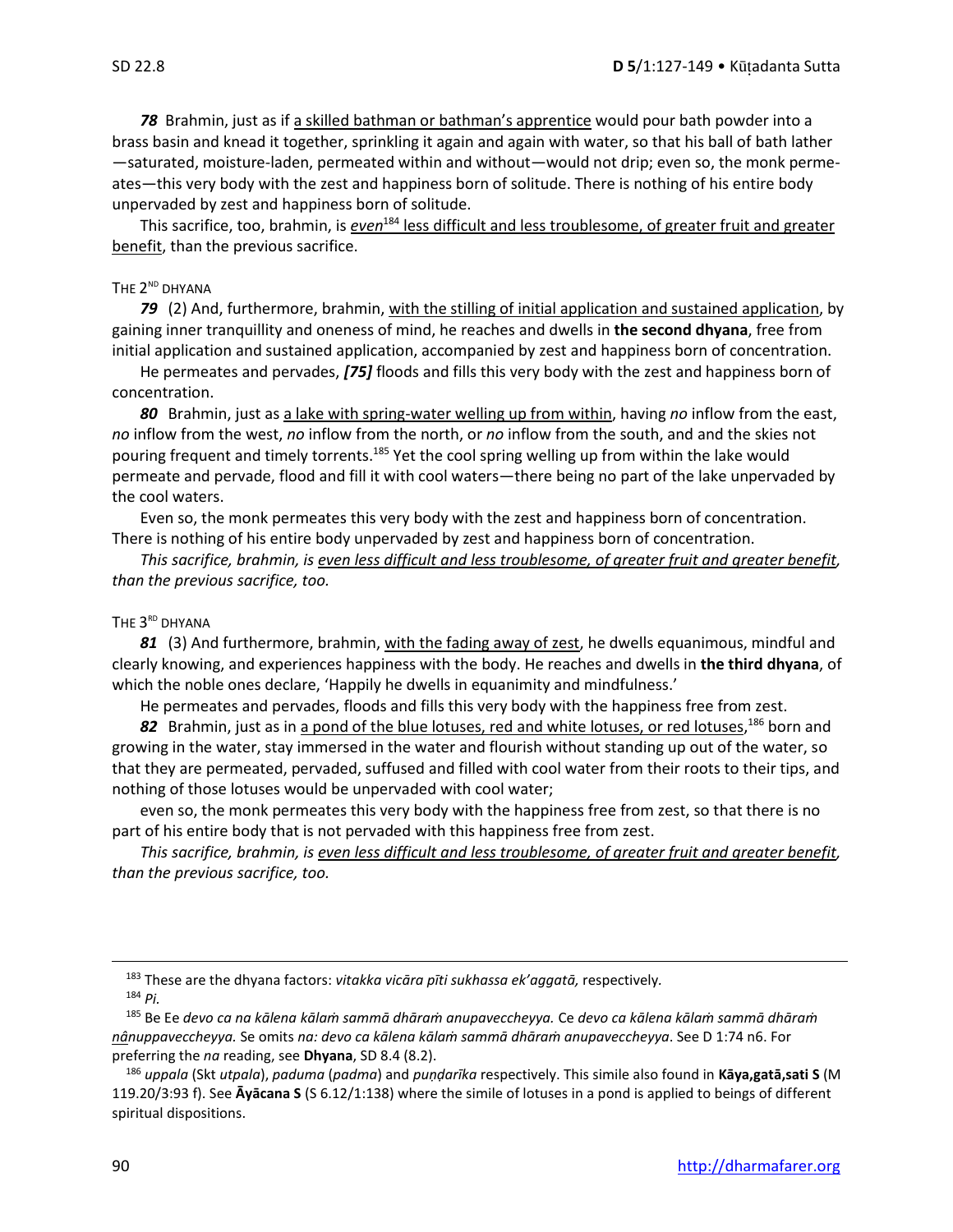The 4<sup>th</sup> dhyana

83 (4) And furthermore, brahmin, with the abandoning of joy and abandoning of pain,<sup>187</sup> and with the earlier disappearance of pleasure and displeasure, attains and dwells in **the fourth dhyana** that is neither painful nor pleasant, and with mindfulness fully purified by equanimity.<sup>188</sup>

He sits, pervading the body with a pure, bright mind,<sup>189</sup> so that there is no part of his entire body that is not pervaded by a pure, bright mind.

*84* Brahmin, just as if a man were sitting covered from head to foot with a white cloth, *[76]* so that there would be no part of his body to which the white cloth did not extend; even so, the monk sits, permeating the body with a pure, bright mind. There is no part of his entire body that is not pervaded by pure, bright mind.

*This sacrifice, brahmin, is even less difficult and less troublesome, of greater fruit and greater benefit, than the previous sacrifice, too.*

## Insight knowledge

85<sup>190</sup>With his mind thus concentrated, purified, and bright, unblemished, free from defects,<sup>191</sup> pliant, malleable, steady and utterly unshakable,

he directs and inclines it to **knowledge and vision**.

He understands thus::

'This body of mine is form composed of the four great elements, $192$  born from mother and father, nourished with rice and porridge, subject to inconstancy, rubbing, pressing, dissolution, and dispersion.<sup>193</sup> And this consciousness of mine lies attached here, bound up here.<sup>'194</sup>

86<sup>195</sup>Brahmin, just as if there were a beautiful beryl<sup>196</sup> gem of the purest water—eight faceted, well polished, clear, limpid, consummate in all its aspects, through which runs a blue, or yellow, or red, or

<sup>192</sup> The 4 great (or primary): earth (*mahā,bhūtā*), water, fire, wind (D 1:214; Vism 11.27; Abhs 154).

<sup>187</sup> "Joy…pain," *sukha…dukkha:* this refers to *physical* feelings. The next phrase—"pleasure and displeasure," *domanassa…somanassa*—refers to *mental* feelings, transcended earlier. Mental feelings must be overcome first so that the mind is not distracted by itself, as it were. Then, all the other feelings (arising from the physical sense-contacts) are transcended. On the significance of this, see **Sall'atthena S** (S 36.6/4:207-210), SD 5.5.

<sup>188</sup> Here, **Vibhaga** gives 3 factors of the 4th dhyana—equanimity (*upekh*ā), mindfulness (*sati*) and one-pointedness of mind (*cittassa ek'aggatā*)—according to the Sutta analysis (Vbh 261), and 2 factors—equanimity and one-pointedness of the mind—according to the Abhidhamma analysis (Vbh 164; Vism 4.183/165). See also **Sāmañña,phala S** (D 2.83/1:75), SD 8.10 & **Dhyana**, SD 8.4 (5.4).

<sup>189</sup> See **Accharā Vagga** (A 1.6.1-2): "Monks, this mind is radiant (*pabhassara*), but it is defiled by defilements from outside. The uninstructed ordinary person does not understand this as it really is. As such, for him there is no personal development." (A 1:10). On reaching the 4<sup>th</sup> dhyana, the practitioner becomes directly aware of the truly and naturally pure nature of the mind. See also A: $\tilde{N}B$  1999 §4.

<sup>190</sup> This and foll passage = **Subha S** (D 10,2.21-22/1:209).

<sup>191</sup> *Upakkilesa*: to be distinguished from *kilesa*, "defilement." Perhaps the 10 "imperfections of insight" listed in Vism 20.105 ff are meant here, but potential hindrances at a certain stage of insight meditation. (Walshe)

<sup>&</sup>lt;sup>193</sup> See Vammika S (M 23,4/1:144) for parable of the anthill (representing the body).

<sup>&</sup>lt;sup>194</sup> This statement means that consciousness here (in a physical being) is dependent on the physical body. RD points out that this and other passages disprove the idea that the consciousness (*viññāṇa*) transmigrates. For holding such a view, Sāti was severely rebuked by the Buddha (M 38). A new re-linking consciousness (*paṭisandhi*) arises at conception, dependent on the old one (see Vism 17.164 ff).

<sup>195</sup> This and prev passage = **Subha S** (D 10,2.21-22/1:209) = **Mahā Sakuludāyi S** (M 77,29/2:17). The beryl simile, relating to the Bodhisattva's gestation period (as a foetus), at **Mahâpadāna S** (D 14,1.21/2:13) = **Acchariya Abbhūta S** (M 123,12/3:121).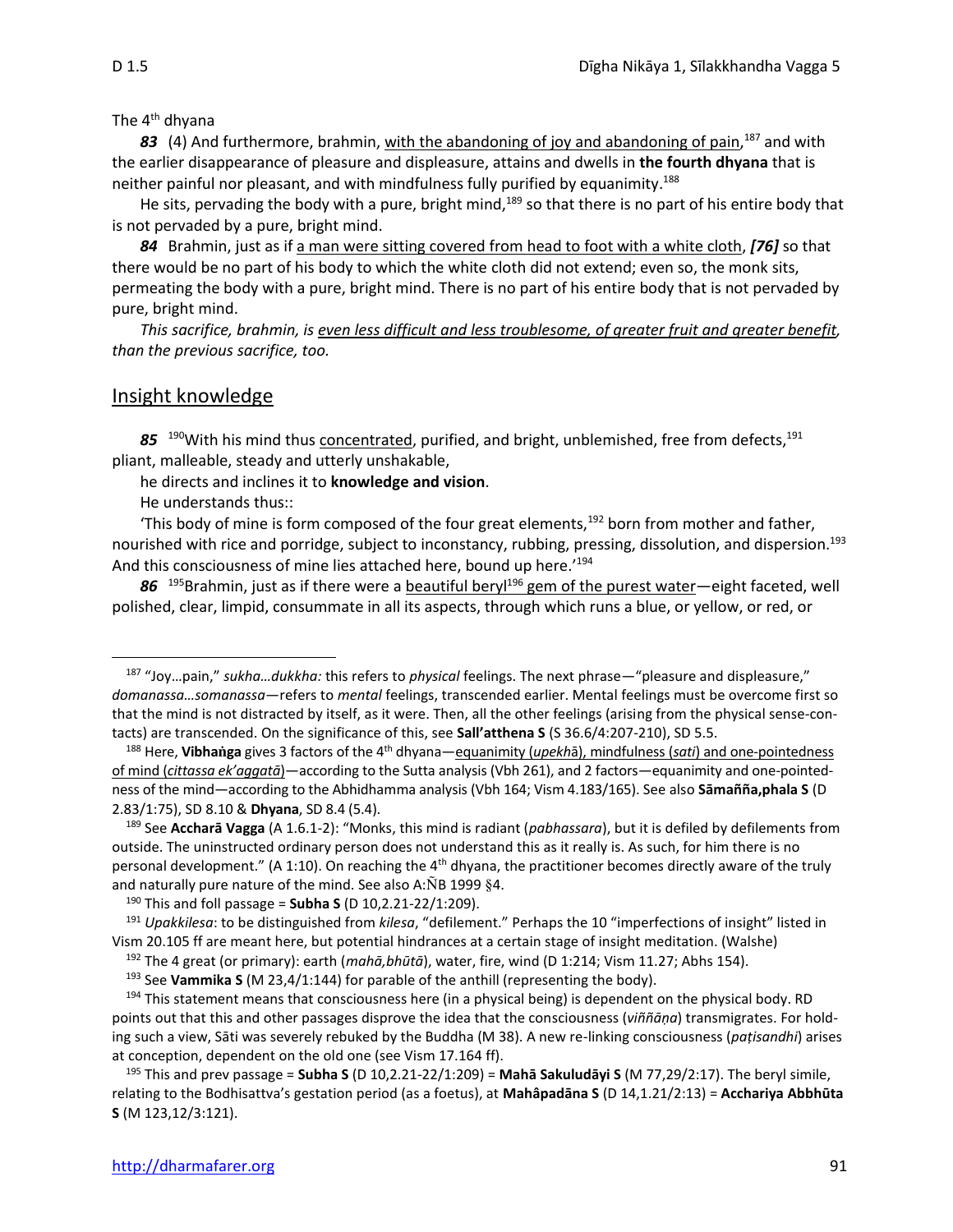white thread, or brown thread<sup>197</sup>—and a man with good eyesight, taking it in his hand, were to reflect on it thus:

'This is a beautiful beryl gem of the purest water—eight faceted, well polished, clear, limpid, consummate in all its aspects, through which runs a blue, or yellow, or red, or white, or brown thread.'

Even so, brahmin—with his mind thus *concentrated, purified, and bright, unblemished, free from defects, pliant, malleable, steady, and utterly unshakable*—

he directs and inclines it to knowledge and vision.

He understands thus:

'This body of mine is form, composed of the four great elements, born from mother and father, nourished with rice and porridge, subject to uncertainty, rubbing, pressing, breaking up and destruction. *[77]* And this consciousness of mine lies attached here, bound up here.'<sup>198</sup>

*This sacrifice, brahmin, is even less difficult and less troublesome, of greater fruit and greater benefit, than the previous sacrifice, too.*

#### Knowledge of the mind-made body

*87* With his mind thus *concentrated, purified, and bright, unblemished, free from defects, pliant, malleable, steady, and utterly unshakable*,

he directs and inclines it to creating **a mind-made body**. 199

From this body he creates another body, endowed with form,<sup>200</sup> mind-made, complete in all its parts, not inferior in its faculties.

<sup>196</sup> *Veḷuriya*: from a metathesis of *veruliya* comes Greek *beryllos* "beryl," whence German *Brille* "spectacles" (originally of beryl). (Walshe). See **Sāmañña,phala S** (D 2,86.1), SD 8.10.

<sup>197</sup> "Through which runs…etc," *tatra suttaṁ āvutaṁ nīlaṁ vā pītaṁ vā lohitaṁ vā odātaṁ vā paṇḍu,suttaṁ vā.* Rhys Davids tr *pīta* here as "orange-coloured," and *paṇḍu* as "yellow" (D:RD 1:87), while Bodhi (1989) has "yellow" and "brown" respectively (1989:44). *Paṇḍu,sutta* is found in **Vidhura Paṇḍita J** (J 545/6:305), where EB Cowell & WHD Rouse tr it as "white thread" (J:C&R 6:147). Both *pīta* and *paṇḍu* sometimes refer to "yellow." SED def *pāṇḍu*  as "yellowish white, white, pale." Comys offer no explanation, except that the gem "is like the physical body, and the thread running through it is like insight knowledge (*vipassanā,ñāṇa*)" (DA 1:211). DANṬ (New Subcomy) corrects "insight knowledge" to "insight consciousness" (*vipassanā,viññāṇa,* DANṬ :VRI 2:126). **Jothiko**: "Generally, 'knowledge and vision' is the ability, the state of clarity, enabling one to see even hidden things clearly. So the image of a transparent gem. It is both 'higher than Jhāna,' if the absorptions are taken as 'pleasant abiding in the here and now.' And 'less than the absorptions' if they are used as a way of reaching full enlightenment. So, obviously, it is not the *sammā ñāṇa*—knowledge of liberation. The colors of old were often associated with natural phenomena. *Paṇḍu* is earthen colors, the word used even today to denote the dyeing of robes: various natural hues of brown, mostly. Just as *lohita* is both 'blood' and the color of 'red,' *pitta* [*pīta*] is 'bile' and its shades, mostly 'light green,' off yellow." (Email 13 Nov 2006). It is possible that the 6 colours represent the 6 sense-consciousnesses. The first 4 colours are those of the colour *kasiṇa* meditations: see **Mahā Parinibbāna S** (D 16,3.29-32/2:110 f), SD 9. See *Viññāṇa*, SD 17.8a (4.1).

<sup>198</sup> This statement means that consciousness here (in a physical being) is dependent on the physical body. <sup>199</sup> "Mind-made body," *mano,mayā kāya.* Peter Harvey: "This shows that consciousness is seen as able to leave the physical body by means of a mind-made body. Such a body could be seen as a kind of 'subtle body,' for a being with a mind-made body is said to feed on joy (D 1:17), not on solid nutriment (D 1:195): it thus lacks the four great elements of the physical body (solidity, cohesion, heat and motion, D 1:195). As such a body relates to the 'realm of (pure) form,' the subtle matter composing it can only be visible and audible matter (Vbh 405). However, the mindmade body is invisible to the normal eye (Pm 2:209). It occupies space, but does not impinge on gross physical matter, for the 'selfhood' of a certain god with a mind-made body is said to be as large as two or three fields, but to cause no harm to anyone (A 3:122). With such a body, a person can exercise psychic powers such as going through solid objects, being in many places at once, or flying (D 1:78)." (1993:8 digital ed)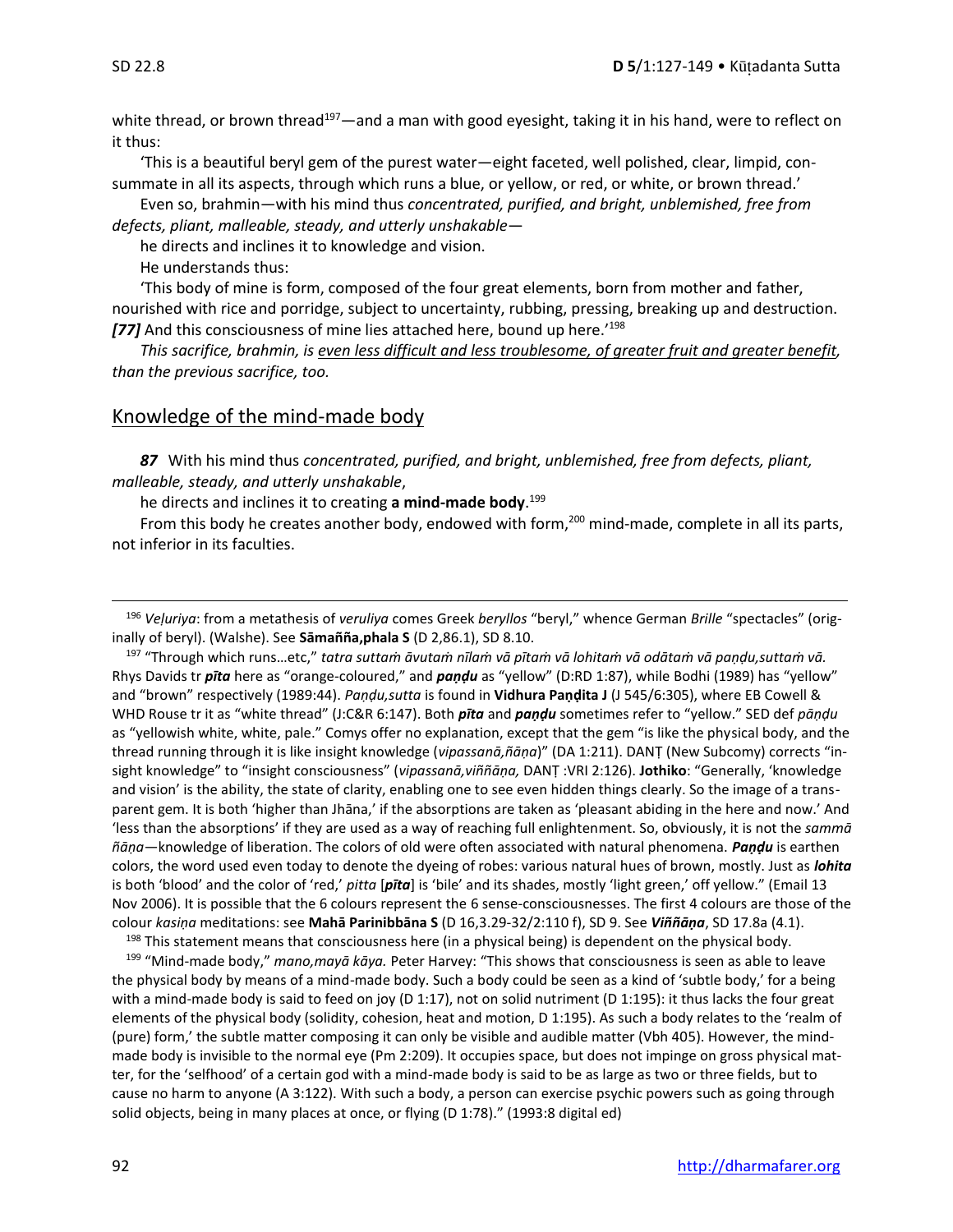*88* Brahmin, just as if a man were to draw a reed from its sheath, the thought would occur to him:

'This is the sheath, this is the reed. The sheath is one thing, the reed another, but the reed has been drawn out from the sheath.'

Or, brahmin, as if a man were to draw a sword from its scabbard. The thought would occur to him:

'This is the sword, this is the scabbard. The sword is one thing, the scabbard another, but the sword has been drawn out from the scabbard.'

Or, brahmin, as if a man were to pull a snake out from its slough. The thought would occur to him: 'This is the snake, this is the slough. The snake is one thing, the slough another, but the snake has been pulled out from the slough';

Even so, brahmin, with his mind thus *concentrated, purified, and bright, unblemished, free from defects, pliant, malleable, steady, and utterly unshakable*,

from this body he creates another body, endowed with form, mind-made, complete in all its parts, not inferior in its faculties.

*This sacrifice, brahmin, is even less difficult and less troublesome, of greater fruit and greater benefit, than the previous sacrifice, too.*

#### KNOWLEDGE OF THE MODES OF SUPERNORMAL POWER *Mundane superknowledge [89-98]*

#### (1) PSYCHIC POWERS

*89* With his mind thus *concentrated, purified, and bright, unblemished, free from defects, pliant, malleable, steady, and utterly unshakable*,

he directs and inclines it to *[78]* **the manifold psychic powers**. 201

Having been one he becomes many; having been many he becomes one.

He appears, and vanishes.

He goes unhindered through walls, through ramparts, and through mountains as if through space.

He dives in and out of the earth as if it were water.

He walks on water without sinking as if it were earth.

Sitting cross-legged, he flies through the air like a winged bird.

With his hand he touches and strokes even the sun and the moon, so mighty and powerful. He has power over his body up to as far as the Brahmā world.

*90* Brahmin, just as a skilled potter or his assistant could craft from well-prepared clay whatever kind of pottery vessel he likes, or, brahmin, as a skilled ivory-carver or his assistant could craft from wellprepared ivory any kind of ivory-work he likes, or, brahmin, as a skilled goldsmith or his assistant could craft from well-prepared gold any kind of gold article he likes—

even so, brahmin, with his mind thus *concentrated, purified, and bright, unblemished, free from defects, pliant, malleable, steady, and utterly unshakable,* 

he directs and inclines it to **the manifold psychic powers**.

*Having been one he becomes many; having been many he becomes one.* 

*He appears, and vanishes.* 

*He goes unhindered through walls, through ramparts, and through mountains as if through space. He dives in and out of the earth as if it were water.* 

*He walks on water without sinking as if it were earth.* 

*Sitting cross-legged, he flies through the air like a winged bird.* 

<sup>200</sup> Exactly the same as the physical body (but mentally created). This mind-made body is what is mistaken for a soul or self.

<sup>201</sup> *Iddhi,vidhā.* Cf **Kevaḍḍha S** (D 11.5) where the Buddha disapproves of exhibiting such powers.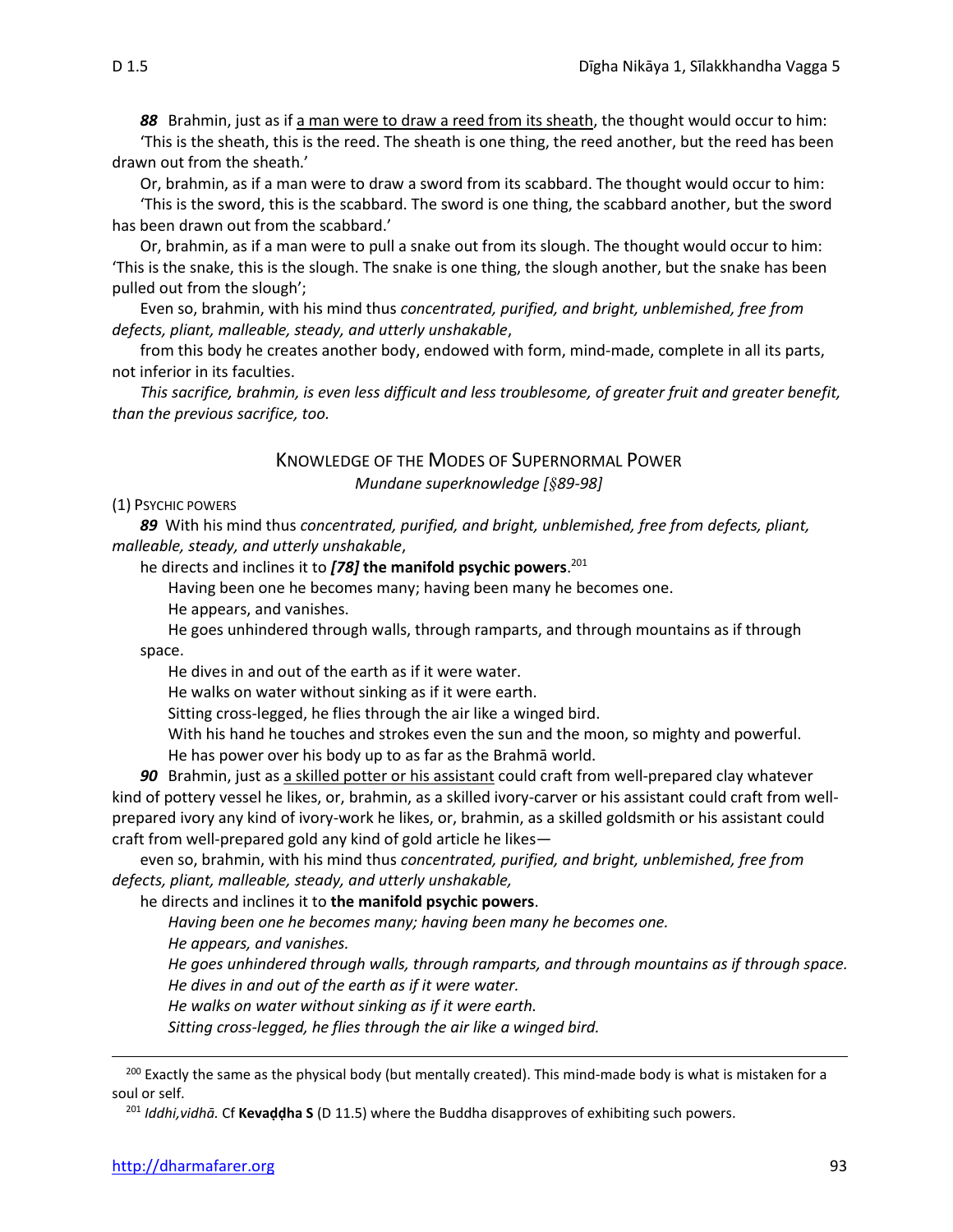*With his hand he touches and strokes even the sun and the moon, so mighty and powerful. He has power over his body up to as far as the Brahmā world*. **[***79***]**

*This sacrifice, brahmin, is even less difficult and less troublesome, of greater fruit and greater benefit, than the previous sacrifice, too.*

#### (2) CLAIRAUDIENCE (DIVINE EAR)

*91* With his mind thus *concentrated, purified, and bright, unblemished, free from defects, pliant, malleable, steady, and utterly unshakable,* 

he hears, by means of the **divine-ear element**, <sup>202</sup> purified and surpassing the human, both kinds of sounds: divine and human, whether near or far.

92 Brahmin, just as if a man travelling along a highway were to hear the sounds of bheri [conical drum], mridanga [tom-tom],<sup>203</sup> conch-shell, cymbals, and dindima [small drum], he would know,

'That is bheri sound; that is mridanga sound; that is conch sound; that is cymbal sound; that is dindima sound'—

even so, brahmin, with his mind thus *concentrated, purified, and bright, unblemished, free from defects, pliant, malleable, steady, and utterly unshakable,*

he hears, by means of the divine ear-element, purified and surpassing the human, both kinds of sounds: divine and human, whether near or far.

*This sacrifice, too, brahmin, is even less difficult and less troublesome, of greater fruit and greater benefit, than the previous sacrifice, too*.

#### (3) MIND-READING

*93* With his mind thus *concentrated, purified, and bright, unblemished, free from defects, pliant, mal`leable, steady, and utterly unshakable,* 

he directs and inclines it to **the knowledge of mind-reading**.

| He knows the minds of other beings, other individuals, having encompassed them with his own mind. <sup>204</sup> |                                           |
|------------------------------------------------------------------------------------------------------------------|-------------------------------------------|
| He knows a mind with lust                                                                                        | as a mind with lust,                      |
| and a mind without lust as a mind without lust. [80]                                                             |                                           |
| He knows a mind with aversion                                                                                    | as a mind with aversion,                  |
| and a mind without aversion                                                                                      | as a mind without aversion.               |
| He knows a mind with delusion                                                                                    | as a mind with delusion,                  |
| and a mind without delusion                                                                                      | as a mind without delusion.               |
| He knows a contracted mind [due to sloth and torpor]                                                             | as a contracted mind,                     |
| and a distracted mind [due to restlessness and worry]                                                            | as a distracted mind.                     |
| He knows an exalted mind [through the lower or higher dhyana]                                                    | as an exalted mind,                       |
| and an unexalted mind [not developed by dhyana]                                                                  | as an unexalted mind.                     |
| He knows a surpassable mind                                                                                      | as a surpassable mind,                    |
| and an unsurpassable mind                                                                                        | as an unsurpassable mind <sup>205</sup> . |
| He knows a concentrated mind                                                                                     | as a concentrated mind,                   |
| and an unconcentrated mind                                                                                       | as an unconcentrated mind.                |
| He knows a released mind                                                                                         | as a released mind,                       |
| and an unreleased mind                                                                                           | as an unreleased mind.                    |
|                                                                                                                  |                                           |

<sup>202</sup> "Divine-ear element," *dibba,sota,dhātu,* clairaudience.

<sup>203</sup> "Mridanga," *mutigā,* vl *mudigā* (V 1:15, S 2:267). See **ṇi S** (S 20.7.2/2:266 f), SD 11.13 & Intro.

<sup>204</sup> The following section (italicized) is a list of mental states is apparently taken from **Satipaṭṭhāna Ss** (D 22,12/- 2:299 = M 10,34/1:59), where it fits more appropriately. (Walshe, D:W 546 n131). On another def of mind-reading (4 kinds), see **Sampasādaniya S** (D 28,6/3:103 f), SD 14.10.

<sup>205</sup> Unsurpassable (*anuttaraṁ*) mind, probably synonymous with "developed" mind. See D:W 592 n667.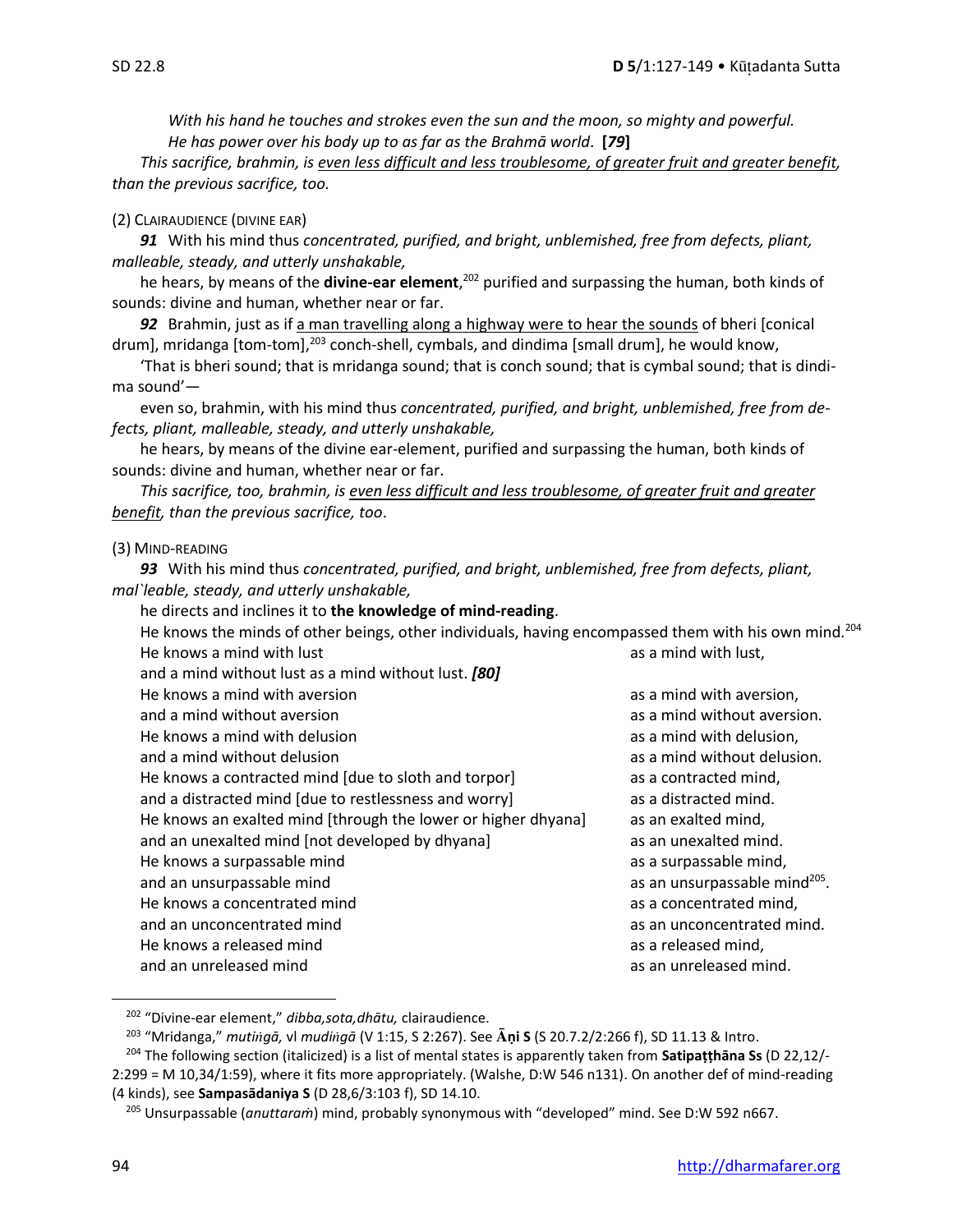*94* Brahmin, just as if **a young man or woman, fond of ornaments**, examining the reflection of his or her own face in a bright mirror or a bowl of clear water would know 'blemished' if it were blemished, or 'unblemished' if it were not—

even so, brahmin, with his mind thus *concentrated, purified, and bright, unblemished, free from defects, pliant, malleable, steady, and utterly unshakable,*

He knows the minds of other beings, other individuals, having encompassed them with his own mind*.* 206

| He knows a mind with lust                                     | as a mind with lust,        |
|---------------------------------------------------------------|-----------------------------|
| and a mind without lust                                       | as a mind without lust.     |
| He knows a mind with aversion as a mind with aversion,        |                             |
| and a mind without aversion                                   | as a mind without aversion. |
| He knows a mind with delusion                                 | as a mind with delusion,    |
| and a mind without delusion                                   | as a mind without delusion. |
| He knows a contracted mind [due to sloth and torpor]          | as a contracted mind,       |
| and a distracted mind [due to restlessness and worry]         | as a distracted mind.       |
| He knows an exalted mind [through the lower or higher dhyana] | as an exalted mind,         |
| and an unexalted mind [not developed by dhyana]               | as an unexalted mind.       |
| He knows a surpassable mind                                   | as a surpassable mind,      |
| and an unsurpassable mind                                     | as an unsurpassable mind.   |
| He knows a concentrated mind                                  | as a concentrated mind,     |
| and an unconcentrated mind                                    | as an unconcentrated mind.  |
| He knows a released mind                                      | as a released mind,         |
| and an unreleased mind                                        | as an unreleased mind.      |
| -he knows each of them just as it is. [81]                    |                             |

*This sacrifice, too, brahmin, is even less difficult and less troublesome, of greater fruit and greater benefit, than the previous sacrifice, too*.

(4) THE KNOWLEDGE OF THE RECOLLECTION OF PAST LIVES

*95* With his mind thus *concentrated, purified, and bright, unblemished, free from defects, pliant, malleable, steady, and utterly unshakable,*

| he directs and inclines it to the knowledge of the recollection of past lives. <sup>207</sup> |
|-----------------------------------------------------------------------------------------------|
| He recollects manifold past existence, that is to say,                                        |
| one birth, two births, three births, four births, five births,                                |
| ten births, twenty births, thirty births, forty births, fifty births,                         |
| one hundred births, one thousand births, one hundred thousand births,                         |
| many aeons of cosmic contraction, many aeons of cosmic expansion,                             |
| many aeons of cosmic contraction and expansion, thus:                                         |
| There I had such a name, belonged to such a clan, had such an appearance.                     |
| Such was my food, such my experience of joy and pain, such the end of my life.                |
| Passing away from that state, I re-arose there.                                               |
| There too I had such a name, belonged to such a clan, had such an appearance.                 |

<sup>206</sup> The following section (italicized) is a list of mental states is apparently taken from **Satipaṭṭhāna Ss** (D 22,12/- 2:299 = M 10,34/1:59), where it fits more appropriately. (Walshe, D:W 546 n131). On another def of mind-reading (4 kinds), see **Sampasādaniya S** (D 28,6/3:103 f), SD 14.10.

<sup>207</sup> *Pubbe,nivāsanânussati*, lit "recollection of past abiding [existence]." The remainder of this is expanded into 4 sections in **Brahma,jāla S** (D 1.1.31-34/1:13-16 @ SD 25.3(76.3)) and 3 sections in **Sampasādaniya S** (D 27,15-17/3:- 107-112 @ SD 10.12). In both cases, each explains how the eternalist view arose.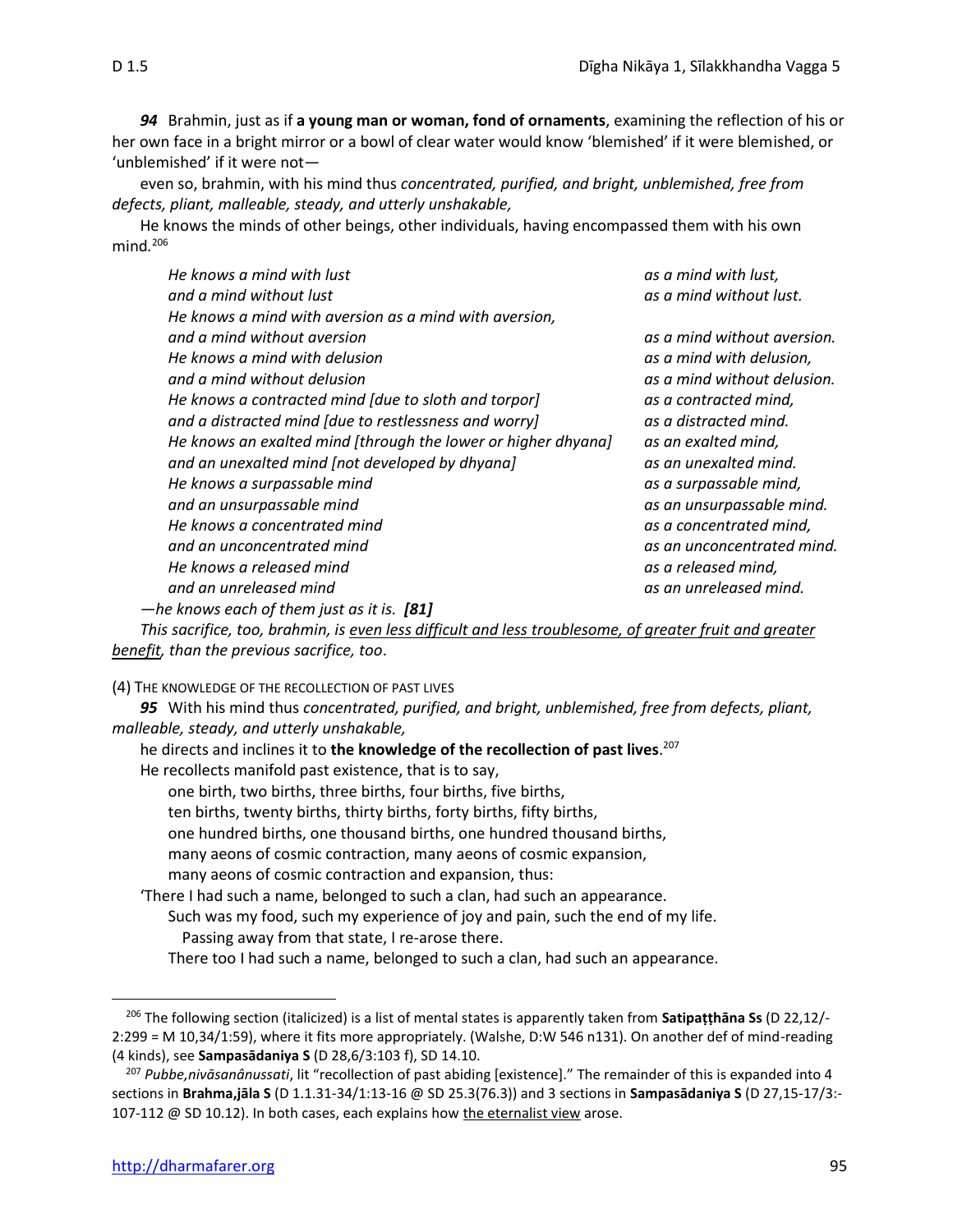Such was my food, such my experience of joy and pain, such my life-span.

Passing away from that state, I re-arose here.'

Thus, brahmin, he recollects his manifold past lives in their modes and details.<sup>208</sup>

*96* Just as if a man were to go from his home village to another village, and then from that village to yet another village, and then from that village back to his home village. The thought would occur to him,

'I went from my home village to that village over there. There I stood in such a way, sat in such a way, talked in such a way, and remained silent in such a way. From that village I went to that village over there, and there I stood in such a way, sat in such a way, talked in such a way, and remained silent in such a way. From that village I came back home';<sup>209</sup> **[82]** 

Even so, brahmin, with his mind thus *concentrated, purified, and bright, unblemished, free from defects, pliant, malleable, steady, and utterly unshakable,* 

He recollects manifold past existence*, that is to say,* 

*one birth, two births, three births, four births, five births, ten births, twenty births, thirty births, forty births, fifty births, one hundred births, one thousand births, one hundred thousand births, many aeons of cosmic contraction, many aeons of cosmic expansion, many aeons of cosmic contraction and expansion, thus:* 

*'There I had such a name, belonged to such a clan, had such an appearance. Such was my food, such my experience of joy and pain, such the end of my life. Passing away from that state, I re-arose there.* 

*There too I had such a name, belonged to such a clan, had such an appearance. Such was my food, such my experience of joy and pain, such my life-span. Passing away from that state, I re-arose here.'* 

*Thus, brahmin, he recollects his manifold past lives in their modes and details*.

*This sacrifice, brahmin, is even less difficult and less troublesome, of greater fruit and greater benefit, than the previous sacrifice, too.*

(5) THE KNOWLEDGE OF THE REBIRTH OF BEINGS (THE DIVINE EYE)

*97* With his mind thus *concentrated, purified, and bright, unblemished, free from defects, pliant, malleable, steady, and utterly unshakable,*

he directs and inclines it to **the knowledge of the passing away and re-arising of beings**. 210

He sees—by means of the divine eye [clairvoyance],<sup>211</sup> purified and surpassing the human beings passing away and re-arising, and he knows how they are inferior and superior, beautiful and ugly, fortunate and unfortunate, in the heavens, in the suffering states, faring in accordance with their karma:

'These beings—who were endowed with bad conduct of body, speech, and mind, who reviled the noble ones, held wrong views and undertook actions under the influence of wrong views—after death, when the body has broken up, have re-arisen in a plane of misery, bad destination, a lower realm, in hell.

<sup>208</sup> This knowledge is detailed at Vism 13.13-71/411-423.

<sup>209</sup> The 3 villages are the existences (*bhava*) or worlds, ie, the sense-desire world, the form world, and the formless world (MA 2:323).

<sup>210</sup> *Cutûpapāta ñāṇa,* or "knowledge of rebirth according to karma" (*yathā,kammûpaga ñāṇa*)*,* or "the divine eye" (*dibba,cakkhu*): see foll n.

<sup>&</sup>lt;sup>211</sup> Dibba, cakkhu, "clairvoyance," not to be confused with the Dharma-eye (dhamma, cakkhu) (see n in §104). On the relationship of this knowledge to the 62 grounds for wrong views, see **Brahma,jāla S** (D 1), SD 25.3(76.3). See prec.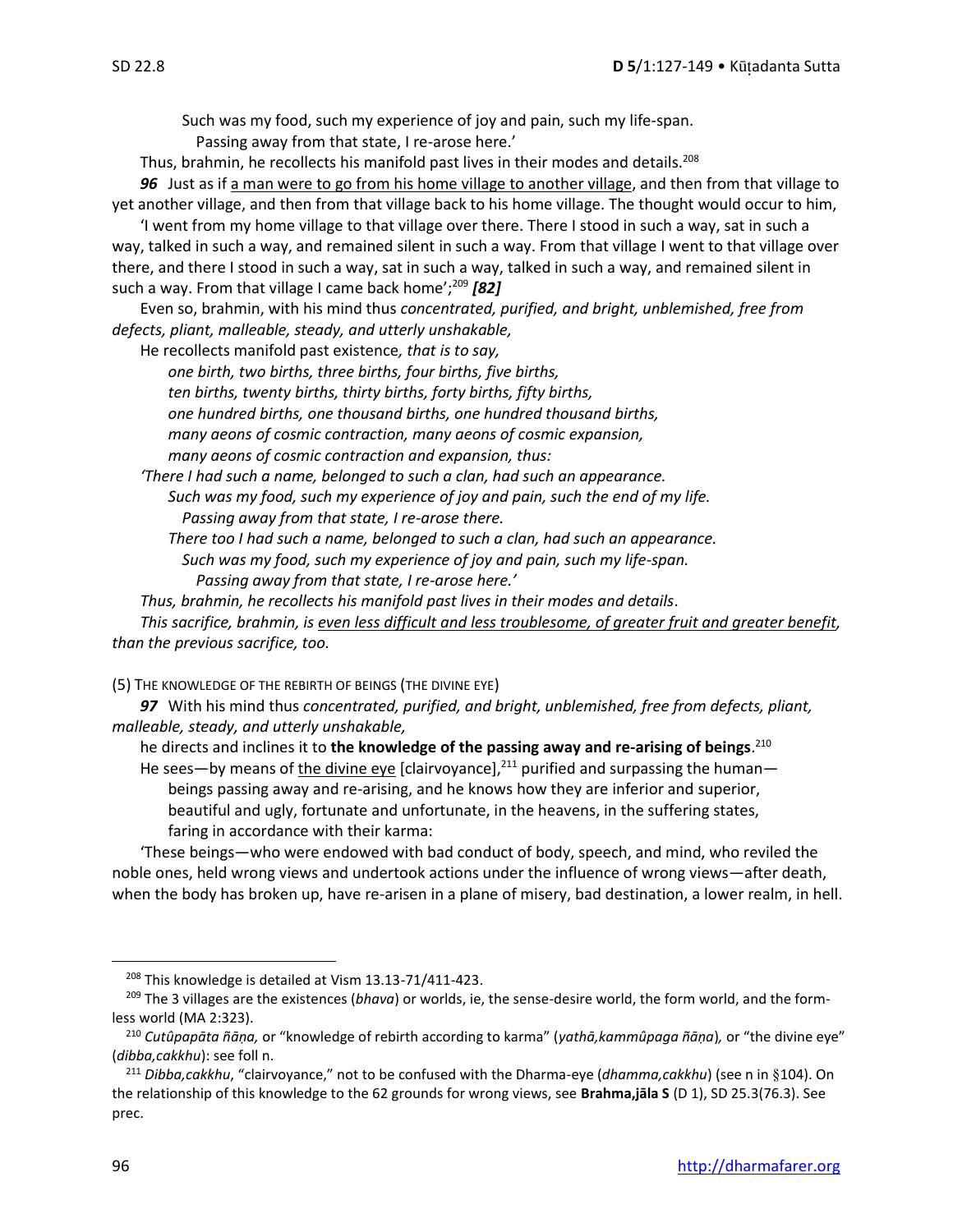But these beings—who were endowed with good conduct of body, speech, and mind, who did not revile the noble ones, who held right views and undertook actions under the influence of right views after death, when the body has broken up, have reappeared in a happy destination, in heaven.'

Thus, brahmin, by means of the divine eye, *[83]*

he sees—by means of the divine eye [clairvoyance],<sup>212</sup> purified and surpassing the human beings *passing away and re-arising, and he knows how they are inferior and superior, beautiful and ugly, fortunate and unfortunate, in the heavens, in the suffering states,*  faring in accordance with their karma.

*98* Brahmin, just as if there were a mansion in the central square (where four roads meet)**,** and a man with good eyesight standing on top of it were to see people entering a house, leaving it, wandering along the carriage-road, and sitting down in the central square (where four roads meet). The thought would occur to him,

'These people are entering a house, leaving it, walking along the streets, and sitting down in the central square [where four roads meet].'213

Even so, brahmin, with his mind thus *concentrated, purified, and bright, unblemished, free from defects, pliant, malleable, steady, and utterly unshakable,*

he sees—by means of the divine eye [clairvoyance],<sup>214</sup> purified and surpassing the human beings *passing away and re-arising, and he knows how they are inferior and superior, beautiful and ugly, fortunate and unfortunate, in the heavens, in the suffering states,*  faring in accordance with their karma.

*This sacrifice, brahmin, is even less difficult and less troublesome, of greater fruit and greater benefit, than the previous sacrifice, too.*

#### **(C) DEVELOPMENT OF WISDOM (***PAÑÑĀ,SIKKHĀ***)**

(6) THE KNOWLEDGE OF THE DESTRUCTION OF MENTAL INFLUXES

*99*With his mind thus *concentrated, purified, and bright, unblemished, free from defects, pliant, malleable, steady and utterly unshakable*,

the monk directs and inclines it to **the knowledge of the destruction of the mental influxes**. 215 *99.2*He knows, as it is really is, that

> this is suffering; this is the arising of suffering; this is the ending of suffering; this is the path to the ending of suffering; $^{216}$

<sup>&</sup>lt;sup>212</sup> *Dibba,cakkhu*, clairvoyance, not to be confused with the Dharma-eye (*dhamma,cakkhu*) (see n in §104). On the relationship of this knowledge to the 62 grounds for wrong views, see **Brahma,jāla S** (D 1), SD 25.3(76.3). See pre c.

<sup>213</sup> On the significance of this simile in confirming canonical acceptance of the intermediate state (*antarā,bhava*), see "**Is rebirth immediate?**" SD 2.17.8.

<sup>&</sup>lt;sup>214</sup> *Dibba,cakkhu*, clairvoyance, not to be confused with the Dharma-eye (*dhamma,cakkhu*) (see n in §104). On the relationship of this knowledge to the 62 grounds for wrong views, see **Brahma,jāla S** (D 1), SD 25.3 (76.3). See prec.

<sup>215</sup> *sava-k,khaya,ñāṇa.* The term *āsava* (lit "cankers") comes from *ā-savati* "flows towards" (ie either "into" or "out" towards the observer). It has been variously translated as taints ("deadly taints", RD), corruptions, intoxicants, biases, depravity, misery, evil (influence), or simply left untranslated. The Abhidhamma lists 4 *āsava*: the influxes of (1) sense-desire (*kām'āsava*), (2) (desire for eternal) existence or becoming (*bhav'āsava*), (3) views (*diṭṭh'āsava*), (4) ignorance (*avijjâsava*) (D 16,2.4, Pm 1.442, 561, Dhs §§1096-1100, Vbh §937). These 4 are also known as "floods" (*oghā*) and "yokes" (*yogā*). The list of 3 influxes (omitting the influx of views) [43] is prob older and is found more frequently in the Suttas (D 33,1.10(20)/3:216; M 1:55, 3:41; A 3.59, 67, 6.63). The destruction of these āsavas is equivalent to arhathood. See BDict under āsava.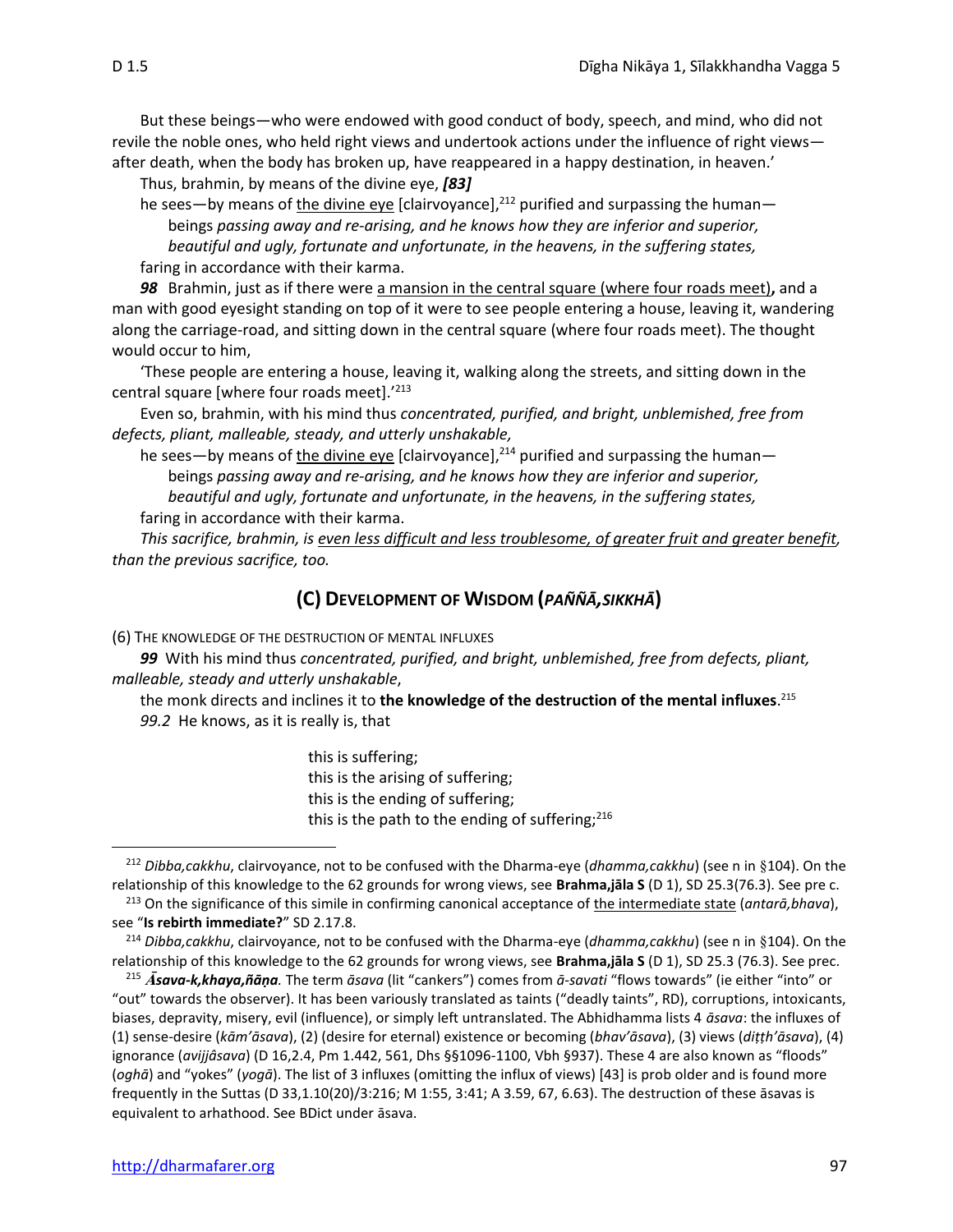these are mental influxes; this is the arising of influxes; this is the ending of influxes; this is the path to the ending of influxes.'<sup>217</sup>

*99.3*His mind, thus knowing, thus seeing, is released from the canker of sensual desire, the canker of existence, the canker of ignorance.<sup>218</sup> With release, there is the knowledge, 'Released (am I)!' He knows that 'Birth is ended, the holy life has been lived, done is that which needs to be done. There is nothing further beyond this.'219

*99.4* Brahmin, just as if there were **a pool of water in a mountain glen**, clear, limpid, unsullied,<sup>220</sup> where, a person with good eyes, from its edge, would see shellfish and shells, or gravel and pebbles, or shoals of fish moving about or resting in it, $^{221}$  and it would occur to him,

'This pool of water is clear, limpid, and unsullied. Here are these shells, gravel, and pebbles, and also these shoals of fish swimming about and resting'—

even so, with his mind thus *concentrated, purified, and bright, unblemished, free from defects, pliant, malleable, steady, and utterly unshakable*,

the monk directs and inclines it to the knowledge of the ending of the mental influxes. *99.5 He knows, as it is really is, that* 

> *this is suffering (dukkha); this is the arising of suffering; this is the ending of suffering; this is the path to the ending of suffering;*

*these are mental influxes; this is the arising of influxes; this is the ending of influxes; this is the path to the ending of influxes.'* 

His mind, thus knowing, thus seeing, is released from the canker of sensual desire, the canker of existence, the canker of ignorance.

With release, there is the knowledge, 'Released (am I)!'

He knows that 'Birth is ended, the holy life has been lived, done is that which needs to be done. There is nothing further beyond this.'

<sup>216</sup> These 4 statements on suffering pose an interesting problem: they are not called "noble truths" here (nor in **Ariya,pariyesanā S**, M 26.43). Norman remarks that these four statements, which also likewise appear in **Mahā Saccaka S** (M36.42/1:249), but are not referred to as the noble truths about suffering, "and since they appear to be subordinate to the four statements about the *āsavas,* it is possible that the statements about misery are a later addition [here], which led to a parallel, but inappropriate, set of four statements being evolved about the *āsavas,* to provide a symmetry" (Norman 1990:26). For a discussion on the formulation of the noble truths, see Norman 1982:377-91 & also Schmithausen 1981:205.

<sup>217</sup> As in **Ariya,pariyesanā S** (M 26.42), SD 1. On the application of the four noble truth template to both *dukkha* and to *āsava* here, see Analayo 2003:224 n28 & SD 17.4(8.4)

<sup>218</sup> See §99a n here.

<sup>219</sup> *Nparaṁ itthatāya*: lit. "there is no more of 'thusness.'" See **Mahānidāna S** (M 15.22), SD 5.17.

<sup>220</sup> "Clear, limpid, unsullied," *accho vipassanno anāvilo.*

<sup>221</sup> *Udaka,rahado accho vippasanno anāvilo tattha cakkhumā puriso tīre ṭhito passeyya sippi,sambukam pi sakkhara,kaṭhalam pi maccha,gumbam pi carantam pi tiṭṭhantam pi.* This whole section also in **Paṇihita Acchanna Vagga** (A 1.5.5-6) in the same context, differently worded.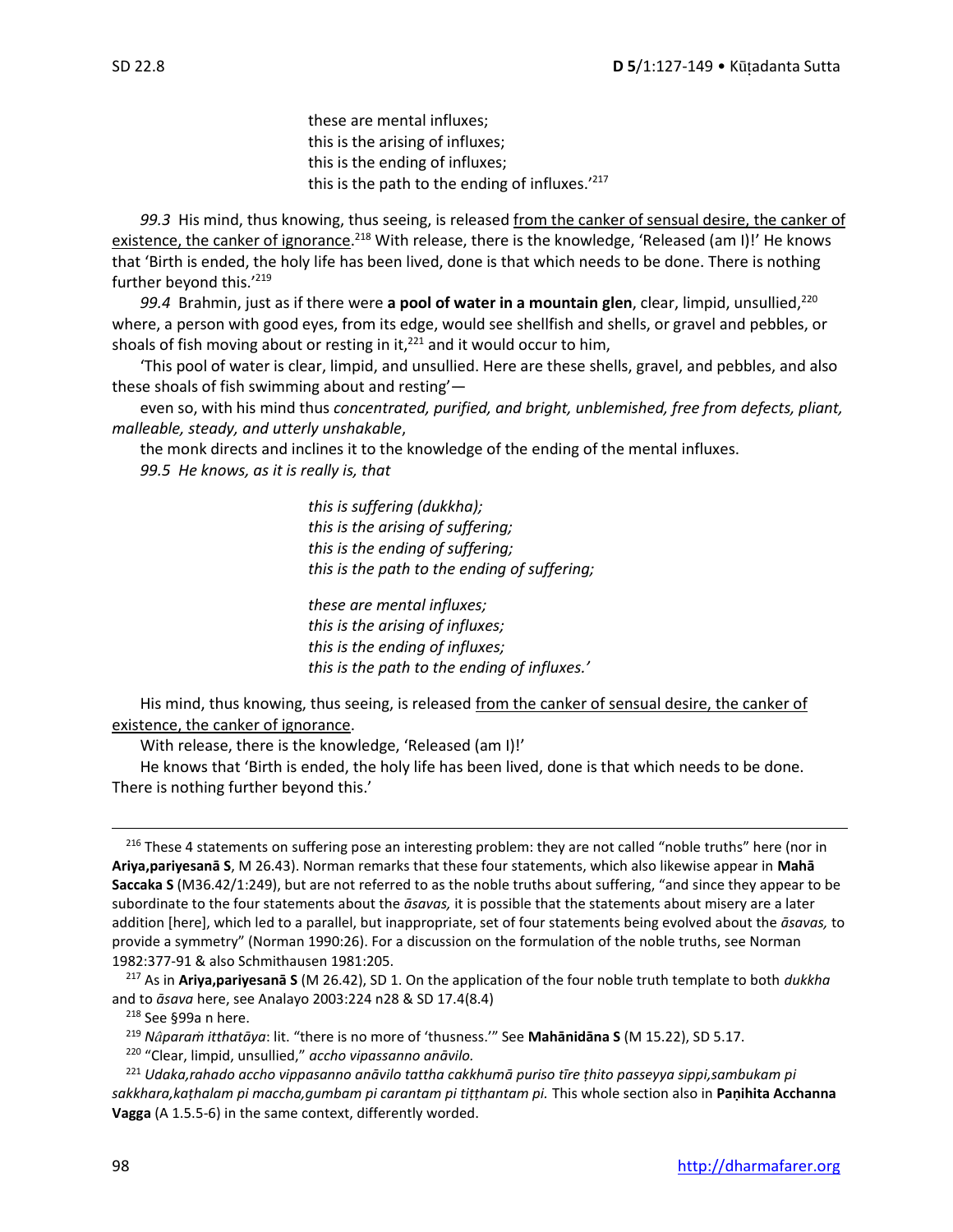*99.6* And this sacrifice, brahmin, is even less difficult and less troublesome, of greater fruit and greater benefit, than the previous sacrifice.

#### But, brahmin, **there is no other success of a sacrifice higher than or more sublime than the success of this sacrifice**." *[D 1:147]*

## Kūṭa,danta goes for refuge

**28** When this<sup>222</sup> has been spoken, the brahmin Kūṭa,danta said to the Blessed One: "Excellent, bhante! Excellent, master Gotama!

Just as if, master Gotama, one

were to place upright what had been overturned,

were to reveal what was hidden,

were to show the way to one who was lost, or

were to hold up a lamp in the dark so that those with eyes could see forms,

in the same way, in numerous ways, the Dharma has been made clear by master Gotama.<sup>223</sup>

I go to the master Gotama for refuge, and to the Dharma, and to the sangha of monks. May master Gotama remember me as a layman who has gone for refuge, from this day forth, for life.

Master Gotama, I **[148]** set free these 700 bulls, 700 bullocks, 700 heifers, 700 goats, and 700 rams, I give them their life. And may they eat green grass and drink cool water, and may the cool breezes blow around them!"<sup>224</sup>

## Kūṭa,danta attains the Dharma-eye

| 29 Then the Blessed One gave the brahmin Kūța, danta a progressive talk—that is to say, he spoke      |                   |
|-------------------------------------------------------------------------------------------------------|-------------------|
| on giving,                                                                                            | dāna              |
| on moral virtue and                                                                                   | sīla              |
| on the heavens,                                                                                       | sagga             |
| and proclaimed the danger, vanity and disadvantage of sensual pleasures,                              | kām'ādīnava       |
| and the advantage of renunciation.                                                                    | nekkhamm'ānisamsa |
| When the Blessed One perceived that the brahmin Kūța, danta's mind was ready, pliant, hindrance-free, |                   |

elevated and lucid,

then he explained to him the teaching peculiar to the Buddhas,  $225$  that is to say, suffering, its arising, its wnding, and the path.

29.2 And just as a clean cloth, free of stains, would take dye well,

even so, in the brahmin Kūṭa,danta, even while seated there, there arose the dust-free stainless Dharma-eye [vision of truth], $^{226}$  thus:

<sup>222</sup> "This" refers to the whole of the *Sāmañña,phala* passage, beginning just after §28 and ending here.

<sup>&</sup>lt;sup>223</sup> For an explanation of the refuge formula, see SD 35.4a (Comy on §18).

<sup>224</sup> This passage as at the closing of **(Uggata,sarīra) Aggi S** (A 7.44.17/4:45 f), SD 3.16.

<sup>225</sup> *Buddhānaṁ sāmukkaṁsikā desanā.*

<sup>226</sup> *Evam eva kūṭadantassa brāhmaṇassa tasmiṁ yeva āsane virajaṁ vīta,malaṁ dhamma,cakkhuṁ udapādi.* Comy says that the "Dharma-eye" (*dhamma,cakkhu*) is the path of streamwinning: in **Brahmāyu S** (M 91,36/ 2:145), it refers to the 3 paths (*tiṇṇaṁ maggānaṁ*), ie culminating in non-returning; in **Cūa Rāhul'ovāda S** (M 147,9/ 3:280), the destruction of influxes (*āsava-k,khaya*). The following sentence: "All that is subject to arising is subject to ending," shows the mode in which the path arises. The path takes ending (nirvana) as its object, but its function is to penetrate all conditioned states as being subject to arising and ending. (MA 3:92)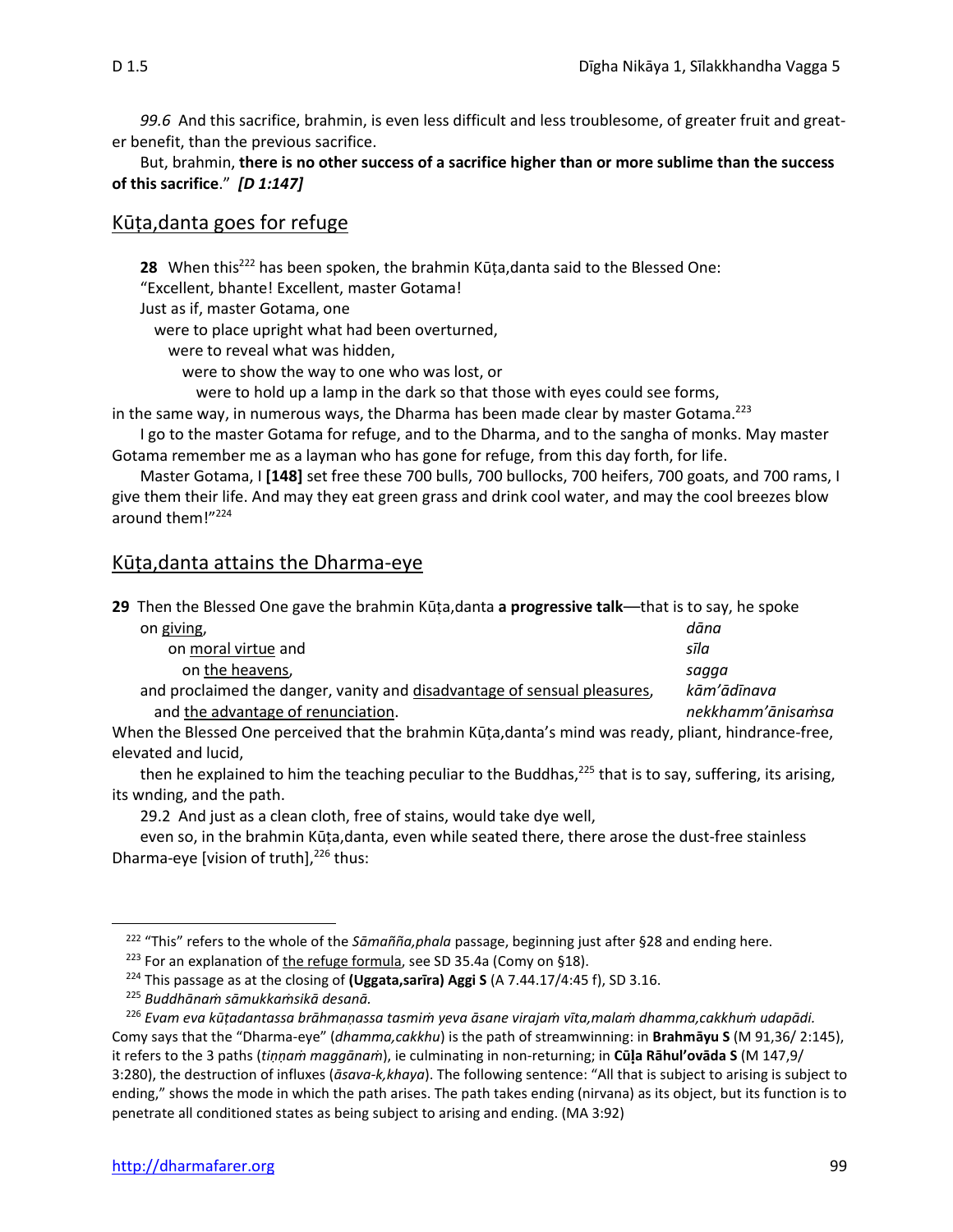#### "**All that is of the nature of arising is of the nature of ending**."<sup>227</sup>

(*Yaṁ kiñci samudaya,dhammaṁ sabbantaṁ nirodha,dhamman'ti*)

**30** Then, the brahmin Kūṭa,danta,

who has seen dharma,<sup>228</sup> attained dharma, understood dharma, plunged into dharma,

having crossed over doubt, abandoned uncertainty, one who, independent of others, has gained selfconfidence in the teacher's teaching,<sup>229</sup>

said to the Blessed One:

"May master Gotama accept a meal tomorrow along with the order of monks." The Blessed One consented by his silence.

## The Buddha accepts Kūṭa,danta's alms-offering

30.2Then the brahmin Kūṭa,danta having known the Blessed One's consent, rose from this seat, saluted the Blessed One, and keeping him on his right [going sunwise around him], departed.

Then the brahmin Kūta,danta, prepared exquisite foods, hard and soft, at his own sacrificial arena,<sup>230</sup> and when the night had passed [at dawn], announced the time to the Blessed One:

"Bhante, it is time for the meal."

30.3 Then, the Blessed One, having dressed himself in the morning and taking robe and bowl, went, along with the order of monks, to the brahmin Kūṭa,danta's sacrificial arena. Having arrived there, he sat down on the prepared seat.

Then the brahmin Kūṭa,danta, **[149]** with his own hands, served the order of monks headed by the Buddha, exquisite food, hard and soft, and satisfied them. When the Blessed One had finished his meal and taken his hand out of his bowl, the brahmin Kūṭa,danta sat on a low seat at one side.

Then the Blessed One, having instructed, inspired, roused and gladdened<sup>231</sup> the brahmin Kūṭa,danta with a Dharma talk, rose from his seat and left. — evam — evam — evam —

<sup>227</sup> This §29 is stock: see **Mahā'padāna S** (D 14,3.15) n, SD 49.8a.

<sup>228</sup> "Dharma" (*dhamma*) here refers to the 4 noble truths (*catu,sacca,dhamma*). Having seen the truth for himself, he cuts off the fetter of doubt and now has "the noble and liberating view that accordingly leads the practitioner to the complete destruction of suffering" (*yā'yaṁ diṭṭhi ariyā niyyānikā niyyāti tak,karassa sammā,dukkha-k,khayāya*, **Kosambiya S**, M 48,7/1:322), SD 64.1.

<sup>229</sup> *Atha kho kūṭadanto brāhmaṇo diṭṭha,dhammo patta,dhammo vidita,dhammo pariyogāha,dhammo tiṇṇa,vicikiccho vigata,kathaṁ,katho vesārajja-p,patto apara-p,paccayo satthu,sāsane.* As at Mv 1.6.32-37 (V 1:12) (streamwinning of Koṇḍañña, Vappa & Bhaddiya), Mv 1.6.36 (V 1:13) (streamwinning of Mahānāma & Assaji); **Yasa's father**  (Mv 1.7.10 @ V 1:16,26), SD 11.2(7); **Ambaṭṭha S** (D 3,2.21-22/1:110); **Kūṭadanta S** (D 5,29/1:149); **Cūa Saccaka S**  (M 35,24/1:234, 26/1:235); **Upāli S** (M 18/1:380); **Mahā Vaccha,gotta S** (M 73,10/1:491); **Dīgha,nakha S** (M 74,15/- 1:501); **Brahmāyu S** (M 91,36/2:145); "a fortunate group of 20 friends," **Tiṁsa Bhikkhu S** (S 15.13,5), SD 48.3; **Sīha S**  (A 8.12,9/4:186); **Ugga S 1** (A 8.21/4:209); **Ugga S 2** (A 8.22/4:214); **Kuṭṭhi S** (U 5.3/49).

<sup>230</sup> Sacrificial pit, *yaññāvāṭa* (Ce PTS) (Skt *yajña,vāṭa*): better reading is *yañña,vāṭa* (Be Ce)*,* and as suggested by Kern (*Toevoegselen,* sv): D 1:142, 148; J 1:135.3:45. 517, 6:215 (*yaññavaṭa*); cf *yaññavāṭaka* (C 1.7,2). Cf CPD: *avaṭa,*  a hole; a pit (or basin).

 $231$  "Having instructed, ... with a Dharma talk, inspiring them, firing them with enthusiasm and gladdening them," *dhammiyā kathāya sandassetvā samādapetvā samuttejetvā sampahaṁsetvā.* This action sequence reflects the basic structure of the Buddha's teaching method: (1) the Dharma is shown (*sandassetvā*); (2) the listener/s are filled with enthusiasm (*samādapetvā*); (3) they are fired with commitment (*samuttejetvā*); and (4) filled with joy (*sampahaṁsetvā*). The Commentaries explain that by instructing, the Buddha dispels the listener's **delusion**; by inspiring him, **heedlessness** is dispelled; by rousing him, **indolence** is dispelled; and by gladdening, brings the practice to a **conclusion.** In short, when we teach Dharma to benefit others, we should do our best to **bring instruction, inspira-**